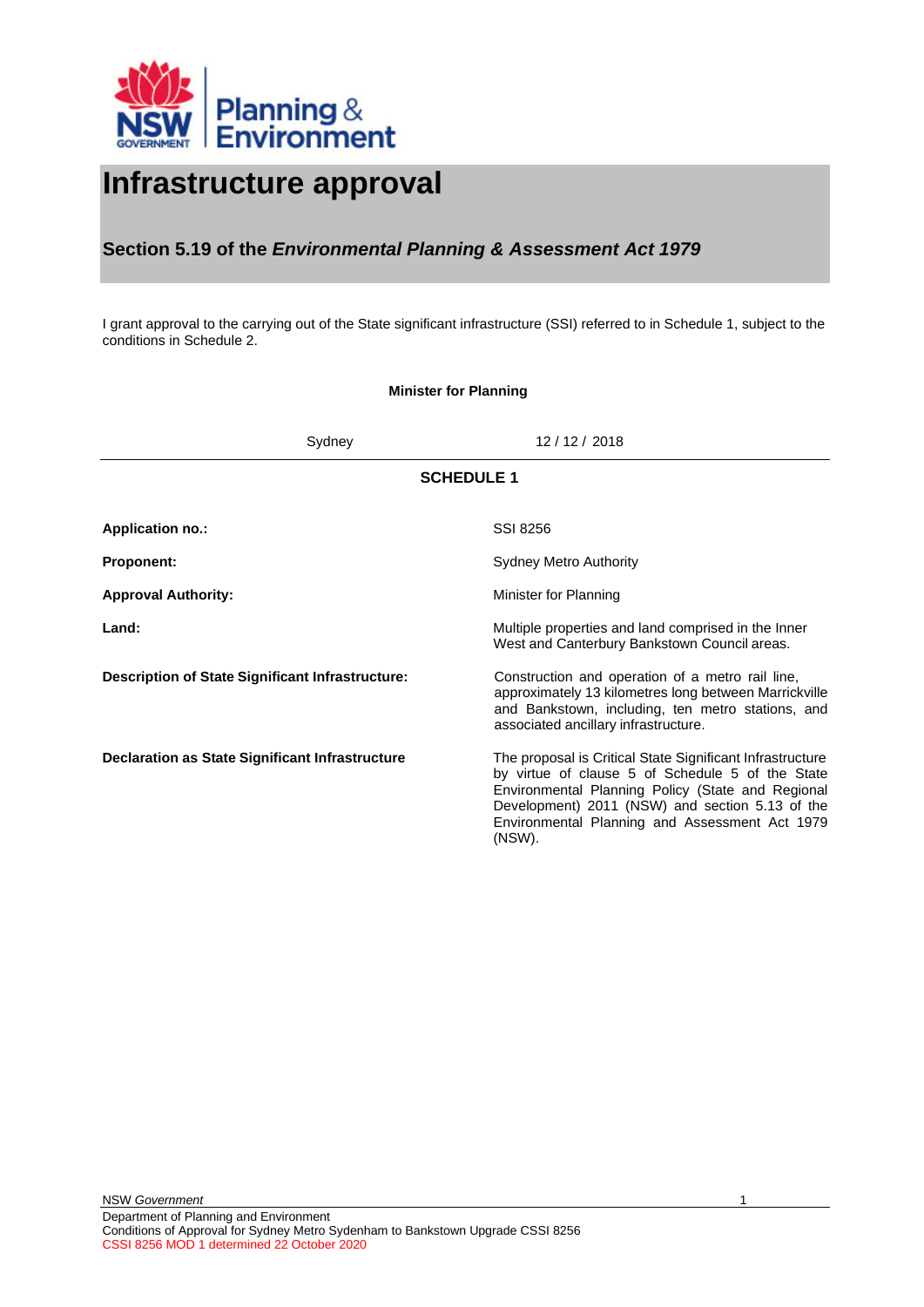

## **TABLE OF CONTENTS**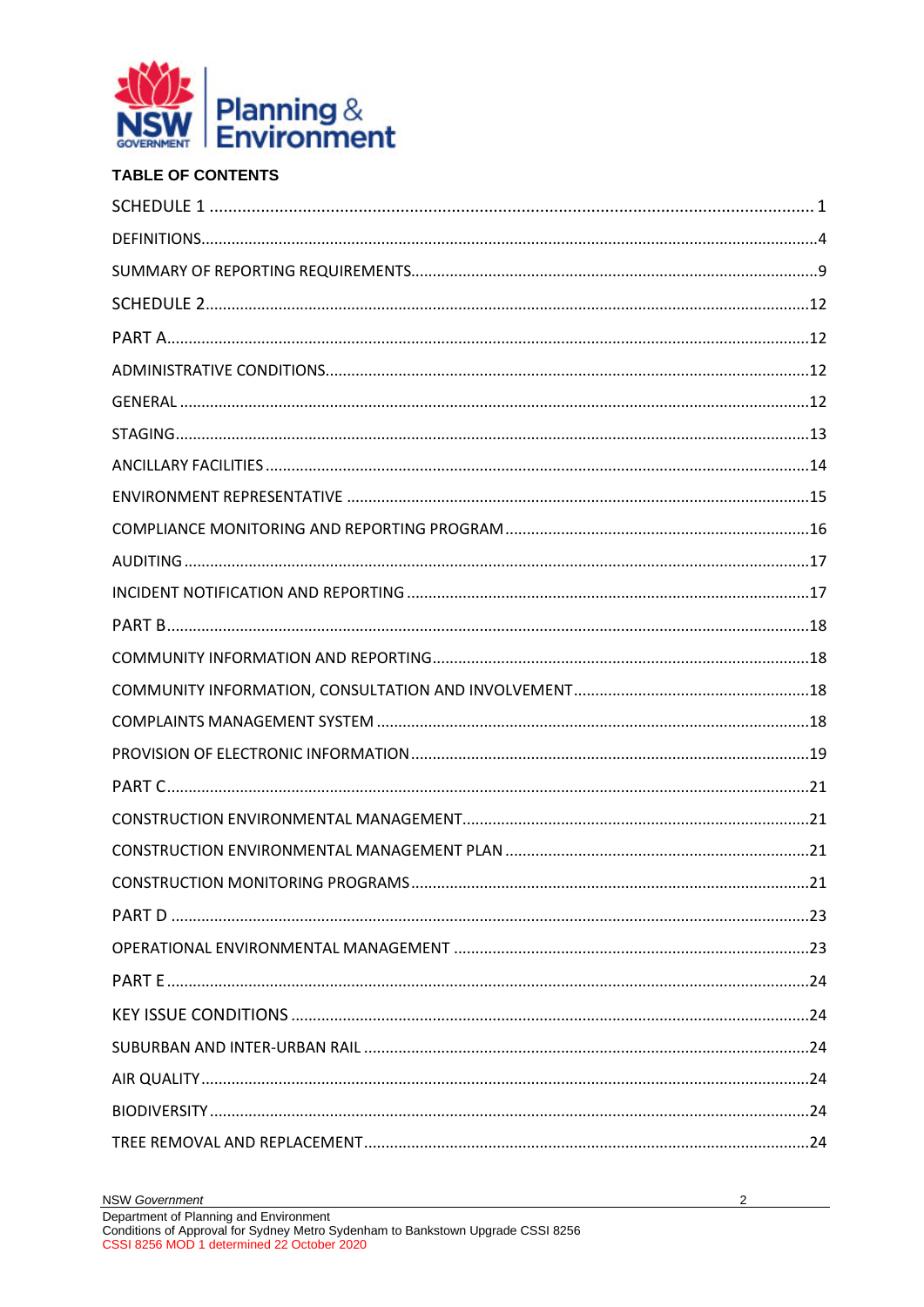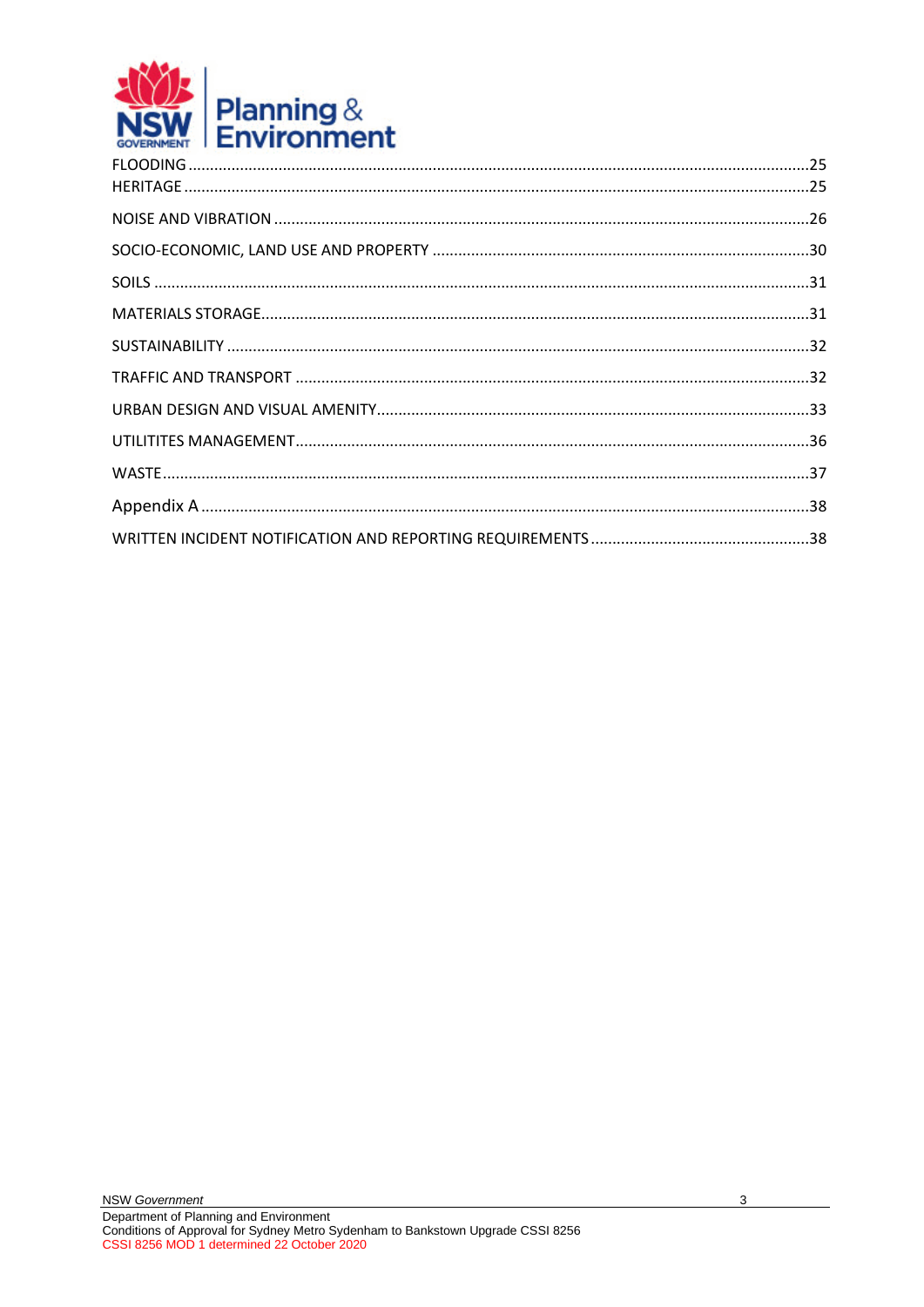

### <span id="page-3-0"></span>**DEFINITIONS**

The definitions below apply to terms used in this approval, unless otherwise stated or the context indicates otherwise.

| Table 1: Definitions relevant to all CSSI projects |  |  |  |
|----------------------------------------------------|--|--|--|
|----------------------------------------------------|--|--|--|

| Term                              | <b>Definition</b>                                                                                                                                                                                                                                                                                                                                        |
|-----------------------------------|----------------------------------------------------------------------------------------------------------------------------------------------------------------------------------------------------------------------------------------------------------------------------------------------------------------------------------------------------------|
| Ancillary facility                | A temporary facility for Construction of the CSSI such as an office and<br>amenities compound, Construction compound, material crushing and<br>screening plant, materials storage compound, maintenance workshop,<br>testing laboratory or material stockpile area                                                                                       |
| CALD                              | <b>Culturally and Linguistically Diverse</b>                                                                                                                                                                                                                                                                                                             |
| <b>CEMP</b>                       | <b>Construction Environmental Management Plan</b>                                                                                                                                                                                                                                                                                                        |
| <b>Completion of Construction</b> | The date upon which Construction is completed and all requirements of<br>the Planning Secretary (if any) have been met. If Construction is staged,<br>completion of Construction is the date upon which Construction is<br>completed and all requirements of the Planning Secretary (if any) have<br>been met, in respect of all stages of Construction. |
| Consistency assessment            | An assessment of whether a proposed activity for the purpose of the<br>CSSI is consistent with the terms of this approval                                                                                                                                                                                                                                |

4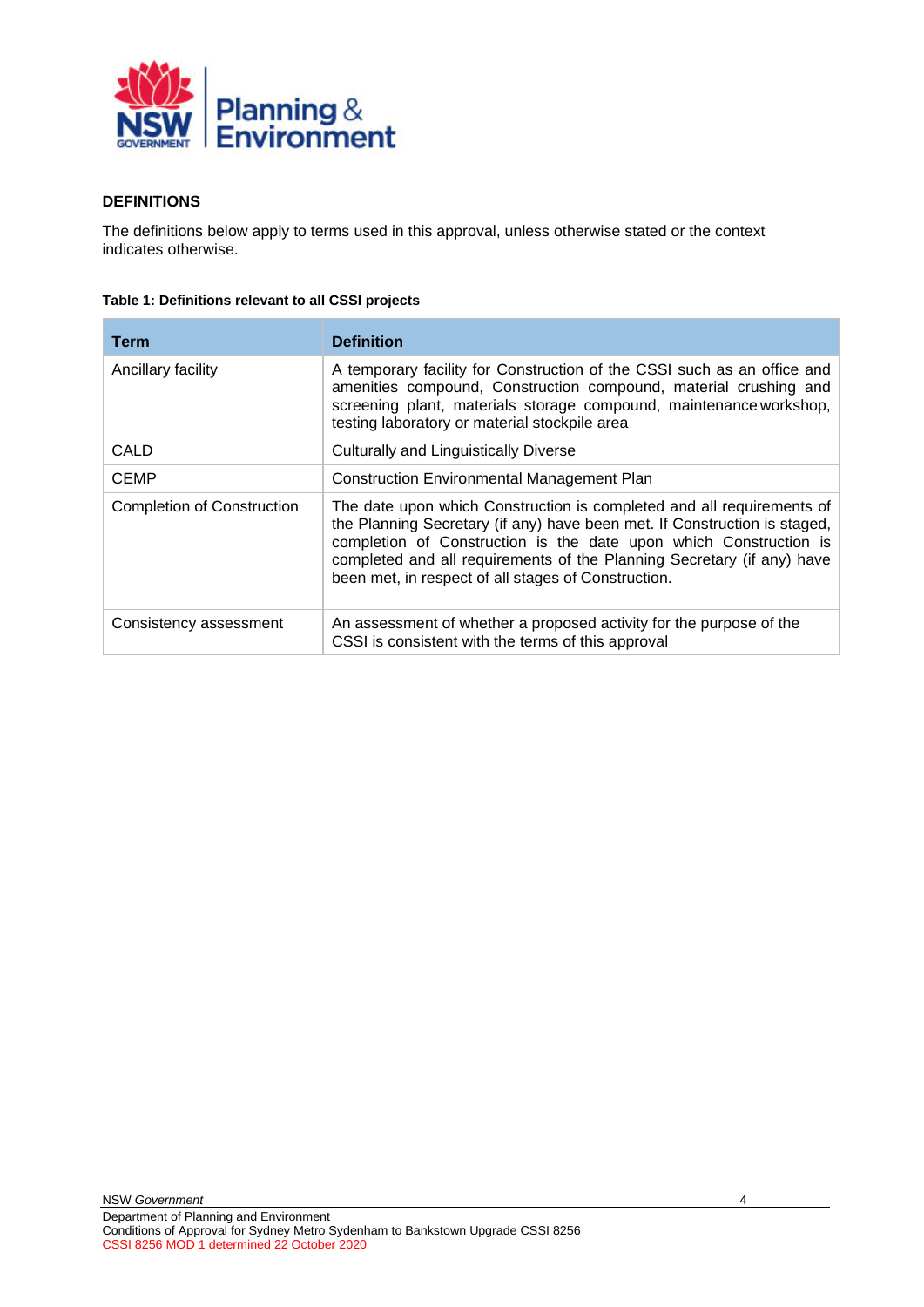

| <b>Term</b>  | <b>Definition</b>                                                                                                                                                                                                                                                                                                                                                                                                                                                                                                                                     |
|--------------|-------------------------------------------------------------------------------------------------------------------------------------------------------------------------------------------------------------------------------------------------------------------------------------------------------------------------------------------------------------------------------------------------------------------------------------------------------------------------------------------------------------------------------------------------------|
| Construction | Includes activities required to construct the CSSI as described in the<br>Condition A1, including commissioning trials of equipment and<br>temporary use of any part of the CSSI, but excluding the following Low<br><b>Impact Activities:</b><br>survey including carrying out general alignment survey, installing<br>(a)<br>survey controls (including installation of global positioning<br>systems (GPS)), installing repeater stations, carrying out surveys<br>of existing and future utilities and building and road dilapidation<br>surveys; |
|              | investigations including investigative drilling and excavation;<br>(b)<br>site establishment in approved locations or in locations meeting<br>(c)<br>the criteria identified in Condition A16 and or approved in<br>accordance with Condition A17 of this approval including<br>constructing ancillary facility access roads and providing utilities<br>to the facility;                                                                                                                                                                              |
|              | use of ancillary facilities if the ER has determined the activities<br>(d)<br>will have a minor impact on the environment and community;<br>minor clearing and relocation of native vegetation, as identified in<br>(e)                                                                                                                                                                                                                                                                                                                               |
|              | the documents listed in Condition A1;<br>installation of mitigation measures including erosion and<br>(f)<br>sediment controls, temporary exclusion fencing for sensitive<br>areas and temporary at property acoustic treatments;<br>property acquisition adjustments including installation of property<br>(g)                                                                                                                                                                                                                                       |
|              | fencing, and relocation and adjustments of utilities to property<br>including water supply and electricity;<br>relocation and connection of utilities where the relocation or<br>(h)<br>connection has minor environmental impact to the environment<br>as determined by the ER;                                                                                                                                                                                                                                                                      |
|              | archaeological testing under the Code of practice for<br>(i)<br>archaeological investigation of Aboriginal objects in NSW<br>(DECCW, 2010) or archaeological monitoring undertaken in<br>association with (a)-(h) above to ensure that there is no impact<br>on heritage items;                                                                                                                                                                                                                                                                       |
|              | other activities determined by the ER to have minor<br>(j)<br>environmental impact which may include building of minor access<br>roads, temporary relocation of pedestrian and cycle paths and the<br>provision of property access; and                                                                                                                                                                                                                                                                                                               |
|              | (k) maintenance of existing buildings and structures required to<br>facilitate the carrying out of the CSSI.                                                                                                                                                                                                                                                                                                                                                                                                                                          |
|              | However, where heritage items on the State heritage register, areas of<br>known or expected archaeological potential, or threatened species or<br>threatened ecological communities (within the meaning of the<br>Biodiversity Conservation Act 2016) are affected by any low impact<br>activity, that activity is construction, unless otherwise determined by<br>the Planning Secretary, following consultation by the Proponent with<br>OEH or Dol Fisheries (in the case of impact upon fish, aquatic<br>invertebrates or marine vegetation).     |
|              | The Low Impact Activities described in this definition become<br>Construction with the approval of a Construction Environmental<br>Management Plan. Where Low Impact Activities have already<br>commenced, these are considered to remain as Low Impact Activities<br>and are managed in accordance with the framework under which they<br>commenced.                                                                                                                                                                                                 |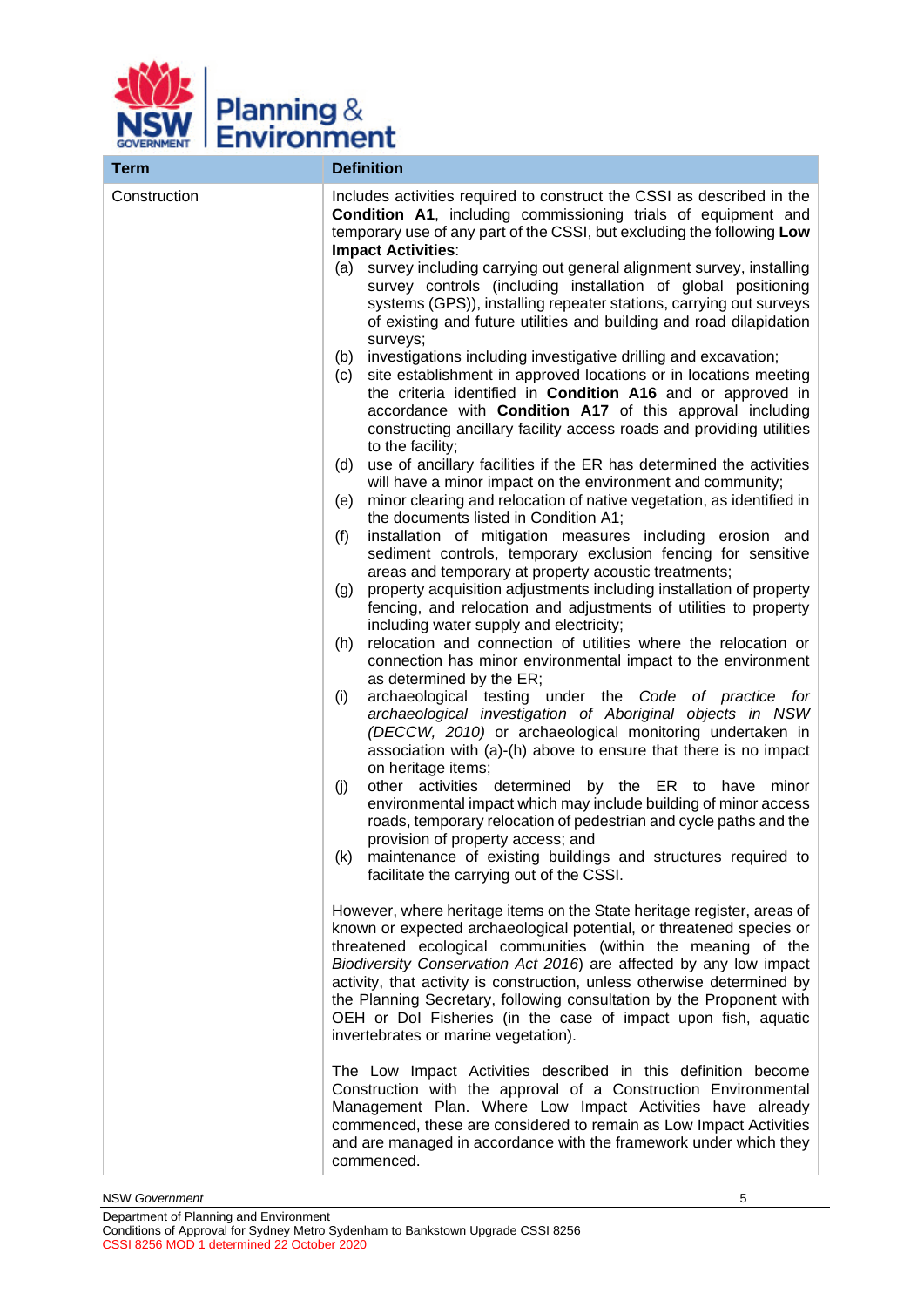

| <b>Term</b>          | <b>Definition</b>                                                                                                                                                                                                                                                                                                                                                                                                                                                                                                                                                                                                                                                                      |  |
|----------------------|----------------------------------------------------------------------------------------------------------------------------------------------------------------------------------------------------------------------------------------------------------------------------------------------------------------------------------------------------------------------------------------------------------------------------------------------------------------------------------------------------------------------------------------------------------------------------------------------------------------------------------------------------------------------------------------|--|
| <b>CSSI</b>          | The Critical State Significant Infrastructure, as generally described in<br>Schedule 1, the carrying out of which is approved under the terms of<br>this approval                                                                                                                                                                                                                                                                                                                                                                                                                                                                                                                      |  |
| Department           | NSW Department of Planning, Industry and Environment                                                                                                                                                                                                                                                                                                                                                                                                                                                                                                                                                                                                                                   |  |
| <b>DECC</b>          | Former NSW Department of Environment and Climate Change                                                                                                                                                                                                                                                                                                                                                                                                                                                                                                                                                                                                                                |  |
| Dol                  | NSW Department of Industry including Dol Agriculture, Dol Biosecurity<br>and Food Safety, Dol Land and Natural Resources, Dol Water and Dol<br>Fisheries, and Natural Resource Access Regulator                                                                                                                                                                                                                                                                                                                                                                                                                                                                                        |  |
| <b>EIS</b>           | The Environmental Impact Statement submitted to the Planning<br>Secretary seeking approval to carry out the project described in it, as<br>revised if required by the Planning Secretary under the EP&A Act, and<br>including any additional information provided by the Proponent in<br>support of the application for approval of the project                                                                                                                                                                                                                                                                                                                                        |  |
| <b>EMS</b>           | Environmental Management System                                                                                                                                                                                                                                                                                                                                                                                                                                                                                                                                                                                                                                                        |  |
| EP&A Act             | Environmental Planning and Assessment Act 1979 (NSW)                                                                                                                                                                                                                                                                                                                                                                                                                                                                                                                                                                                                                                   |  |
| <b>EPA</b>           | <b>NSW Environment Protection Authority</b>                                                                                                                                                                                                                                                                                                                                                                                                                                                                                                                                                                                                                                            |  |
| <b>EPL</b>           | Environment Protection Licence under the POEO Act                                                                                                                                                                                                                                                                                                                                                                                                                                                                                                                                                                                                                                      |  |
| ER                   | The Environmental Representative for the CSSI                                                                                                                                                                                                                                                                                                                                                                                                                                                                                                                                                                                                                                          |  |
| <b>Heavy Vehicle</b> | Has the same meaning as in the Heavy Vehicle National Law (NSW)                                                                                                                                                                                                                                                                                                                                                                                                                                                                                                                                                                                                                        |  |
| Heritage item        | A place, building, work, relic, archaeological site, tree, movable object<br>or precinct of heritage significance, that is listed under one or more of<br>the following registers: the State Heritage Register under the Heritage<br>Act 1977 (NSW), a state agency heritage and conservation register<br>under section 170 of the Heritage Act 1977 (NSW), a Local<br>Environmental Plan under the EP&A Act, the World, National or<br>Commonwealth Heritage lists under the Environment Protection and<br>Biodiversity Conservation Act 1999 (Cth), and an "Aboriginal object" or<br>"Aboriginal place" as defined in section 5 of the National Parks and<br>Wildlife Act 1974 (NSW) |  |
| <b>ICNG</b>          | <b>Interim Construction Noise Guideline</b>                                                                                                                                                                                                                                                                                                                                                                                                                                                                                                                                                                                                                                            |  |
| Incident             | An occurrence or set of circumstances that causes or threatens<br>to cause material harm and which may or may not be or cause a<br>non-compliance with this approval.<br>Note: "material harm" is defined in this approval.                                                                                                                                                                                                                                                                                                                                                                                                                                                            |  |
| Land                 | Has the same meaning as the definition of the term in section 1.4 of<br>the EP&A Act                                                                                                                                                                                                                                                                                                                                                                                                                                                                                                                                                                                                   |  |
| Landowner            | Has the same meaning as "owner" in the Local Government Act 1993<br>and in relation to a building means the owner of the building                                                                                                                                                                                                                                                                                                                                                                                                                                                                                                                                                      |  |
| Low Impact Activity  | Any Work that is not Construction                                                                                                                                                                                                                                                                                                                                                                                                                                                                                                                                                                                                                                                      |  |
| <b>LOTE</b>          | Language other than English                                                                                                                                                                                                                                                                                                                                                                                                                                                                                                                                                                                                                                                            |  |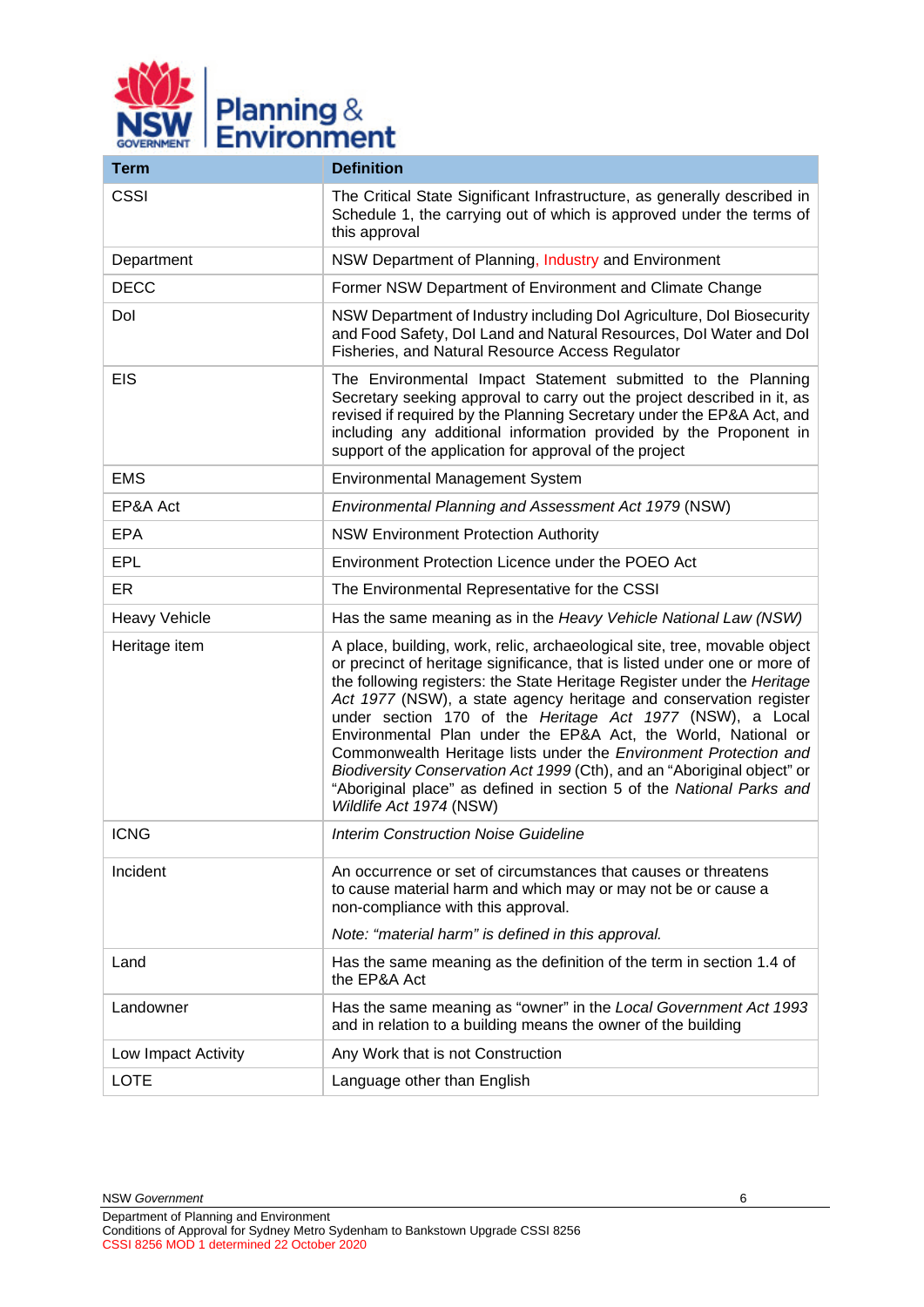

| <b>Term</b>                 | <b>Definition</b>                                                                                                                                                                                                                                                                                                                                                                                                                                                                           |
|-----------------------------|---------------------------------------------------------------------------------------------------------------------------------------------------------------------------------------------------------------------------------------------------------------------------------------------------------------------------------------------------------------------------------------------------------------------------------------------------------------------------------------------|
| Material harm               | is harm that:<br>involves actual or potential harm to the health or safety<br>(a)<br>of human beings or to the environment that is not trivial,<br>or<br>results in actual or potential loss or property damage of<br>(b)<br>an amount, or amounts in aggregate, exceeding<br>\$10,000, (such loss includes the reasonable costs and<br>expenses that would be incurred in taking all reasonable<br>and practicable measures to prevent, mitigate or make<br>good harm to the environment). |
| <b>Minister</b>             | NSW Minister for Planning and Public Spaces                                                                                                                                                                                                                                                                                                                                                                                                                                                 |
| Noise Management Level      | As derived from the Interim Construction Noise Guideline                                                                                                                                                                                                                                                                                                                                                                                                                                    |
| <b>NSW Heritage Council</b> | Heritage Council of NSW (or delegate)                                                                                                                                                                                                                                                                                                                                                                                                                                                       |
| Non-compliance              | An occurrence, set of circumstances or development that is a breach<br>of this approval.                                                                                                                                                                                                                                                                                                                                                                                                    |
| <b>OEH</b>                  | NSW Office of Environment and Heritage                                                                                                                                                                                                                                                                                                                                                                                                                                                      |
| <b>OEMP</b>                 | Operational Environmental Management Plan                                                                                                                                                                                                                                                                                                                                                                                                                                                   |
| Operation                   | The commencement of paid services.<br>Note: There may be overlap between the carrying out of construction<br>and operation if the phases are staged. Commissioning trials of<br>equipment and temporary use of any part of the CSSI are within the<br>definition of Construction.                                                                                                                                                                                                           |
| <b>Planning Secretary</b>   | Secretary of the NSW Department of Planning, Industry and<br>Environment (or nominee, whether nominated before or after the date<br>on which this approval was granted)                                                                                                                                                                                                                                                                                                                     |
| POEO Act                    | Protection of the Environment Operations Act 1997 (NSW)                                                                                                                                                                                                                                                                                                                                                                                                                                     |
| Proponent                   | The person identified as such in Schedule 1 of this approval                                                                                                                                                                                                                                                                                                                                                                                                                                |
| Relic                       | Has the same meaning as the definition of the term in section 4 of the<br>Heritage Act 1977 (NSW)                                                                                                                                                                                                                                                                                                                                                                                           |
| Relevant council(s)         | Any or all as relevant, Canterbury Bankstown City Council or Inner<br><b>West Council</b>                                                                                                                                                                                                                                                                                                                                                                                                   |
| Sensitive receiver          | Includes residences, educational institutions (including preschools,<br>schools, universities, TAFE colleges), health care facilities (including<br>nursing homes, hospitals), religious facilities (including churches),<br>child care centres and passive recreation areas (including outdoor<br>grounds used for teaching).                                                                                                                                                              |
|                             | Receivers that may be considered to be sensitive include commercial<br>premises (including film and television studios, research facilities,<br>entertainment spaces, temporary accommodation such as caravan<br>parks and camping grounds, restaurants, office premises, and retail<br>spaces), and others as identified by the Planning Secretary                                                                                                                                         |
| <b>SPIR</b>                 | The Submissions and Preferred Infrastructure Report submitted to the<br>Planning Secretary under section 5.17 of the EP&A Act which<br>describes any amendments to the EIS and the project for which<br>approval is sought.                                                                                                                                                                                                                                                                 |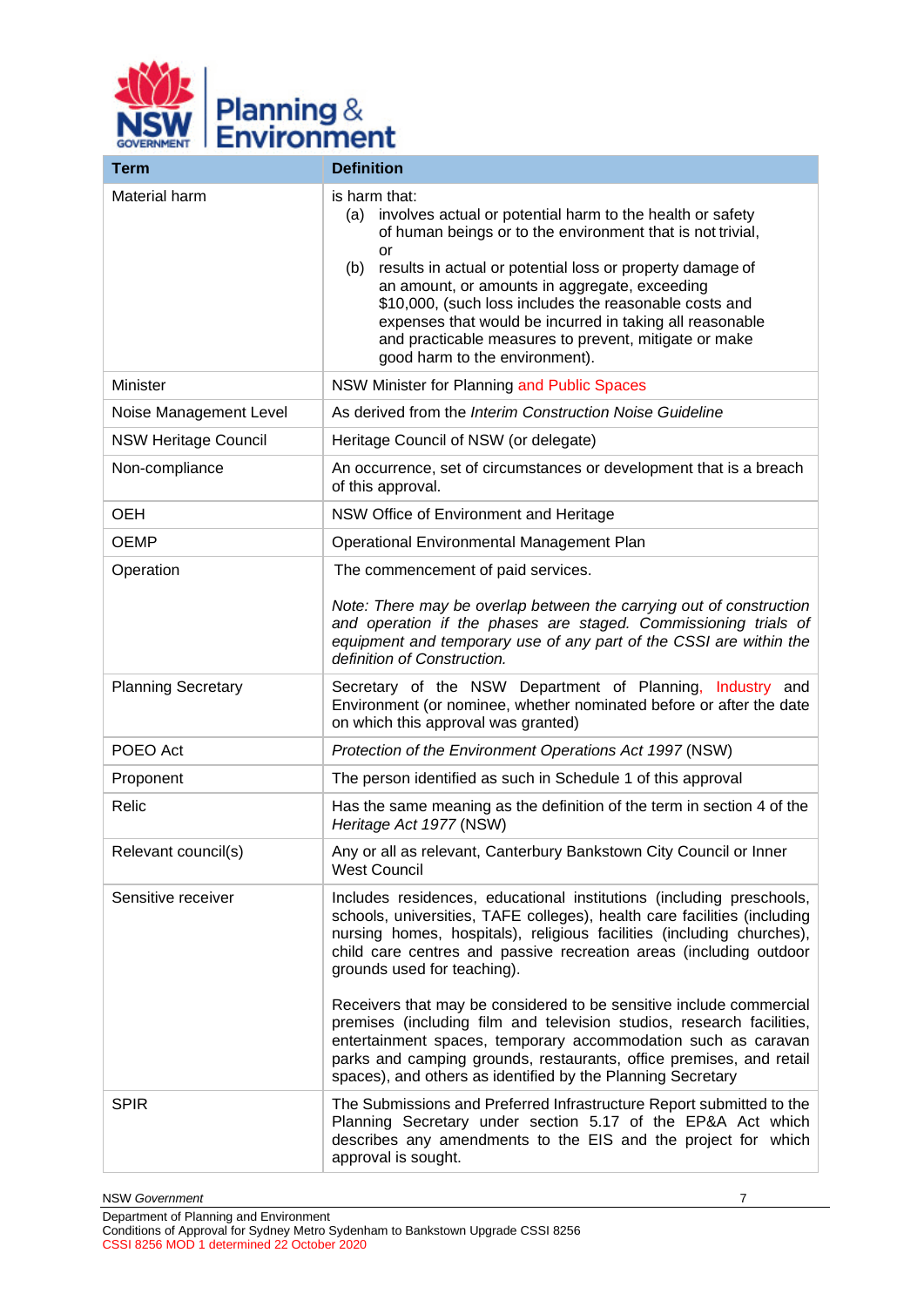

| <b>Term</b>              | <b>Definition</b>                                                                                                                                                                                                                                                                                                                                                    |  |
|--------------------------|----------------------------------------------------------------------------------------------------------------------------------------------------------------------------------------------------------------------------------------------------------------------------------------------------------------------------------------------------------------------|--|
| <b>Station Precinct</b>  | An area in a 200-metre radius around each metro station and<br>extending beyond, where required, to connect stations with existing or<br>planned future pedestrian and/or cycle paths                                                                                                                                                                                |  |
| Tree                     | Long lived woody perennial plant greater than (or usually greater<br>than) 3m in height with one of relatively few main stems or trunks.                                                                                                                                                                                                                             |  |
| Unexpected heritage find | A heritage item discovered unexpectedly (usually during Construction)<br>but not identified in the EIS or SPIR or archaeological method<br>statements prepared in accordance with these documents where<br>assessment is required to determine if the item is a relic, or is an<br>Aboriginal object. An unexpected heritage find does not include human<br>remains. |  |
| Work                     | Any physical work for the purpose of the CSSI including construction<br>and low impact work                                                                                                                                                                                                                                                                          |  |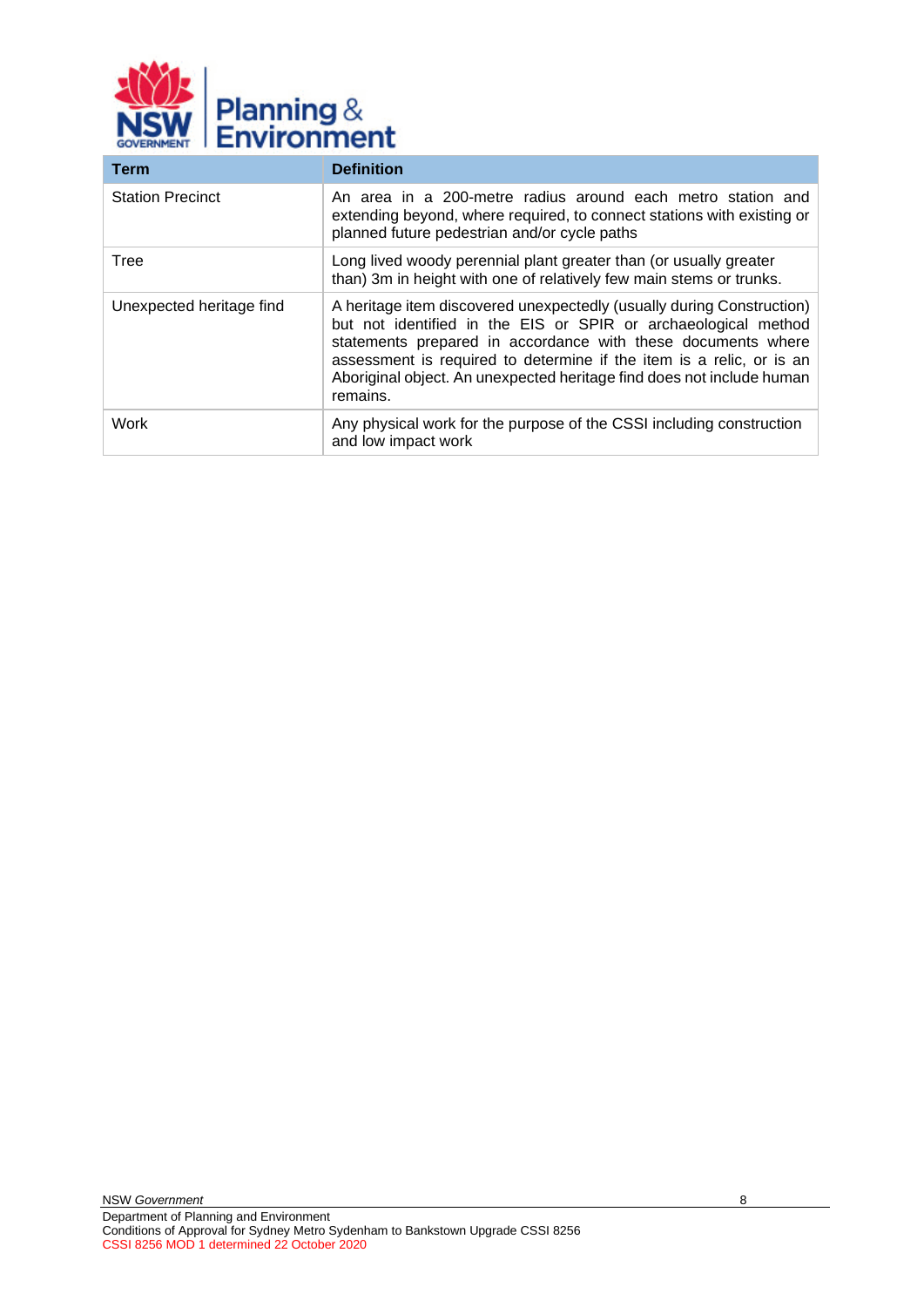

### <span id="page-8-0"></span>**SUMMARY OF REPORTING REQUIREMENTS**

Reports and notifications that must be provided to the Planning Secretary under the terms of this approval are listed in **[Table 2.](#page-8-1)** Note that under **Condition [A9](#page-12-1)** of this approval the Proponent may seek the Planning Secretary's agreement to a later timeframe for submission (other than in relation to the immediate written notification of an incident required under **Condition A36**).

<span id="page-8-1"></span>

| Table 2: Reports and Notifications that must be submitted to the Planning Secretary |  |  |
|-------------------------------------------------------------------------------------|--|--|
|-------------------------------------------------------------------------------------|--|--|

| <b>Condition</b>                                      | <b>Report / Notification</b>                      | Timing <sup>1</sup>                                                                                                                                                                                                                                                           | <b>Purpose</b> |
|-------------------------------------------------------|---------------------------------------------------|-------------------------------------------------------------------------------------------------------------------------------------------------------------------------------------------------------------------------------------------------------------------------------|----------------|
| <b>Part A - Administrative</b>                        |                                                   |                                                                                                                                                                                                                                                                               |                |
| A12                                                   | <b>Staging Report</b>                             | One (1) month before<br>commencement of Construction (or<br>Operation if only staged Operation<br>is proposed) of the first of the<br>proposed stages                                                                                                                         | Information    |
| A23                                                   | Environmental<br>Representative                   | One (1) month before the<br>commencement of Work                                                                                                                                                                                                                              | Approval       |
| A26(i)                                                | Environmental<br>Representative<br>reports        | Within seven (7) days following the<br>end of each month for the duration<br>of the ER's engagement                                                                                                                                                                           | Information    |
| A29                                                   | Compliance<br>Monitoring and<br>Reporting Program | Before the commencement of<br>Construction                                                                                                                                                                                                                                    | Information    |
| A33                                                   | Independent Audit<br>Program                      | No later than one (1) month before<br>the commencement of Construction                                                                                                                                                                                                        | Information    |
| A36                                                   | Written notification of<br>incident               | Immediately upon becoming aware<br>of the incident. Subsequent written<br>notification and an incident report<br>are required seven days after the<br>Proponent became aware of the<br>incident and 30 days after the date<br>on which the incident occurred,<br>respectively | Information    |
|                                                       | Part B - Communication Information and Reporting  |                                                                                                                                                                                                                                                                               |                |
| B <sub>3</sub>                                        | Community<br>Communication<br>Strategy            | One (1) month before the<br>commencement of any Work                                                                                                                                                                                                                          | Approval       |
| B <sub>9</sub>                                        | <b>Complaints Register</b>                        | upon request from the Planning<br>Secretary                                                                                                                                                                                                                                   | Information    |
| <b>B10</b>                                            | Community<br><b>Complaints Mediator</b>           | One (1) month of the date of<br>this approval                                                                                                                                                                                                                                 | Approval       |
| <b>Part C - Construction Environmental Management</b> |                                                   |                                                                                                                                                                                                                                                                               |                |
| C <sub>2</sub>                                        | <b>CEMP</b>                                       | One (1) month before the<br>commencement of Construction                                                                                                                                                                                                                      | Approval       |
| C <sub>6</sub>                                        | <b>CEMP Sub-plans</b>                             | One (1) month before the<br>commencement of Construction                                                                                                                                                                                                                      | Approval       |
| C <sub>11</sub>                                       | Construction                                      | One (1) month before the                                                                                                                                                                                                                                                      | Approval       |

1 Where a project is staged, all required approvals must be obtained before the commencement of the relevant stage.

NSW *Government* 9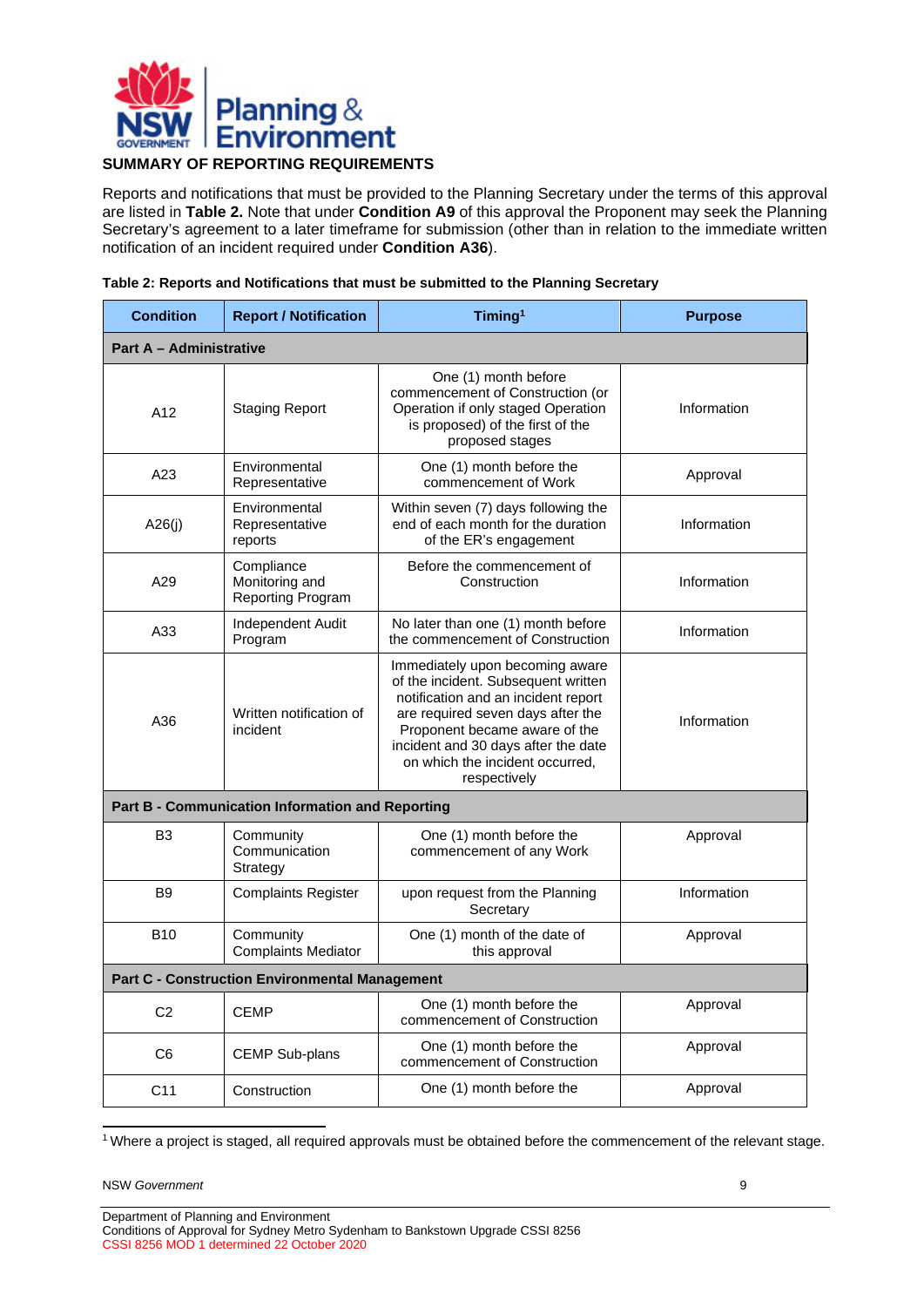

| <b>Condition</b>                    | <b>Report / Notification</b>                                                      | Timing <sup>1</sup>                                                      | <b>Purpose</b> |
|-------------------------------------|-----------------------------------------------------------------------------------|--------------------------------------------------------------------------|----------------|
|                                     | <b>Monitoring Programs</b>                                                        | commencement of Construction                                             |                |
| C <sub>14</sub>                     | Construction<br><b>Monitoring Report</b>                                          | As specified in Construction<br><b>Monitoring Programs</b>               | Information    |
|                                     | <b>Part D - Operation Environmental Management</b>                                |                                                                          |                |
| D <sub>3</sub>                      | OEMP or EMS                                                                       | One (1) month before the<br>commencement of Operation                    | Information    |
| D <sub>5</sub>                      | Independent Audit<br>personnel                                                    | Within 15 months of the<br>commencement of Operation                     | Approval       |
| Part E - Key Issues                 |                                                                                   |                                                                          |                |
| <b>Tree Removal and Replacement</b> |                                                                                   |                                                                          |                |
| E <sub>5</sub>                      | Tree removal reports                                                              | Before the removal or pruning of<br>any trees                            | Information    |
| E7                                  | Tree replacement<br>report                                                        | <b>Before Operation</b>                                                  | Information    |
| <b>Heritage</b>                     |                                                                                   |                                                                          |                |
| E12                                 | Heritage Report and<br><b>Excavation Director's</b><br>Report                     | 24 months after the completion of<br>the Work                            | Information    |
| E13                                 | Heritage<br>Interpretation<br>Strategy                                            | Before the commencement of<br>Construction                               | Information    |
| E16                                 | <b>Unexpected Heritage</b><br><b>Finds and Humans</b><br><b>Remains Procedure</b> | One (1) month prior to<br>commencement of construction                   | Information    |
| <b>Noise and Vibration</b>          |                                                                                   |                                                                          |                |
| E25                                 | Out-of-Hours Work<br>Protocol                                                     | Before the commencement of Out-<br>of-Hours Work                         | Approval       |
| E31                                 | <b>Operational Noise</b><br>and Vibration Review                                  | Before the implementation of<br>Operational noise mitigation<br>measures | Approval       |
| E33                                 | Report on non-<br>implementation of<br>operational noise<br>mitigation measures   | Within Six (6) months of the<br>commencement of Construction             | Information    |
| E34                                 | <b>Operational Noise</b><br><b>Compliance Report</b>                              | Within 60 days of completing the<br>Operational noise monitoring         | Information    |
| <b>Sustainability</b>               |                                                                                   |                                                                          |                |
| E43                                 | Sustainability<br>Strategy                                                        | Six (6) months of the date of the<br>approval                            | Information    |

NSW *Government* 10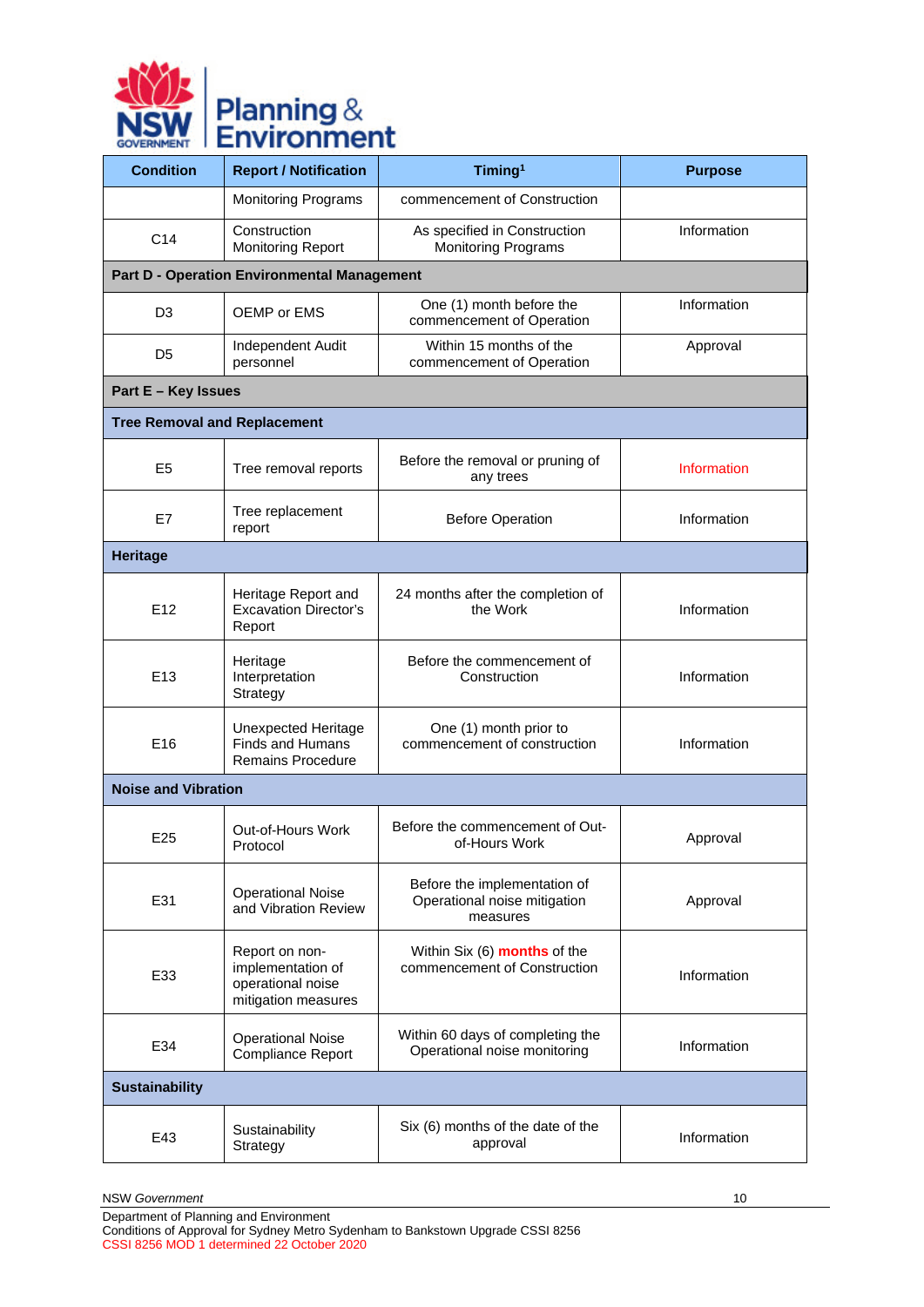

| <b>Condition</b>             | <b>Report / Notification</b>                                                                                                     | Timing <sup>1</sup>                                                                      | <b>Purpose</b> |  |  |
|------------------------------|----------------------------------------------------------------------------------------------------------------------------------|------------------------------------------------------------------------------------------|----------------|--|--|
| <b>Traffic and Transport</b> |                                                                                                                                  |                                                                                          |                |  |  |
| E47                          | Construction<br>Traffic<br>Management Plan(s)                                                                                    | Before construction                                                                      | Information    |  |  |
| <b>Urban Design</b>          |                                                                                                                                  |                                                                                          |                |  |  |
| E66                          | Station<br>Design<br>and<br>Precinct Plans<br>for<br>Station,<br>Bankstown<br>Campsie Station and<br><b>Dulwich Hill Station</b> | One (1) month before the<br>commencement of permanent built<br>work at the relevant site | Approval       |  |  |
| <b>Utilities Management</b>  |                                                                                                                                  |                                                                                          |                |  |  |
| E71                          | Utilities Management<br>Strategy                                                                                                 | One (1) month before the<br>commencement of utility Work                                 | Approval       |  |  |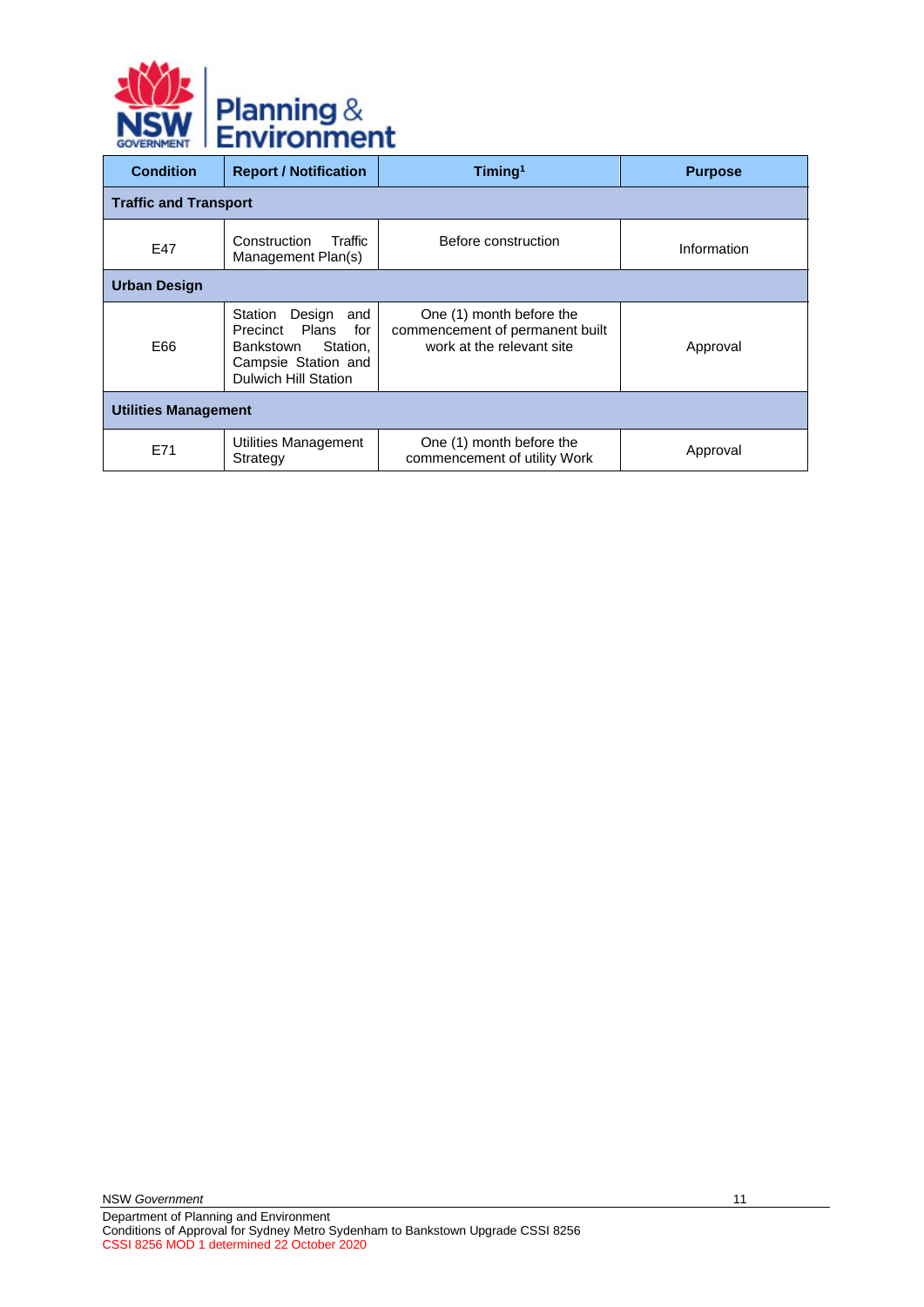<span id="page-11-0"></span>

**SCHEDULE 2** 

### <span id="page-11-1"></span>**PART A**

### **ADMINISTRATIVE CONDITIONS**

### <span id="page-11-3"></span><span id="page-11-2"></span>**GENERAL**

- <span id="page-11-4"></span>A1 The CSSI must be carried out in accordance with the terms of this approval and generally in accordance with the description of the CSSI in the:
	- (a) *Sydney Metro City & Southwest Sydenham to Bankstown Environmental Impact Statement – Volumes 1A-C and 2–6* (the EIS);
	- (b) as modified by the Sydney Metro City & Southwest Sydenham to Bankstown Submissions and *Preferred Infrastructure Report – Volumes 1, 2A-F and 3 G-J* (the SPIR); and
	- (c) the *Sydney Metro City & Southwest Sydenham to Bankstown Submissions Report* (the SR)**;**
	- (d) the Sydney Metro City & Southwest Sydenham to Bankstown, Bankstown Station Modification Report; and
	- (e) the Sydney Metro City & Southwest Sydenham to Bankstown, Bankstown Station Response to Submissions.
- <span id="page-11-5"></span>A2 The CSSI must be carried out in accordance with all procedures, commitments, preventative actions, performance criteria and mitigation measures set out in the documents listed in **Condition [A1](#page-11-4)** unless otherwise specified in, or required under, this approval.
- A3 In the event of an inconsistency between the documents listed in **Condition [A1](#page-11-4)**, or any other document required under this approval, and a term of this approval, the term of this approval prevails to the extent of the inconsistency.

*Note: For the purpose of this condition, there will be an inconsistency between a term of this approval and any document if it is not possible to comply with both the term and the document.*

- A4 The Proponent must comply with all written requirements or directions of the Planning Secretary, including in relation to:
	- (a) the environmental performance of the CSSI;
	- (b) any document or correspondence in relation to the CSSI;
	- (c) any notification given to the Planning Secretary under the terms of this approval;
	- (d) any audit of the construction or operation of the CSSI;
	- (e) the terms of this approval and compliance with the terms of this approval (including anything required to be done under this approval); and
	- (f) the carrying out of any additional monitoring or mitigation measures.
- A5 Where the terms of this approval require a document or monitoring program to be prepared or a review to be undertaken in consultation with identified parties, evidence of the consultation undertaken must be submitted to the Planning Secretary with the document. The evidence must include:
	- (a) documentation of the engagement with the party(s) identified in the condition of approval that has occurred before submitting the document for approval;
	- (b) log of the points of engagement or attempted engagement with the identified party(s) and a summary of the issues raised by them;
	- (c) documentation of the follow-up with the identified party(s) where feedback has not been provided to confirm that they have none or have failed to provide feedback after repeated requests;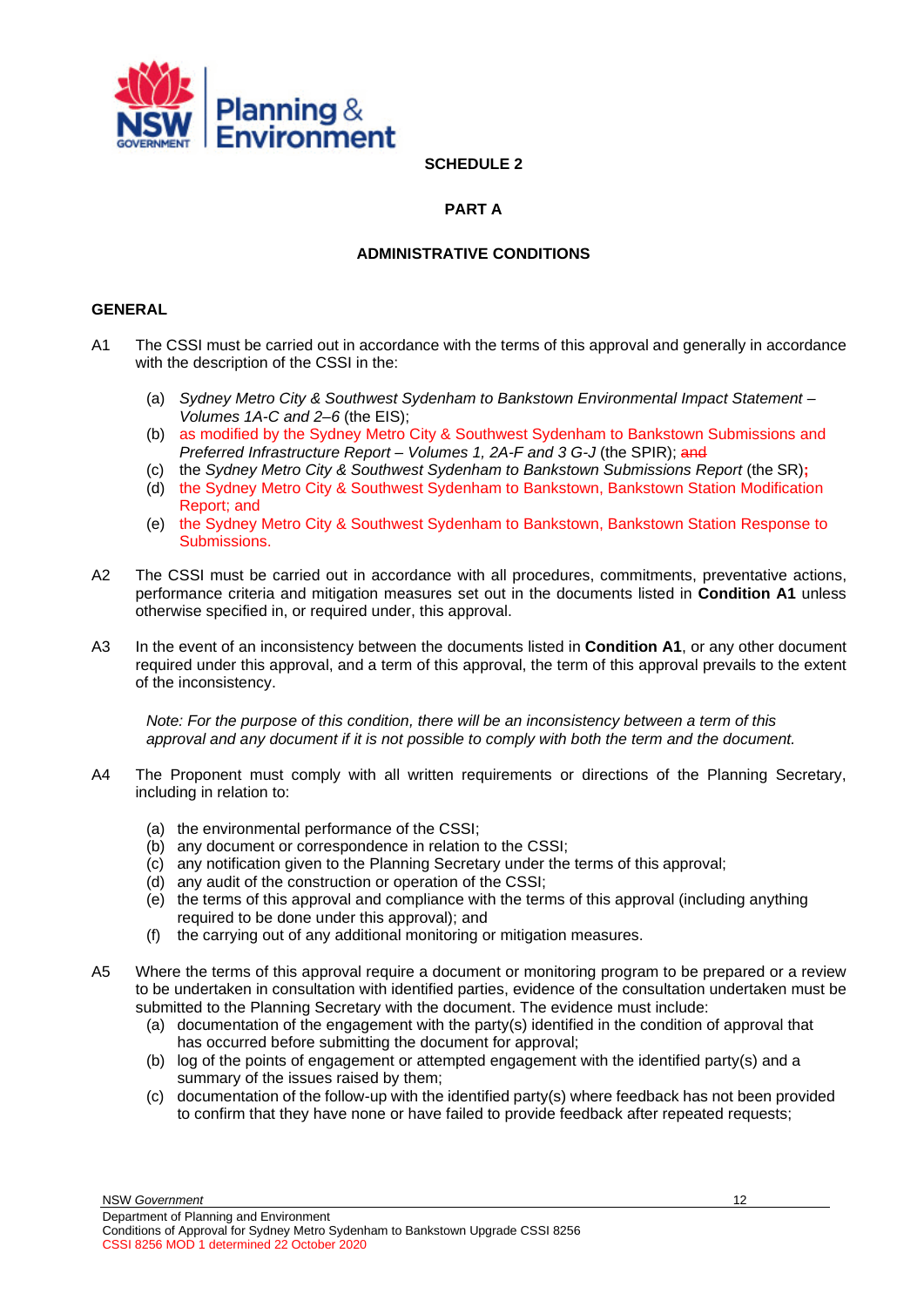

- (d) outline of the issues raised by the identified party(s) and how they have been addressed; and
- <span id="page-12-1"></span>(e) a description of the outstanding issues raised by the identified party(s) and the reasons why they have not been addressed.
- A6 In the event that there are differing interpretations of the terms of this approval, including in relation to a condition of this approval, the Planning Secretary's interpretation is final.
- A7 This approval lapses five (5) years after the date on which it is granted, unless Work for the purpose of the CSSI is physically commenced on or before that date.
- A8 References in the terms of this approval to any guideline, protocol, Australian Standard or policy are to such guidelines, protocols, Standards or policies in the form they are in as at the date of this approval.
- A9 Any document that must be submitted within a timeframe specified in or under the conditions of this approval may be submitted within a later timeframe agreed with the Planning Secretary. This condition does not apply to the immediate written notification required in respect of an incident under **Condition [A36](#page-16-3)**.
- <span id="page-12-3"></span>A10 The Proponent may update corresponding strategies, plans, procedures, panels, systems, protocols and programs prepared to meet the requirements of CSSI Approval 7400 for the purposes of meeting the requirements of the CSSI consistent with this approval.

Where a strategy, plan, procedure, panel, system protocol or program in CSSI 7400 has been updated and remains consistent with that prepared for CSSI 7400 and meets the requirements of this approval, the updated version must be submitted to the Planning Secretary for information.

Where the update is inconsistent with the prepared document for CSSI 7400, the approval for the document must be sought in accordance with the requirements of this approval, if required.

- A11 Notwithstanding **Condition [A10](#page-12-3)**, where the following have been approved by the Planning Secretary for the purpose of SSI 7400, further approval is not required for the CSSI where the same individual/company/document is nominated:
	- (a) Environmental Representative;
	- (b) Community Complaints Mediator;
	- (c) Community Communication Strategy;
	- (d) Out-of-Hours Work Protocol;
	- (e) Construction Environmental Management Framework;
	- (f) Independent Property Impact Assessment Panel;
	- (g) Small Business Owners' Support Program; or
	- (h) Design Review Panel.

The Proponent must notify the Planning Secretary of any such appointment of an individual/company or application of a document consistent with the requirements of the corresponding condition in SSI 7400.

### <span id="page-12-0"></span>**STAGING**

<span id="page-12-2"></span>A12 The CSSI may be constructed and operated in stages. Where staged Construction or Operation is proposed, a **Staging Report** (for either or both Construction and Operation as the case may be) must be prepared and submitted to the Planning Secretary for information. The **Staging Report** must be submitted to the Planning Secretary no later than one (1) month before the commencement of Construction of the first of the proposed stages of Construction (or if only staged Operation is proposed, one (1) month before the commencement of Operation of the first of the proposed stages of Operation).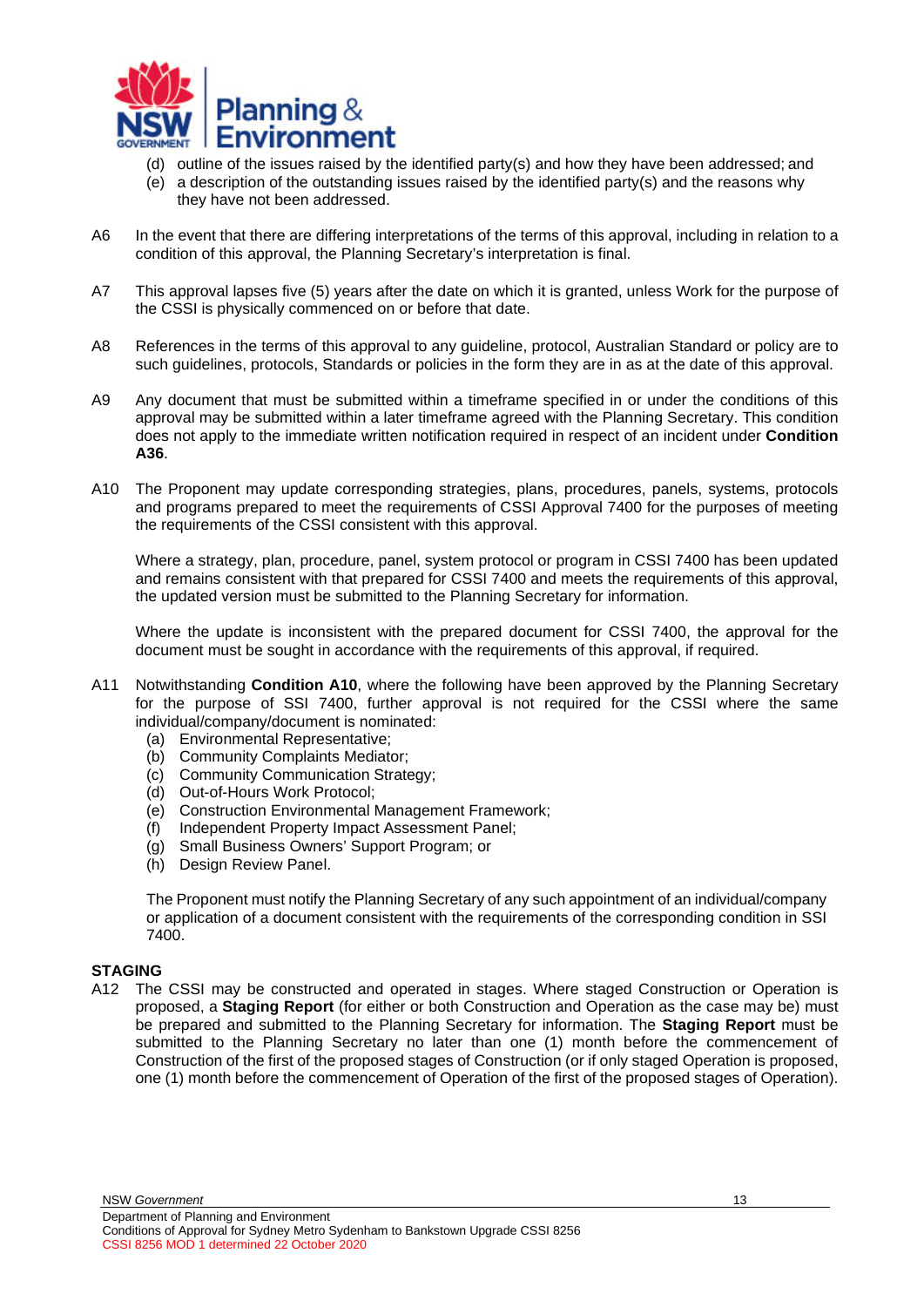

### A13 The **Staging Report** must:

- (a) if staged Construction is proposed, set out how the Construction of the whole of the CSSI will be staged, including details of Work and other activities to be carried out in each stage and the general timing of when Construction of each stage will commence and finish;
- (b) if staged Operation is proposed, set out how the Operation of the whole of the CSSI will be staged, including details of Work and other activities to be carried out in each stage and the general timing of when Operation of each stage will commence;
- (c) specify the relevant conditions of approval that apply to each stage and how compliance with conditions will be achieved across and between each of the stages of the CSSI; and
- (d) set out mechanisms for managing any cumulative impacts arising from the proposed staging.
- A14 The CSSI must be staged in accordance with the **Staging Report,** as submitted to the Planning Secretary.
- A15 Where staging is proposed, the terms of this approval that apply or are relevant to the Works or activities to be carried out in a specific stage must be complied with at the relevant time for that stage.

### <span id="page-13-0"></span>**ANCILLARY FACILITIES**

### **Ancillary facilities**

- A16 Ancillary facilities that are not identified by description and location in the documents listed in **Condition [A1](#page-11-4)** can only be established and used in each case if:
	- (a) they are located within the Construction boundary of the CSSI; and
	- (b) they are not located next to a sensitive receiver (including access roads) (unless landowners and occupiers have accepted in writing the carrying out of the relevant facility in the proposed location); and
	- (c) they have no impacts on heritage items (including areas of archaeological sensitivity), and threatened species, populations or ecological communities beyond the impacts approved under the terms of this approval; and
	- (d) the establishment and use of the facility can be carried out and managed within the outcomes set out in the terms of this approval, including in relation to environmental, social and economic impacts.
- A17 Ancillary facilities that are not identified by description and location in the documents listed in **Condition [A1](#page-11-4)** and do not meet the requirements of **Condition A16**, can only be established and used with the approval of the Planning Secretary except where they are located within the rail corridor, in which case they may be endorsed by the **ER**. A review of environmental impacts must be submitted with the request for Planning Secretary's approval or ER's endorsement.

### **Use of Ancillary Facilities**

A18 The use of an ancillary facility for Construction must not commence until the **CEMP** required by **Condition C1**, relevant **CEMP Sub-plans** required by **Condition C3** and relevant **Construction Monitoring Programs** required by **Condition C8** have been approved by the Planning Secretary.

### **Minor Ancillary Facilities**

- A19 Lunch sheds, office sheds, portable toilet facilities, and the like, that are not identified as an ancillary facility in the documents listed **Condition A1**, can be established where they satisfy the following criteria:
	- (a) are located within the Construction boundary; and
	- (b) have been assessed by the ER to have –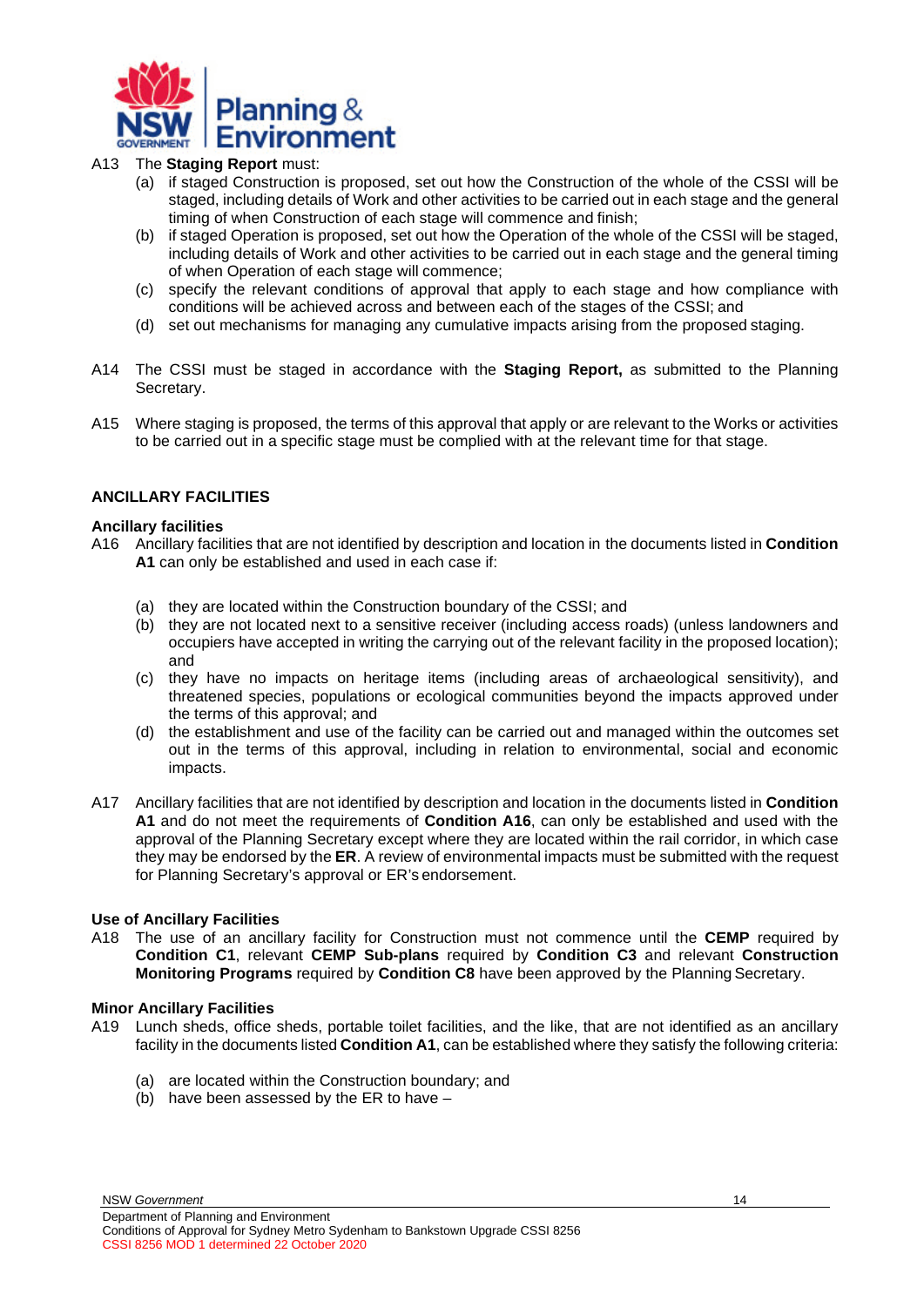

- (i) minor amenity impacts to surrounding residences and businesses, after consideration of matters such as compliance with the Interim Construction Noise Guideline (DECC, 2009), traffic and access impacts, dust and odour impacts, and visual (including light spill) impacts, and
- (ii) minor environmental impact with respect to waste management and flooding, and
- (iii) no impacts on biodiversity, soil and water, and heritage items beyond those already approved under other terms of this approval.

### **Boundary screening**

- A20 Boundary screening must be erected around all ancillary facilities that are adjacent tosensitive receivers for the duration of Construction of the CSSI unless otherwise agreed with relevant council(s), and affected residents, business operators or landowners.
- A21 Boundary screening required under **Condition A20** of this approval must minimise visual, noise and air quality impacts on adjacent sensitive receivers.

#### <span id="page-14-0"></span>**ENVIRONMENT REPRESENTATIVE**

- A22 Works must not commence until an **ER** has been approved by the Planning Secretary and engaged by the Proponent.
- <span id="page-14-1"></span>A23 The Planning Secretary's approval of an **ER** must be sought no later than one (1) month before the commencement of Work.
- A24 The proposed **ER** must be a suitably qualified and experienced person who was not involved in the preparation of the EIS, SPIR or Submissions Report, and is independent from the design and construction personnel for the CSSI and those involved in the delivery of it.
- A25 The Proponent may engage more than one **ER** for the CSSI, in which case the functions to be exercised by an **ER** under the terms of this approval may be carried out by any **ER** that is approved by the Planning Secretary for the purposes of the CSSI.
- A26 For the duration of the Work until the commencement of Operation, or as agreed with the Planning Secretary, the approved **ER** must:
	- (a) receive and respond to communication from the Planning Secretary in relation to the environmental performance of the CSSI;
	- (b) consider and inform the Planning Secretary on matters specified in the terms of this approval;
	- (c) consider and recommend to the Proponent any improvements that may be made to work practices to avoid or minimise adverse impact to the environment and to the community;
	- (d) review documents identified in **Conditions [C1, C](#page-20-5)3** and **C8** and any other documents that are identified by the Planning Secretary, to ensure they are consistent with requirements in or under this approval and if so:
		- (i) make a written statement to this effect before submission of such documents to the Planning Secretary (if those documents are required to be approved by the Planning Secretary); or
		- (ii) make a written statement to this effect before the implementation of such documents (if those documents are required to be submitted to the Planning Secretary for information or are not required to be submitted to the Secretary);
	- (e) regularly monitor the implementation of the documents listed in **Conditions [C1, C](#page-20-5)3** and **C8** to ensure implementation is being carried out in accordance with the document and the terms of this approval;
	- (f) as may be requested by the Planning Secretary, help plan, attend or undertake audits of the development commissioned by the Department including scoping audits, programming audits,

NSW *Government* 15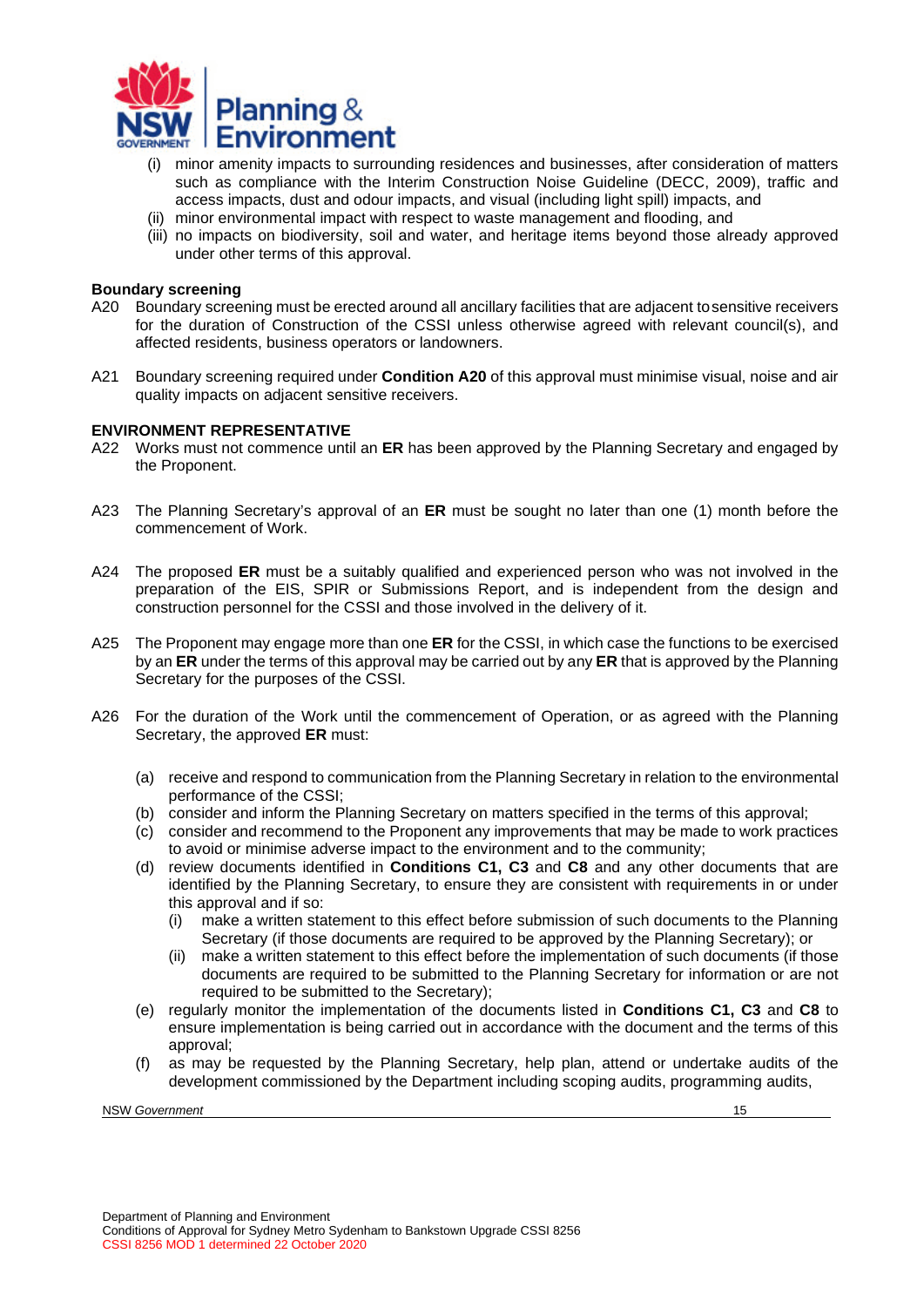

<span id="page-15-1"></span>briefings and site visits, but not independent environmental audits required under **Condition A34** of this approval;

- (g) as may be requested by the Planning Secretary, assist the Department in the resolution of community complaints;
- (h) assess the impacts of minor ancillary facilities as required by **Condition A19** of this approval;
- (i) consider any minor amendments to be made to the documents listed in **Conditions C1, C3** and **C8** and any document that requires the approval of the Planning Secretary that comprise updating or are of an administrative or minor nature and are consistent with the terms of this approval and the documents listed in **Conditions C1, C3** and **C8** or other documents approved by the Planning Secretary and, if satisfied such amendment is necessary, approve the amendment. This does not include any modifications to the terms of this approval; and
- (j) prepare and submit to the Planning Secretary and other relevant regulatory agencies, for information, an Environmental Representative Monthly Report detailing the **ER's** actions and decisions on matters for which the ER was responsible in the preceding month. The Environmental Representative Monthly Report must be submitted within seven (7) days following the end of each month for the duration of the **ER's** engagement for the CSSI.
- A27 The Proponent must provide the **ER** with all documentation requested by the **ER** in order for the **ER**  to perform their functions specified in **Condition A26** (including preparation of the **ER** monthly report), as well as:
	- (a) the complaints register (to be provided on a daily basis); and
	- (b) a copy of any assessment carried out by the Proponent of whether proposed work is consistent with the approval (which must be provided to the **ER** before the commencement of the subject work).
- A28 The Planning Secretary may at any time commission an audit of an **ER's** exercise of its functions under **Condition A26**. The Proponent must:
	- (a) facilitate and assist the Planning Secretary in any such audit; and
	- (b) make it a term of their engagement of an **ER** that the **ER** facilitate and assist the Planning Secretary in any such audit.

### <span id="page-15-0"></span>**COMPLIANCE MONITORING AND REPORTING PROGRAM**

- <span id="page-15-3"></span><span id="page-15-2"></span>A29 Before the commencement of Construction, a **Compliance Monitoring and Reporting Program** must be prepared, endorsed by the **ER** and submitted to the Planning Secretary for information.
- A30 Compliance reports of the CSSI must be carried out for the duration of Construction and for a minimum of one (1) year following commencement of Operation. The Department must be notified of the commencement dates of Construction and Operation of the CSSI in the pre-Construction and pre-Operational compliance reports (respectively).
- A31 The **Construction Compliance Report** must provide details of any review of, and minor amendments made to, the **CEMP** (which must be approved by the **ER**), resulting from Construction carried out during the reporting period.
- A32 The **Compliance Monitoring and Reporting Program** in the form required under **Condition [A29](#page-15-3)** of this approval must be implemented for the duration of Construction and for a minimum of one (1) year following commencement of Operation, or for a longer period as determined by the Planning Secretary based on the outcomes of independent audits, **Environmental Representative Reports** and regular compliance reviews submitted through **Compliance Reports**. If staged Operation is proposed, or Operation is commenced of part of the CSSI, the **Compliance Monitoring and Reporting Program**  must be implemented for the relevant period of each stage or part of the CSSI.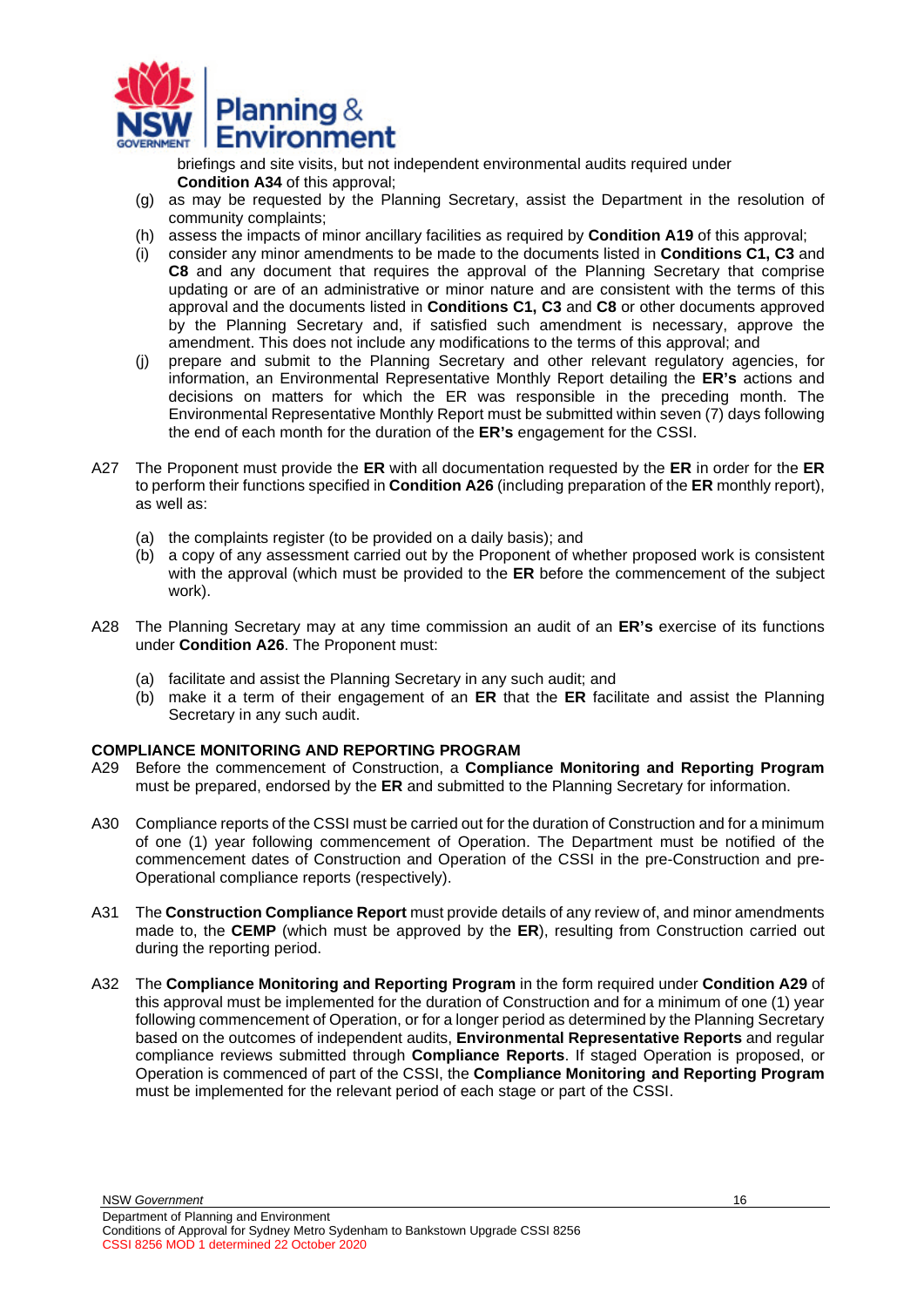

### <span id="page-16-0"></span>**AUDITING**

- <span id="page-16-2"></span>A33 No later than one (1) month before the commencement of Construction an **Independent Audit Program** prepared in accordance with the AS/NZS ISO 19011:2014 – *Guidelines for Auditing Management Systems* must be submitted to the Planning Secretary.
- A34 Independent audits of the CSSI must be carried out in accordance with:
	- (a) the Independent Audit Program submitted to the Planning Secretary under **Condition [A33](#page-16-2)** of this approval and **Independent Audit Reports** prepared.
- A35 The Proponent must:<br>(a) review and resp
	- (a) review and respond to each **Independent Audit Report** prepared under **Condition A34** of this approval; and
	- (b) submit the response to the Planning Secretary within six (6) weeks of completing the audit.

### <span id="page-16-1"></span>**INCIDENT NOTIFICATION AND REPORTING**

- <span id="page-16-3"></span>A36 The Department must be notified in writing to [compliance@planning.nsw.gov.au im](mailto:compliance@planning.nsw.gov.au)mediately after the Proponent becomes aware of an incident. The notification must identify the CSSI (including the application number and the name of the CSSI if it has one), and set out the location and nature of the incident.
- A37 Subsequent notification must be given, and reports submitted in accordance with the requirements set out in **Appendix A**.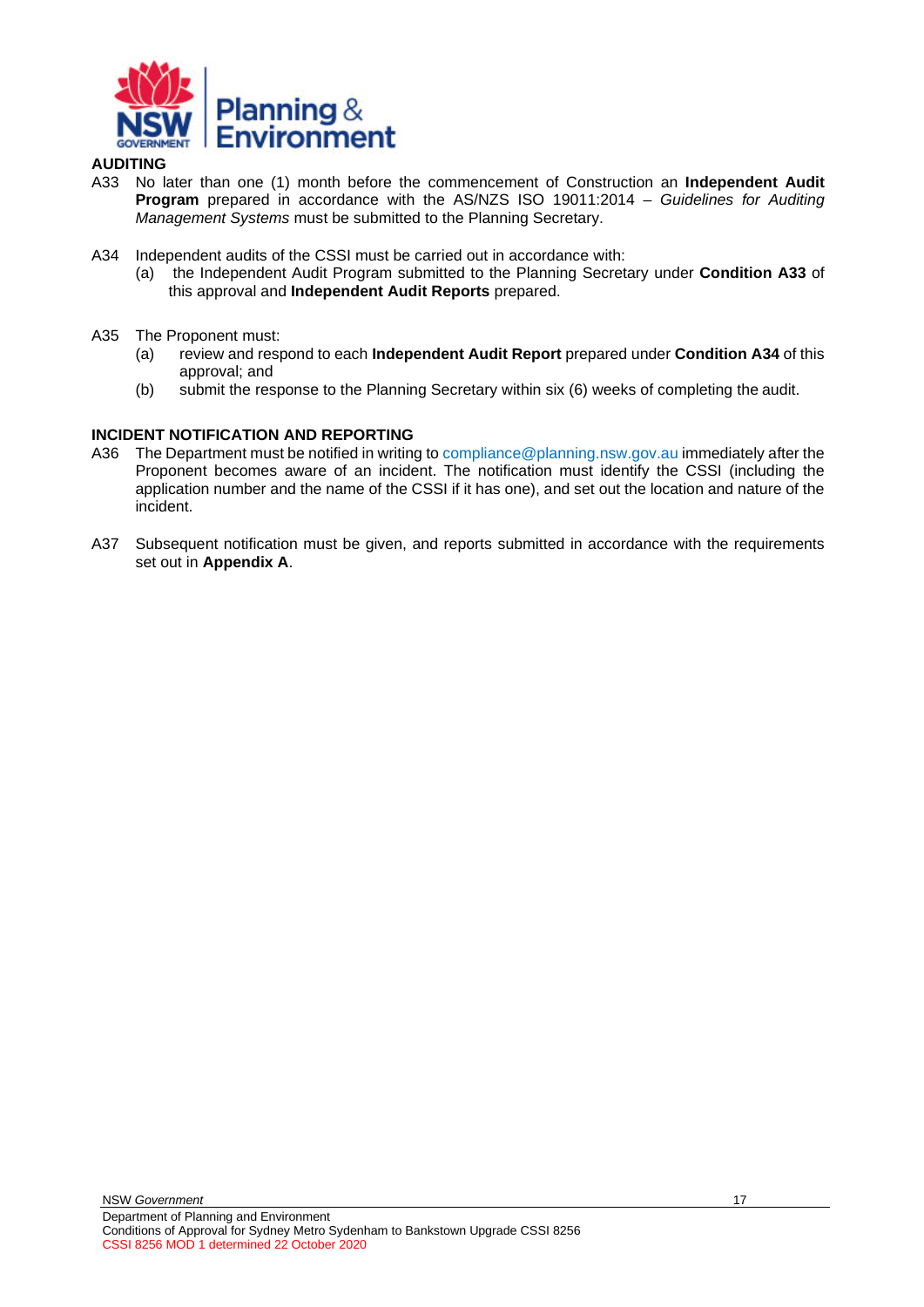<span id="page-17-0"></span>

**PART B**

### **COMMUNITY INFORMATION AND REPORTING**

### <span id="page-17-2"></span><span id="page-17-1"></span>**COMMUNITY INFORMATION, CONSULTATION AND INVOLVEMENT**

### **Communication Strategy**

B1 A **Community Communication Strategy** must be prepared to provide mechanisms to facilitate communication between the Proponent, the relevant council(s) and the community (including adjoining affected landowners and businesses, and others directly impacted by the CSSI), during the design and Construction of the CSSI and for a minimum of 12 months following the completion of Construction of the CSSI.

### B2 The **Community Communication Strategy** must:

- (a) identify people and organisations to be consulted during the design and Work phases;
- (b) identify community demographics and approaches to address the needs of LOTE and CALD and vulnerable communities;
- (c) set out procedures and mechanisms for the regular distribution of accessible information, including to LOTE and CALD communities, about or relevant to the CSSI. The information to be distributed must include information regarding current site Construction activities, schedules and milestones at each Construction site;
- (d) provide for the formation of issue or location-based community forums that focus on key environmental management issues of concern to the relevant communities; and
- (e) establish place managers for each construction site to engage with the local community; and
- <span id="page-17-6"></span>(f) set out procedures and mechanisms:
	- (i) through which the community can discuss or provide feedback to the Proponent;
	- (ii) through which the Proponent will respond to enquiries or feedback from the community; and
	- (iii) to resolve any issues and mediate any disputes that may arise in relation to construction of the CSSI.
- <span id="page-17-7"></span><span id="page-17-4"></span>B3 The **Community Communication Strategy** must be submitted to the Planning Secretary for approval no later than one (1) month before commencement of any Work.
- B4 Work for the purposes of the CSSI must not commence until the **Community Communication Strategy**  has been approved by the Planning Secretary.

### <span id="page-17-3"></span>**COMPLAINTS MANAGEMENT SYSTEM**

- <span id="page-17-5"></span>B5 A **Complaints Management System** must be prepared and implemented before the commencement of Work and maintained for the duration of Construction and for a minimum for 12 months following completion of Construction of the CSSI.
- B6 The following information must be available to facilitate community enquiries and manage complaints one (1) month before the commencement of Work and for 12 months following the completion of Construction:
	- (a) a 24- hour telephone number for the registration of complaints and enquiries about the CSSI;
	- (b) a postal address to which written complaints and enquires may be sent;
	- (c) an email address to which electronic complaints and enquiries may be transmitted; and
	- (d) a mediation system for complaints unable to be resolved.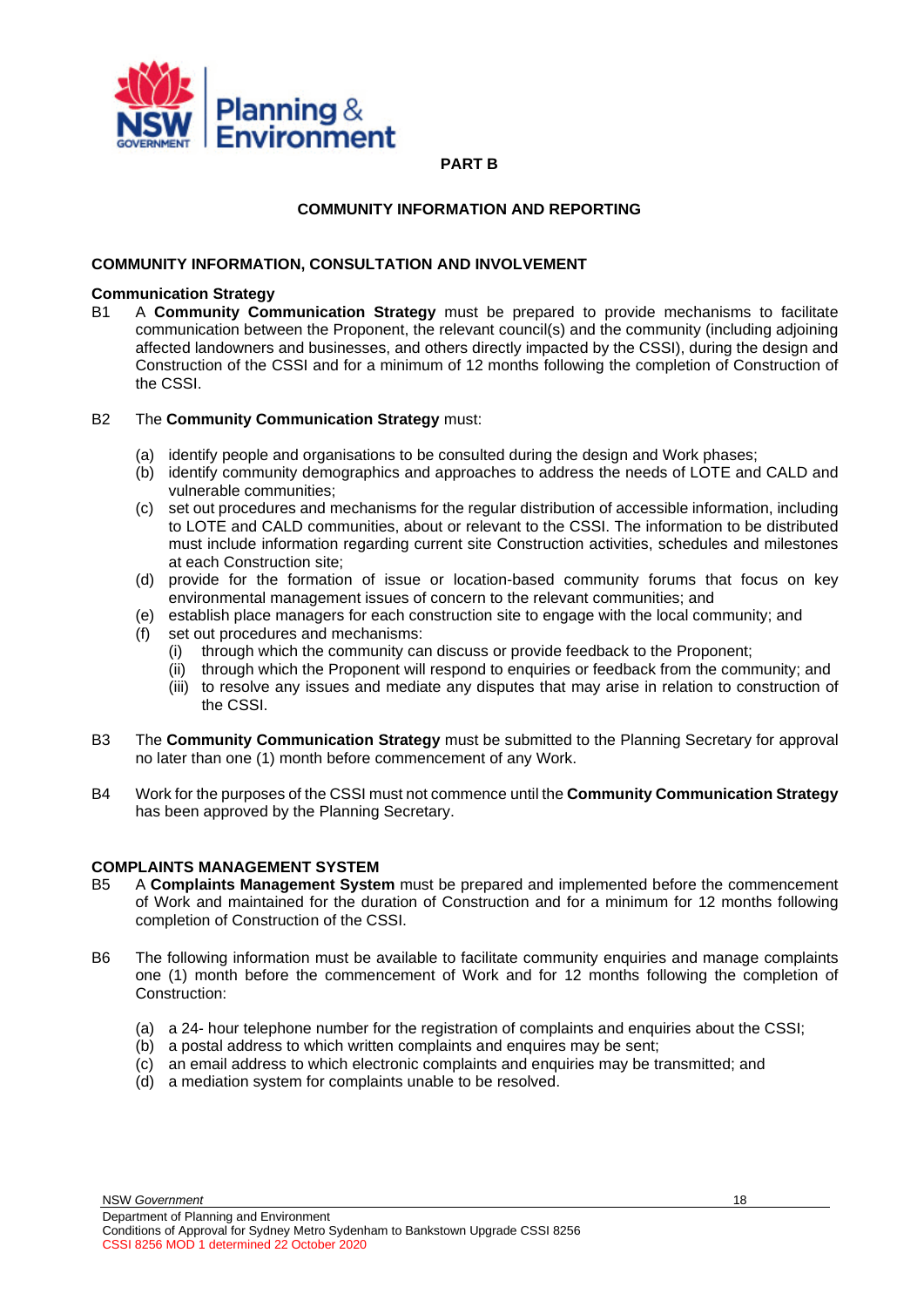

- B7 The telephone number, postal address, website URL and email address required under **Condition B6**  of this approval must be published in a newspaper circulating in the relevant local area and on site hoarding at each Construction site before the commencement of construction and published in the same way again before the commencement of operation. This information must also be provided on the website required under **Condition [B14](#page-18-2)** of this approval.
- B8 A **Complaints Register** must be maintained recording information on all complaints received about the CSSI during the carrying out of any Work and for a minimum of 12 months following the completion of construction. The **Complaints Register** must record the:
	- (a) number of complaints received;
	- (b) number of people affected in relation to a complaint; and
	- (c) means by which the complaint was addressed and whether resolution was reached, with or without mediation.
- <span id="page-18-1"></span>B9 The **Complaints Register** must be provided to the Planning Secretary upon request, within the timeframe stated in the request.
- B10 A **Community Complaints Mediator** that is independent of the design and construction personnel must be nominated by the Proponent, approved by the Planning Secretary and engaged during Work associated with the CSSI. The request nominating the **Community Complaints Mediator** must be submitted to the Planning Secretary for approval within one (1) month of the date of this approval.
- B11 The role of the **Community Complaints Mediator** must address any complaint where a member of the public is not satisfied by the Proponent's response. Any member of the public that has lodged a complaint which is registered and executed through the **Complaints Management System** identified in **Condition [B5](#page-17-5)** may ask the **Community Complaints Mediator** to review the Proponent's response. The application must be submitted in writing and the **Community Complaints Mediator** must respond within 28 days of the request being made or other specified timeframe agreed between **the Community Complaints Mediator** and the member of the public.
- B12 The **Community Complaints Mediator** will:
	- (a) review disputes between the project and members of the public if the procedures and mechanisms under **Condition [B5](#page-17-5)** or Condition **B[2\(f\)](#page-17-6)[\(iii\)](#page-17-7)** do not satisfactorily address the complainants concerns; and
	- (b) make recommendations to the Proponent to satisfactorily address complaints, resolve disputes or mitigate against the occurrence of future complaints or disputes.
- B13 The **Community Complaints Mediator** will not act before the **Complaints Management System**  required by **Condition B5**, including any internal escalation process, has been executed for a complaint and will not consider issues such as property acquisition, where other dispute processes are provided for in this approval or clear government policy and resolution processes are available, or matters which are not within the scope of the CSSI.

### <span id="page-18-0"></span>**PROVISION OF ELECTRONIC INFORMATION**

<span id="page-18-2"></span>B14 A website or webpage providing information in relation to the CSSI must be established before commencement of Work and maintained for the duration of Construction, and for a minimum of 12 months following the completion of Construction. Up-to-date information (excluding confidential, private and/or commercial information or other documents as agreed to by the Planning Secretary) must be published before the relevant Work commencing and maintained on the website or dedicated pages including: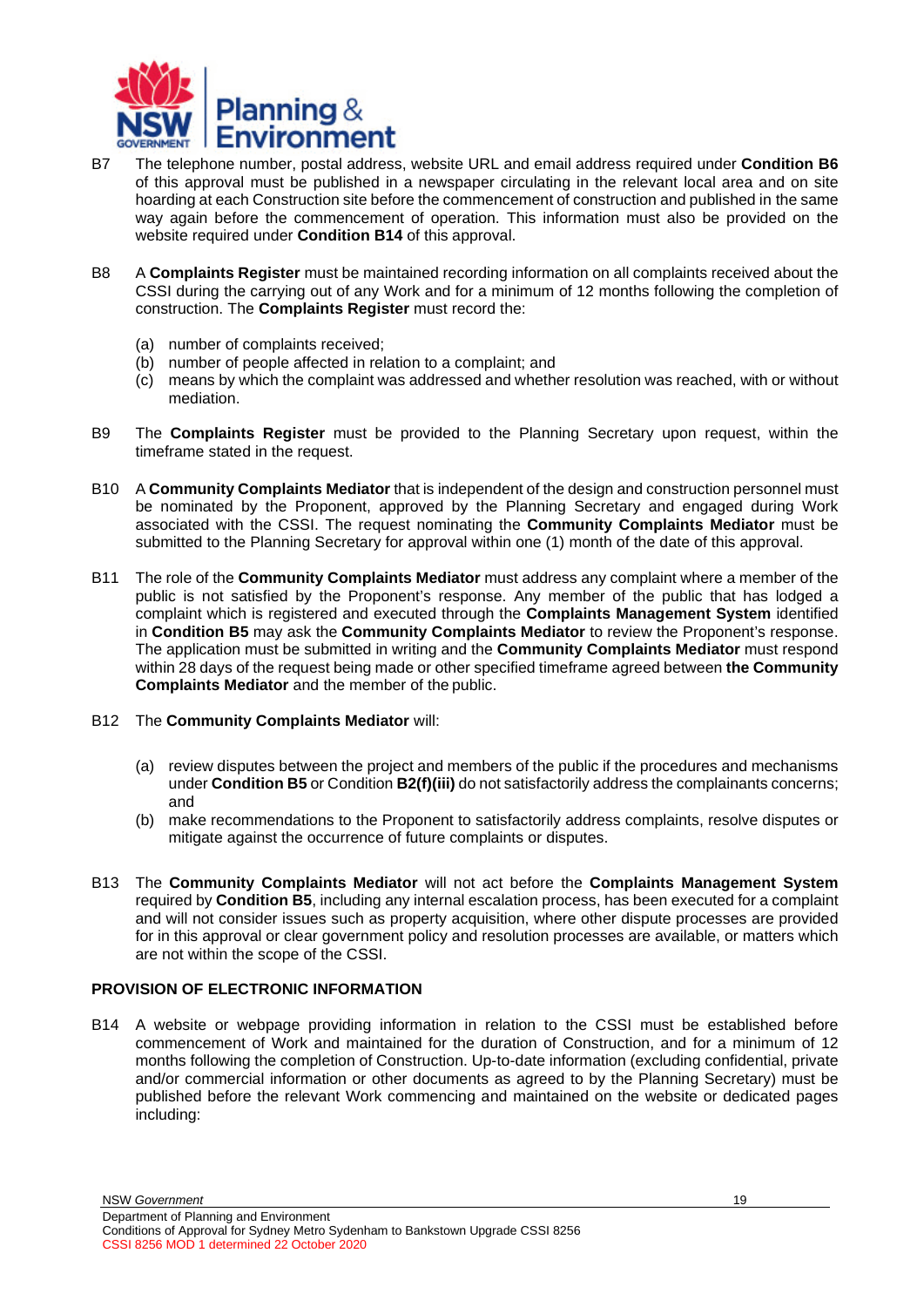

- (a) information on the current implementation status of the CSSI;
- (b) the telephone number, postal address and email address required under **Condition B6**;
- (c) a copy of the documents listed in **Condition A1** and **Condition [A2](#page-11-5)** of this approval and any documentation relating to any modifications made to the CSSI or the terms of this approval;
- (d) a copy of this approval in its original form, a current consolidated copy of this approval (that is, including any approved modifications to its terms), and copies of any approval granted by the Minister to a modification of the terms of this approval;
- (e) a copy of EPL required and obtained in relation to the CSSI;
- (f) a current copy of each document required under the terms of this approval, which must be published before the commencement of any relevant activity to which they relate or before their implementation, as the case may be; and
- (g) a copy of the compliance reports required under **Condition [A29,](#page-15-3)** and **Condition A32** of this approval.

*Note: Where a document referred to in (f) above is superseded, or the management of activities covered by a document referred to in (f) above have been subsumed into another document, the current applicable and, where required, approved document must be available on the website/webpage. Any superseded document must be available in an archived section or similar of the website/webpage.*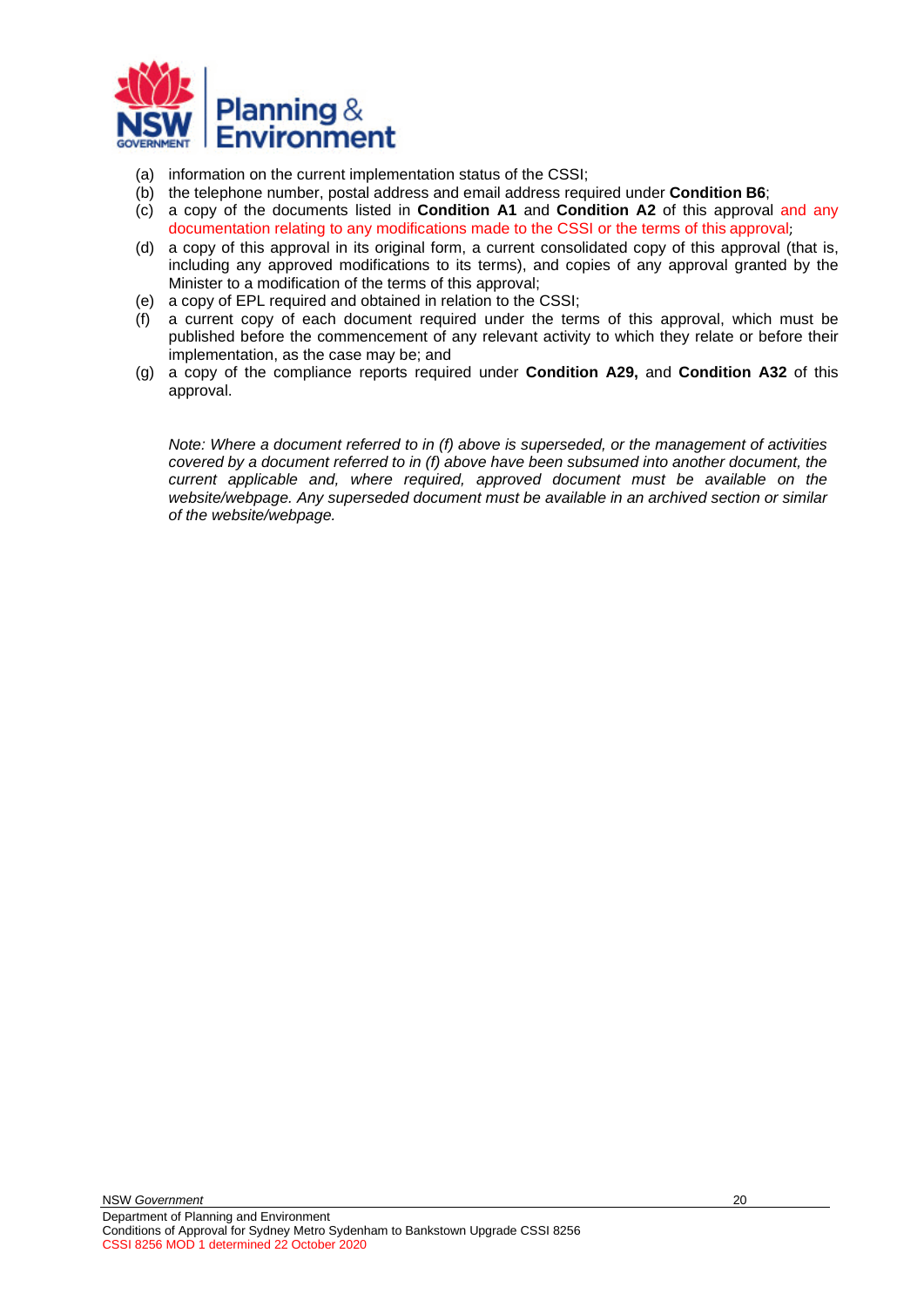<span id="page-20-0"></span>

### **PART C**

### **CONSTRUCTION ENVIRONMENTAL MANAGEMENT**

# <span id="page-20-2"></span><span id="page-20-1"></span>**CONSTRUCTION ENVIRONMENTAL MANAGEMENT PLAN**<br>C1 A Construction Environmental Management Plan (CE

- <span id="page-20-5"></span>C1 A **Construction Environmental Management Plan** (**CEMP**) must be prepared in accordance with the **Construction Environmental Management Framework (CEMF)** included in the documents listed in **Condition A1** to detail how the performance outcomes, commitments and mitigation measures specified in the documents listed in **Condition A1** will be implemented and achieved during Construction.
- C2 The **CEMP** must be endorsed by the **ER** and then submitted to the Planning Secretary for approval no later than one (1) month before the commencement of Construction.
- C3 The **CEMP Sub-plans** must be prepared in consultation with the relevant government agencies identified for each **CEMP Sub-plan** and be consistent with the **CEMF** and **CEMP** referred to in **Condition C1**:

|     | <b>Consultation required for</b><br><b>CEMP Sub-plans</b> | Relevant government agencies to be consulted for<br>each CEMP Sub-plan |
|-----|-----------------------------------------------------------|------------------------------------------------------------------------|
| (a) | Noise and vibration                                       | Relevant council(s)                                                    |
| (b) | Soil and water                                            | Relevant council(s), Dol, OEH                                          |
| (c) | Waste and spoil                                           | Relevant council(s)                                                    |
| (d) | Heritage                                                  | Heritage Council (or its delegate) and relevant<br>council(s)          |

- C4 The **CEMP Sub-plans** must be prepared in accordance with the **CEMF**.
- <span id="page-20-4"></span>C5 Details of all information requested by an agency to be included in a **CEMP Sub-plan** as a result of consultation, including copies of all correspondence from those agencies, must be provided with the relevant **CEMP Sub-plan**.
- C6 Any of the **CEMP Sub-plans** may be submitted along with, or subsequent to, the submission of the **CEMP** but in any event, no later than one (1) month before Construction.
- C7 Construction must not commence until the **CEMP** and all **CEMP Sub-plans** have been approved by the Planning Secretary. The **CEMP** and **CEMP Sub-plans**, as approved by the Planning Secretary, including any minor amendments approved by the **ER** must be implemented for the duration of Construction. Where Construction of the CSSI is staged, Construction of a stage must not commence until the **CEMP** and **CEMP sub-plans** for that stage have been approved by the Planning Secretary.

### <span id="page-20-3"></span>**CONSTRUCTION MONITORING PROGRAMS**

<span id="page-20-6"></span>C8 The following **Construction Monitoring Programs** must be prepared in consultation with the relevant government agencies identified for each to compare actual performance of Construction of the CSSI against the predicted performance.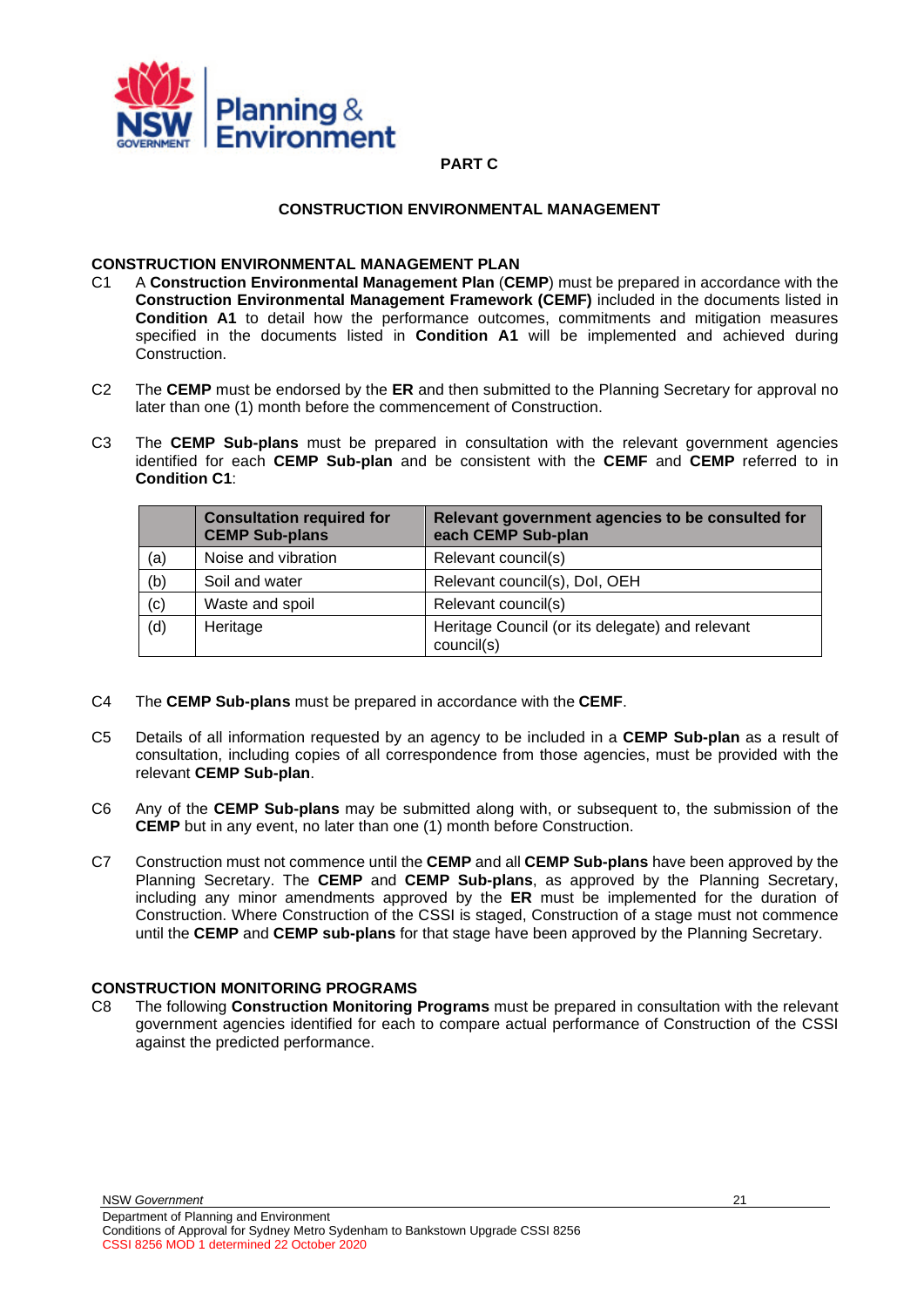

|     | <b>Consultation required for</b><br><b>Construction Monitoring</b><br><b>Programs</b> | Relevant government agencies to be consulted for<br>each Construction Monitoring Program |
|-----|---------------------------------------------------------------------------------------|------------------------------------------------------------------------------------------|
| (a) | Noise and Vibration                                                                   | Relevant council(s)                                                                      |
| (b) | <b>Water Quality</b>                                                                  | Relevant council(s)                                                                      |

### C9 Each **Construction Monitoring Program** must provide:

- (a) details of baseline data available;
- (b) details of baseline data to be obtained and when;
- (c) details of all monitoring of the project to be undertaken;
- (d) the parameters of the project to be monitored;
- (e) the frequency of monitoring to be undertaken;
- (f) the location of monitoring;
- (g) the reporting of monitoring results;
- (h) procedures to identify and implement additional mitigation measures where results of monitoring are unsatisfactory; and
- <span id="page-21-0"></span>(i) any consultation to be undertaken in relation to the monitoring programs.
- C10 The **Construction Monitoring Programs** must be developed in consultation with relevant government agencies as identified in **Condition [C8](#page-20-6)** of this approval and must include reasonable information requested by an agency to be included in a **Construction Monitoring Programs** during such consultation. Details of all information requested by an agency including copies of all correspondence from those agencies, must be provided with the relevant **Construction Monitoring Program**.
- C11 The **Construction Monitoring Programs** must be endorsed by the **ER** and then submitted to the Planning Secretary for approval at least one (1) month before the commencement of Construction.
- C12 Construction must not commence until the Planning Secretary has approved all of the required **Construction Monitoring Programs**.
- C13 The **Construction Monitoring Programs**, as approved by the Planning Secretary including any minor amendments approved by the **ER** must be implemented for the duration of Construction and for any longer period set out in the monitoring program or specified by the Planning Secretary, whichever is the greater.
- C14 The results of the **Construction Monitoring Programs** must be submitted to the Planning Secretary, and relevant regulatory agencies, for information in the form of a **Construction Monitoring Report** at the frequency identified in the relevant **Construction Monitoring Program**.
- C15 Where a relevant **CEMP Sub-plan** exists, the relevant **Construction Monitoring Program** may be incorporated into that **CEMP Sub-plan.**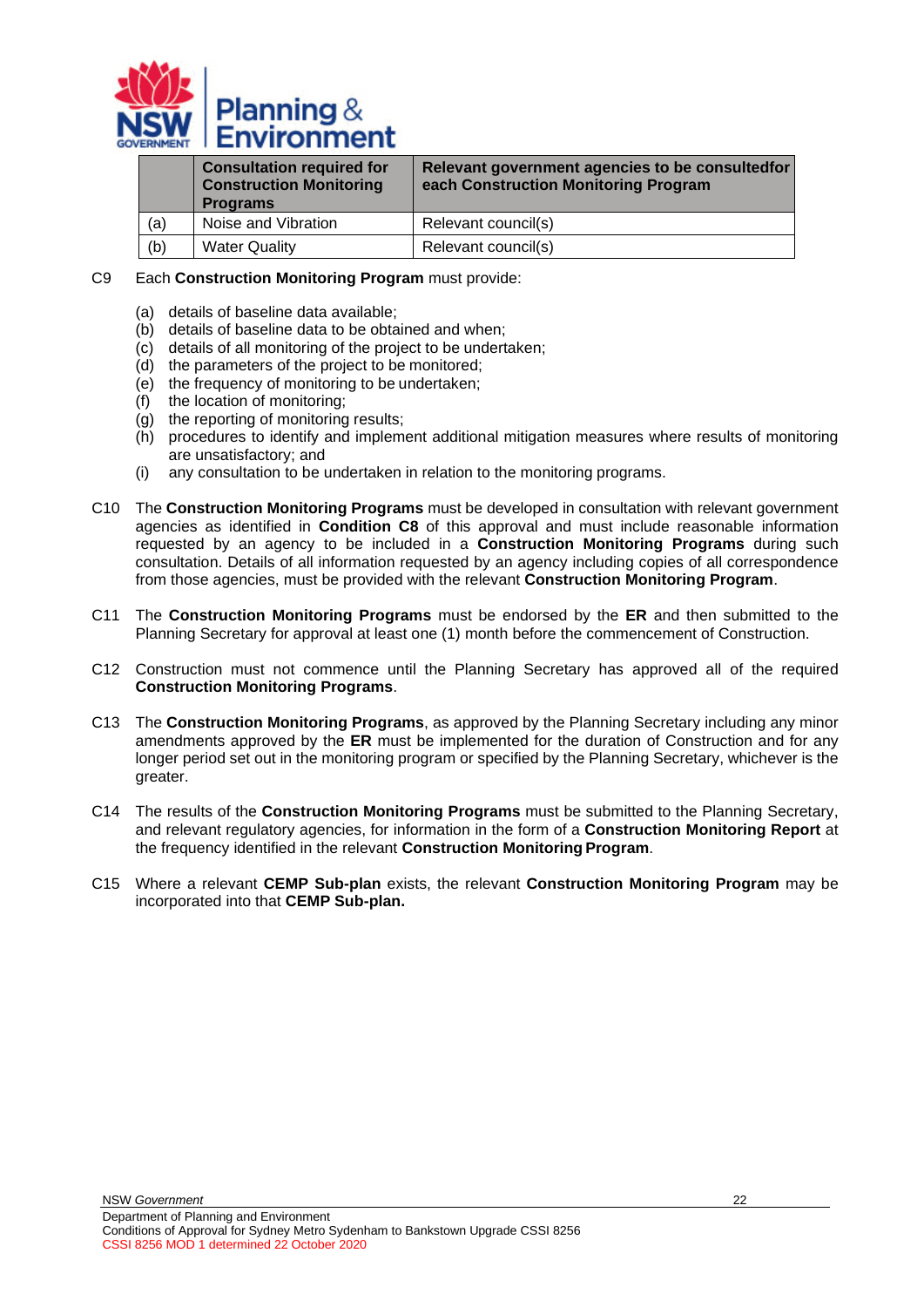

### **PART D**

#### **OPERATIONAL ENVIRONMENTAL MANAGEMENT**

### <span id="page-22-2"></span><span id="page-22-1"></span><span id="page-22-0"></span>**OPERATIONAL ENVIRONMENTAL MANAGEMENT**

- D1 An **Operational Environmental Management Plan (OEMP)** must be prepared to detail how the performance outcomes, commitments and mitigation measures made and identified in the documents listed in **Condition A1** will be implemented and achieved during Operation. This condition (**Condition [D1](#page-22-2)**) does not apply if **Condition [D2](#page-22-3)** of this approval applies.
- <span id="page-22-3"></span>D2 An **OEMP** is not required for the CSSI if the Proponent has an **Environmental Management System**  (**EMS**) or equivalent as agreed with the Planning Secretary, and can demonstrate, to the satisfaction of the Planning Secretary, that through the **EMS**:
	- (a) the performance outcomes, commitments and mitigation measures, made and identified in the documents listed in **Condition A1**, and specified relevant terms of this approval can be achieved;
	- (b) issues identified through ongoing risk analysis can be managed; and
	- (c) procedures are in place for rectifying any non-compliance with this approval identified during compliance auditing, incident management or any other time during operation.
- D3 The **OEMP** or **EMS** or equivalent as agreed with the Planning Secretary, must be submitted to the Planning Secretary for information no later than one (1) month before the commencement of Operation.
- D4 The **OEMP** or **EMS** or equivalent as agreed with the Planning Secretary, as submitted to the Planning Secretary and amended from time to time, must be implemented for the duration of Operation and the **OEMP** or **EMS** must be made publicly available before the commencement of Operation.
- D5 Within 15 months of the commencement of Operation, or any other timeframe as agreed by the Planning Secretary, the Proponent must commission an independent, qualified person or team to undertake and **Operational Performance Audit** of the CSSI. The independent person or team must be approved by the Planning Secretary before the commencement of the Audit. The **Operational Audit Report** must be submitted to the Planning Secretary within one month of the completion of the Audit or other timeframe agreed with the Planning Secretary. The Audit must:
	- (a) assess compliance with the requirements of this approval;
	- (b) assess the environmental performance of the CSSI against the predictions made and conclusions drawn in the documents listed in **Condition A1** as amended by this approval; and
	- (c) review the effectiveness of the environmental management of the CSSI, including any environmental impact mitigation.

NSW *Government*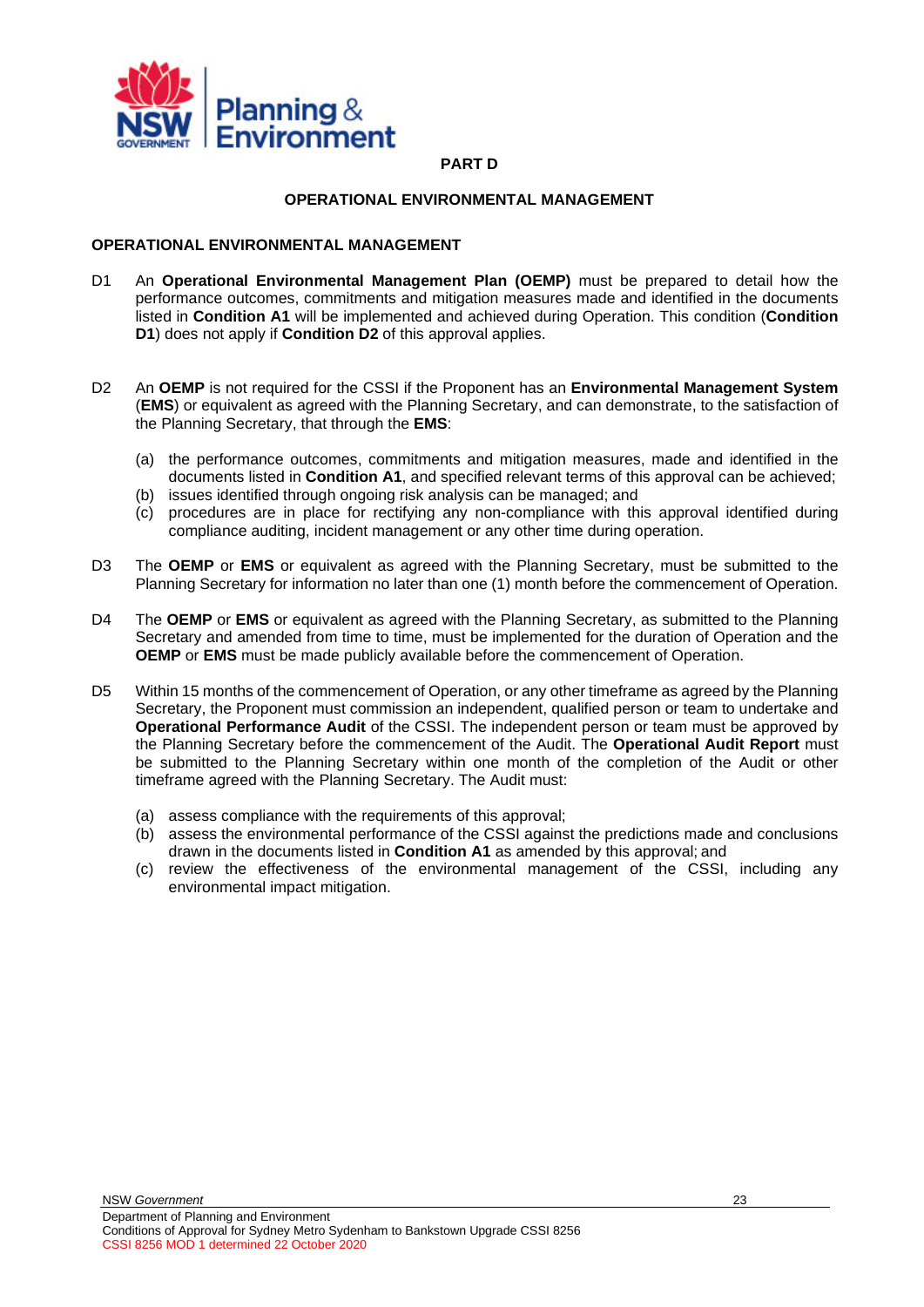

### **PART E**

### **KEY ISSUE CONDITIONS**

# <span id="page-23-2"></span><span id="page-23-1"></span><span id="page-23-0"></span>**SUBURBAN AND INTER-URBAN RAIL**<br>E1 The Proponent must manage opera

The Proponent must manage operational and asset interface risks to ensure the successful operational integration of the CSSI and the heavy railway network and protection of physical and operational Sydney Trains assets and services during construction and operation

## <span id="page-23-3"></span>**AIR QUALITY**<br>E2 In additi

In addition to the performance outcomes, commitments and mitigation measures specified in the documents listed in **Condition A1**, all reasonably practicable measures must be implemented to minimise the emission of dust and other air pollutants during the Construction and Operation of the CSSI.

#### <span id="page-23-4"></span>**BIODIVERSITY**

## **Biodiversity offsetting**<br>E3 Where impacts to

Where impacts to threatened ecological communities or endangered species cannot be avoided, they must be offset in accordance with the requirements of the *NSW Biodiversity Offsets Policy for Major Projects* (OEH, 2014) in agreement with OEH.

*Note: the SPIR proposal does not require offsetting under the Framework for Biodiversity Assessment as it does not have any impacts to threatened ecological communities or threatened species.*

## <span id="page-23-5"></span>**TREE REMOVAL AND REPLACEMENT**<br>E4 The CSSI must be designed to reta

- The CSSI must be designed to retain as many trees as possible. Where trees are to be removed, the Proponent must provide a 2:1 ratio replacement of trees. Replacement trees must be planted within the project boundary or on public land up to 500 metres from the project boundary. Replacement tree plantings can be undertaken beyond 500 metres on public land within the local government areas to which the CSSI approval applies if requested by the relevant council(s) or where no more practicable land for planting can be found within and up to 500 metres from the CSSI boundary. The location of replacement tress must be determined in consultation with the relevant council(s).
- E<sub>5</sub> The Proponent must commission an independent experienced and suitably qualified arborist, to prepare a comprehensive Tree Report(s) before removing any tress as detailed in the documents listed in **Condition A1**. The Tree Report may be prepared for the entire CSSI or separate reports may be prepared for individual areas where trees are required to be removed. The report(s) must identify the impacts of the CSSI on trees and vegetation within and adjacent to the Construction footprint. The report(s) must include:
	- (a) a description of the conditions of the tree(s) and its amenity and visual value;
	- (b) consideration of all options to avoid tree removal, including relocation of services, redesign or relocation of ancillary components (such as substations, fencing etc.) and reduction of standard offsets to underground services; and
	- (c) measures to avoid the removal of trees or minimise damage to existing trees and ensure the health and stability of those trees to be protected. This includes details of any proposed

NSW *Government* 24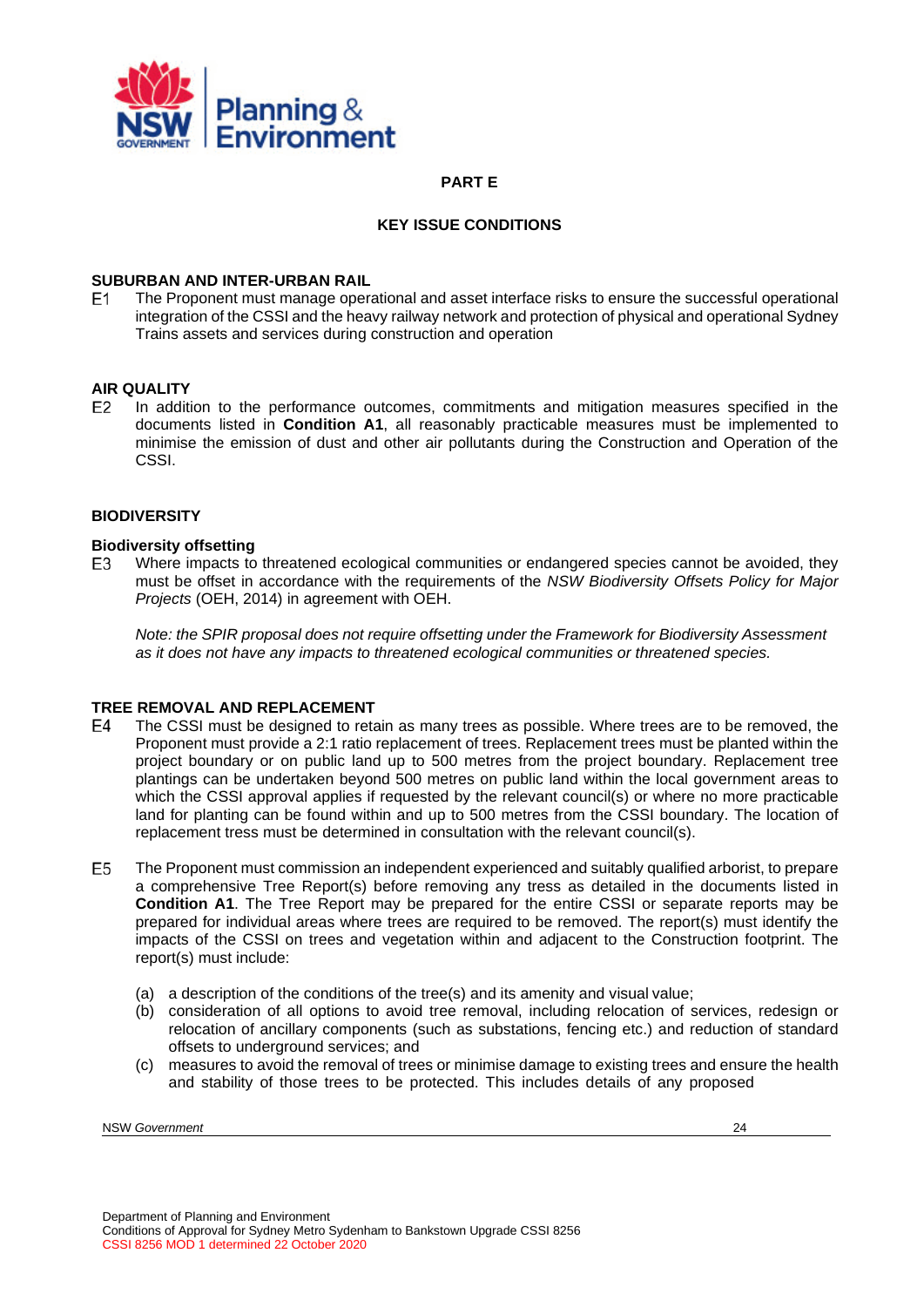

canopy or root pruning, root protection zone, excavation, site controls on waste disposal, vehicular access, storage of materials and protection of public utilities.

A copy of the report(s) must be submitted to the Planning Secretary before the removal or pruning of any trees, including those affected by site establishment Work. All recommendations of the report must be implemented by the Proponent, unless otherwise agreed by the Planning Secretary.

F<sub>6</sub> Replacement trees are to have a minimum pot size of 75 litres except where the plantings are consistent with the pot sizes specified in a relevant council's plans / programs / strategies for vegetation management, street planting, or open space landscaping, or as agreed by the relevant council. In areas not subject to council plans / programs / strategies, pot sizes should be informed through consultation with the relevant council(s).

*Note: For the purposes of Conditions E5 and E6, consultation with relevant council(s) encompasses consultation undertake with those councils on the Station Design and Precinct Plan required by Condition E56, and any agreements reached on replacement pot sizes during consultation.*

E7 The Proponent must submit to the Planning Secretary a report which details the type, size, number and location of replacement trees. The report must demonstrate how any replacement plantings with a pot size less than 75 litres are consistent with the requirements of **Condition E6**. The report must be submitted to the Planning Secretary before Operation unless otherwise agreed by the Planning Secretary.

### <span id="page-24-0"></span>**FLOODING**

- E8 The location of Construction compounds must not worsen the existing flooding characteristics of the area.
- E9 Where the CSSI will worsen flooding impacts, the Proponent is responsible for implementing measures to address those impacts

### <span id="page-24-1"></span>**HERITAGE**

- <span id="page-24-2"></span>Following completion of Work described in the documents listed in **Conditions A1** and **A2** in relation to heritage items, a **Heritage Report** including the details of any archival recording, further historical research either undertaken or to be carried out and archaeological excavations (with artefact analysis and identification of a final repository for finds), must be prepared in accordance with any guidelines and standards required by the Heritage Council of NSW and Heritage NSW.
- An **Excavation Director's Report (EDR)** must be prepared for any heritage items of State significance that are discovered during Work. The **EDR** must be prepared in consultation with Heritage NSW.
- The **Heritage Report** and **Excavation Director's Report** must be submitted to the Planning Secretary, the Heritage Council of NSW and Heritage NSW for information no later than 24 months after the completion of the work referred to in **Condition [E10](#page-24-2)**.
- The Proponent must prepare a **Heritage Interpretation Strategy** which outlines a process to interpret key Aboriginal and non-Aboriginal heritage values and stories of heritage items in the final project design. The **Heritage Interpretation Strategy** must be prepared in consultation with the Heritage Council of NSW and submitted to the Planning Secretary for information before the commencement of Construction.
- A **Heritage Interpretation Plan(s)** must be prepared, consistent with the **Heritage Interpretation Strategy** which identifies heritage items to be used in the final design of the project. The plan(s)

25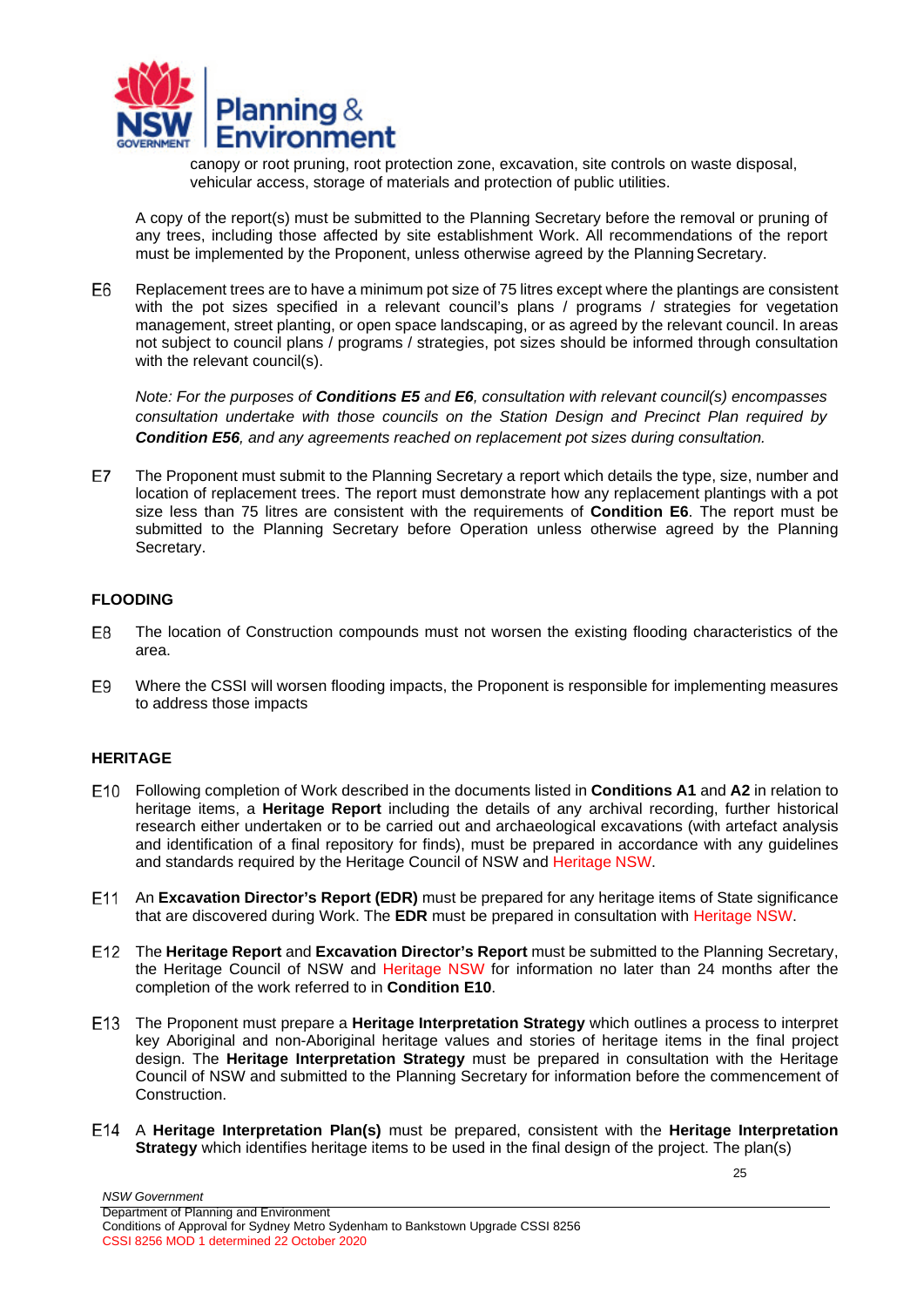

must identify how items will be interpreted and provide a timeframe for their implementation which must be no later than the commencement of Operation. Heritage interpretation in any station precinct must be identified in the relevant **Station Design and Precinct Plan(s)** required in **Condition E56**.

The **Heritage Interpretation Plan** must be prepared in accordance with the *NSW Heritage Manual*, the NSW Heritage Office's *Interpreting Heritage Places and Items: Guidelines* (August 2005), and the NSW Heritage Council's *Heritage Interpretation Policy.*

- An **Unexpected Heritage Finds and Human Remains Procedure** must be prepared to manage unexpected heritage finds in accordance with any guidelines and standards prepared by the Heritage Council of NSW or Heritage NSW.
- The **Unexpected Heritage Finds and Human Remains Procedure** must be prepared by a suitably qualified and experienced heritage specialist in consultation with the Heritage Council of NSW and submitted to the Planning Secretary for information no later than one (1) month before the commencement of Construction.
- The **Unexpected Heritage Finds and Human Remains Procedure**, as submitted to the Planning Secretary, must be implemented for the duration of construction and during operational maintenance works.

*Note: Human remains that are found unexpectedly during Work are under the jurisdiction of the NSW State Coroner and must be reported to the NSW Police immediately.*

### <span id="page-25-0"></span>**NOISE AND VIBRATION**

### **Land Use Survey**

A detailed land use survey must be undertaken to confirm sensitive receivers (including critical working areas such as operating theatres and precision laboratories) potentially exposed to Construction noise and vibration, Construction ground-borne noise and Operational noise. The survey may be undertaken on a progressive basis but must be undertaken in any one area before the commencement of Work which generate Construction or Operational noise, vibration or ground-borne noise in that area. The results of the survey must be included in the **Construction Noise and Vibration Impact Statement(s)** or **Operational Noise and Vibration Review**, where relevant.

### **Work Hours**

<span id="page-25-1"></span>Work must only be undertaken during the following Construction hours:

- (a) 7:00am to 6:00pm Mondays to Fridays, inclusive;
- (b) 8:00am to 6:00pm Saturdays; and
- <span id="page-25-3"></span>(c) at no time on Sundays or public holidays.

### **Variation to Works Hours**

- <span id="page-25-2"></span>Notwithstanding **Conditions [E19](#page-25-1)** and **[E24](#page-27-1)** Work may be undertaken outside the hours specified in the following circumstances:
	- (a) for the delivery of materials required by the NSW Police Force or other authority for safety reasons; or
	- (b) where it is required in an emergency to avoid injury or the loss of life, to avoid damage or loss of property or to prevent environmental harm; or
	- (c) where different construction hours are permitted or required under an EPL in force in respect of the CSSI; or
	- (d) Work approved under an **Out-of-Hours Work Protocol** for Work not subject to an EPL as required by **Condition [E25](#page-27-0)**; or
	- (e) construction that causes  $L_{Aeq(15 minute)}$  noise levels:

NSW *Government* Department of Planning and Environment Conditions of Approval for Sydney Metro Sydenham to Bankstown Upgrade CSSI 8256 CSSI 8256 MOD 1 determined 22 October 2020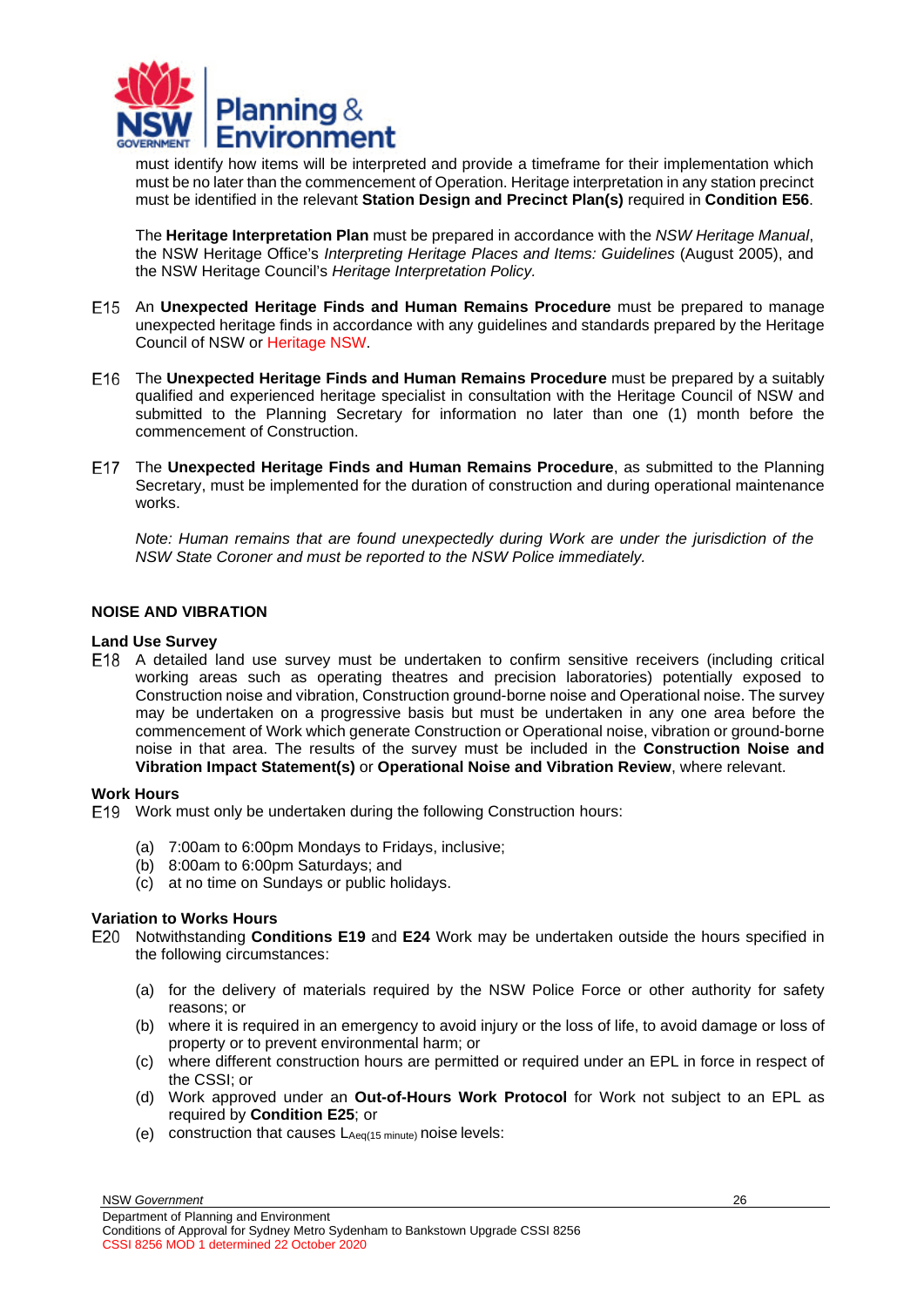

- (i) no more than 5 dB(A) above the rating background level at any residence in accordance with the *Interim Construction Noise Guideline* (DECC, 2009), and
- (ii) no more than the 'Noise affected' noise management levels specified in Table 3 of the *Interim Construction Noise Guideline* (DECC, 2009) at other sensitive land uses, and
- (iii) continuous or impulsive vibration values, measured at the most affected residence are no more than the maximum values for human exposure to vibration, specified in Table 2.2 of *Assessing Vibration: a technical guideline* (DEC, 2006), and
- (iv) intermittent vibration values measured at the most affected residence are no more than the maximum values for human exposure to vibration, specified in Table 2.4 of *Assessing Vibration: a technical guideline* (DEC, 2006).
- (f) where a negotiated agreement has been reached with a substantial majority of sensitive receivers who are within the vicinity of and may be potential affected by the particular Construction, and the noise management levels and/or limit for ground-borne noise and vibration (human comfort) cannot be achieved. All agreements must be in writing and a copy forwarded to the Planning Secretary at least one (1) week before the commencement of activities.

*Note: Section 5.24(1)(e) of the EP&A Act requires that an EPL be substantially consistent with this approval.*

On becoming aware of the need for emergency Work in accordance with **Condition [E20](#page-25-2)[\(b\)](#page-25-3)**, the Proponent must notify the **ER** and the EPA (if a EPL applies) of the need for that Work. The Proponent must use best endeavours to notify all noise and/or vibration affected sensitive receivers of the likely impact and duration of those works.

### **Out-of-Hours Work Scheduling and Respite**

- Out-of-Hours Work that are regulated by an EPL as per **Condition E20(c)** or through the **Out-of- Hours Work Protocol** as per **Condition E25** include:
	- (a) Work which could result in a high risk to construction personnel or public safety, based on a risk assessment carried out in accordance with **AS/NZS ISO 31000:2009** "*Risk Management – Principles and Guidelines*"; or
	- (b) where the relevant road authority has advised the Proponent in writing that carrying out the activities could result in a high risk to road network operational performance; or
	- (c) where the relevant utility service operator has advised the Proponent in writing that carrying out the activities could result in a high risk to the operation and integrity of the utility network; or
	- (d) where the Transport for NSW Transport Management Centre (or other road authority) has advised the Proponent in writing that a road occupancy licence is required and will not be issued for the activities during the hours specified in **Conditions E19** and **E20**; or
	- (e) where Sydney Trains (or other rail authority) has advised the Proponent in writing that a Rail Possession is required.

### *Note: Other Out-of-Hours Work can be undertaken with the approval of an EPL, or through the project's Out-of-Hours Work Protocol for Work not subject to an EPL.*

- E23 In order to undertake Out-of-Hours Work, the Proponent must identify appropriate respite periods for the Out-of-Hours Work in consultation with the community at each affected location on a regular basis. This consultation must include (but not be limited to) providing the community with:
	- (a) a schedule of likely Out-of-Hours Work for a period no less than two (2) months;
	- (b) the potential work, location and duration;
	- (c) the noise characteristics and likely noise levels of the Work; and
	- (d) likely mitigation and management measures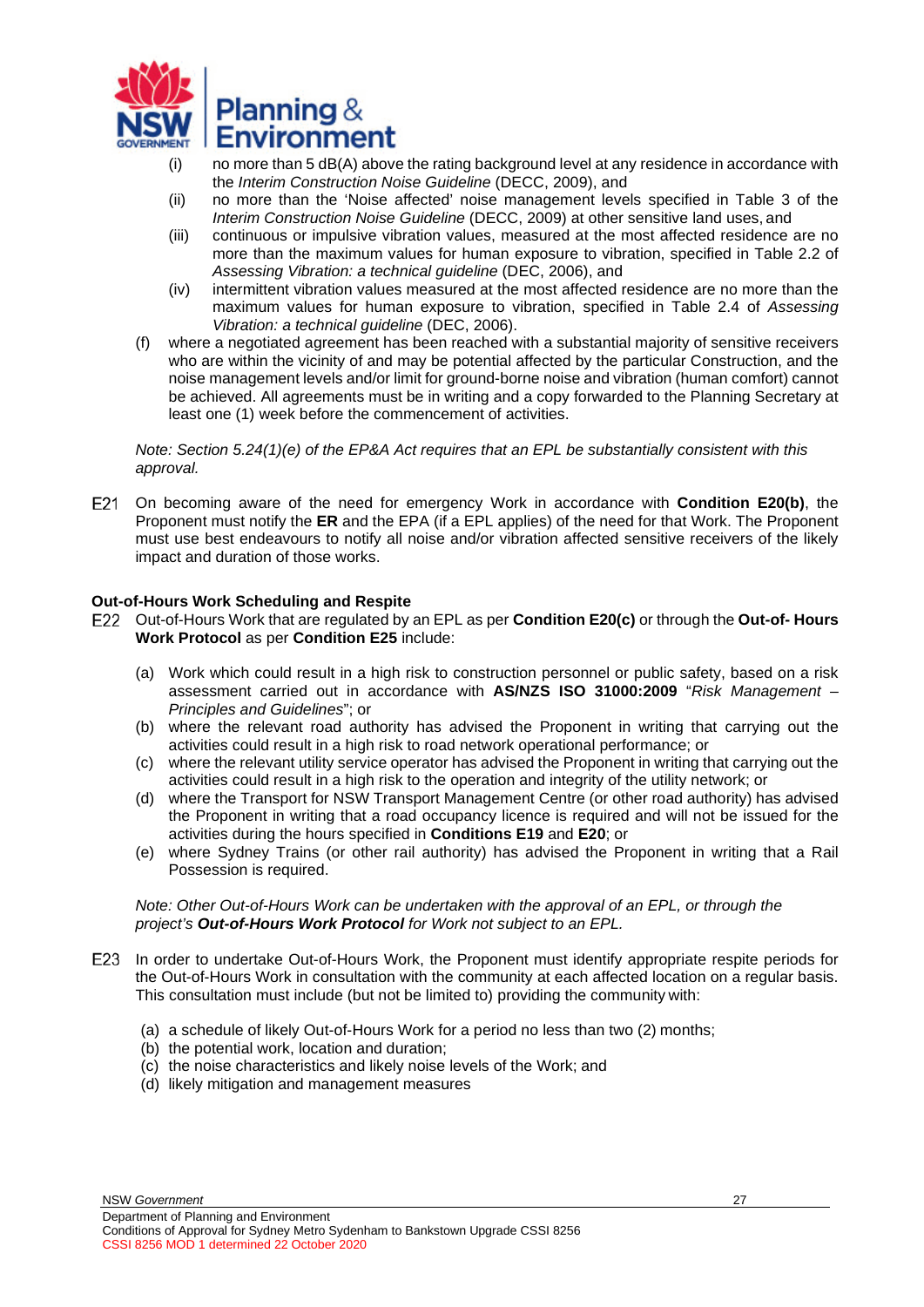

The outcomes of the community consultation, the identified respite periods and the scheduling of the likely Out-of-Hours Work must be provided to the EPA (if an EPL applies) and the Planning Secretary (for high risk activities after 9pm) upon request.

### **Highly Noise Intensive Works**

- <span id="page-27-1"></span>Except as permitted by an EPL, highly noise intensive Work that result in an exceedance of the applicable Noise Management Level at the same receiver must only be undertaken:
	- (a) between the hours of 8:00 am to 6:00 pm Monday to Friday;
	- (b) between the hours of 8:00 am to 1:00 pm Saturday; and
	- (c) in continuous blocks not exceeding three (3) hours each with a minimum respite from those activities and Works of not less than one (1) hour between each block.

For the purposes of this condition, 'continuously' includes any period during which there is less than one (1) hour respite between ceasing and recommencing any of the work that are subject of this condition.

### **Out-of-Hours Work Protocol – Works not subject to an EPL**

- <span id="page-27-0"></span>An **Out-of-Hours Work Protocol** must be prepared to identify a process for the consideration, management and approval of Work which are outside the hours defined in **Condition [E19](#page-25-1)**, and that are not subject to an EPL. The Protocol must be approved by the Planning Secretary before commencement of the Work. The Protocol must:
	- (a) provide a process for the consideration of Out-of-Hours Work against the relevant noise and vibration criteria, including the determination of low and high-risk activities;
	- (b) provide a process for the identification of mitigation measures for residual impacts, including respite periods in consultation with the community at each affected location, consistent with the requirements of **Condition E23**;
	- (c) identify procedures to facilitate the coordination of Out-of-Hours Work approved by an EPL to ensure appropriate respite is provided;
	- (d) identify an approval process that considers the risk of activities, proposed mitigation, management, and coordination, including where:
		- (i) low risk activities and high risk activities that cease by 9pm can be approved by the **ER**, and
		- (ii) all other high risk activities that are approved by the Planning Secretary; and
	- (e) identify Planning Secretary, EPA and community notification arrangements for approved Out- of-Hours Works, which maybe detailed in the **Community Communication Strategy**.

### **Out-of-Hours Work – Utility Coordination and Respite**

- Work undertaken for the delivery of the CSSI, including those undertaken by third parties (such as utility relocations), must be coordinated to ensure respite periods are provided**.** The Proponent must:
	- (a) reschedule any works to provide respite to impacted noise sensitive receivers so that the respite is achieved in accordance with **Condition E23**; or
	- (b) consider the provision of alternative respite or mitigation to impacted noise sensitive receivers; and
	- (c) provide documentary evidence to the **ER** in support of any decision made by the Proponent in relation to respite or mitigation.

### **Construction Noise and Vibration - General**

**Construction Noise and Vibration Impact Statements** must be prepared for Construction sites before Construction noise and vibration impacts commence and include specific mitigation measures identified through consultation with affected sensitive receivers. The Statements must augment the **Construction Noise and Vibration Management Sub-plan** and must be implemented for the duration of Work. The Statements must be informed by a suite of potential management/mitigation options provided in the **Construction Noise and Vibration Sub-plan**.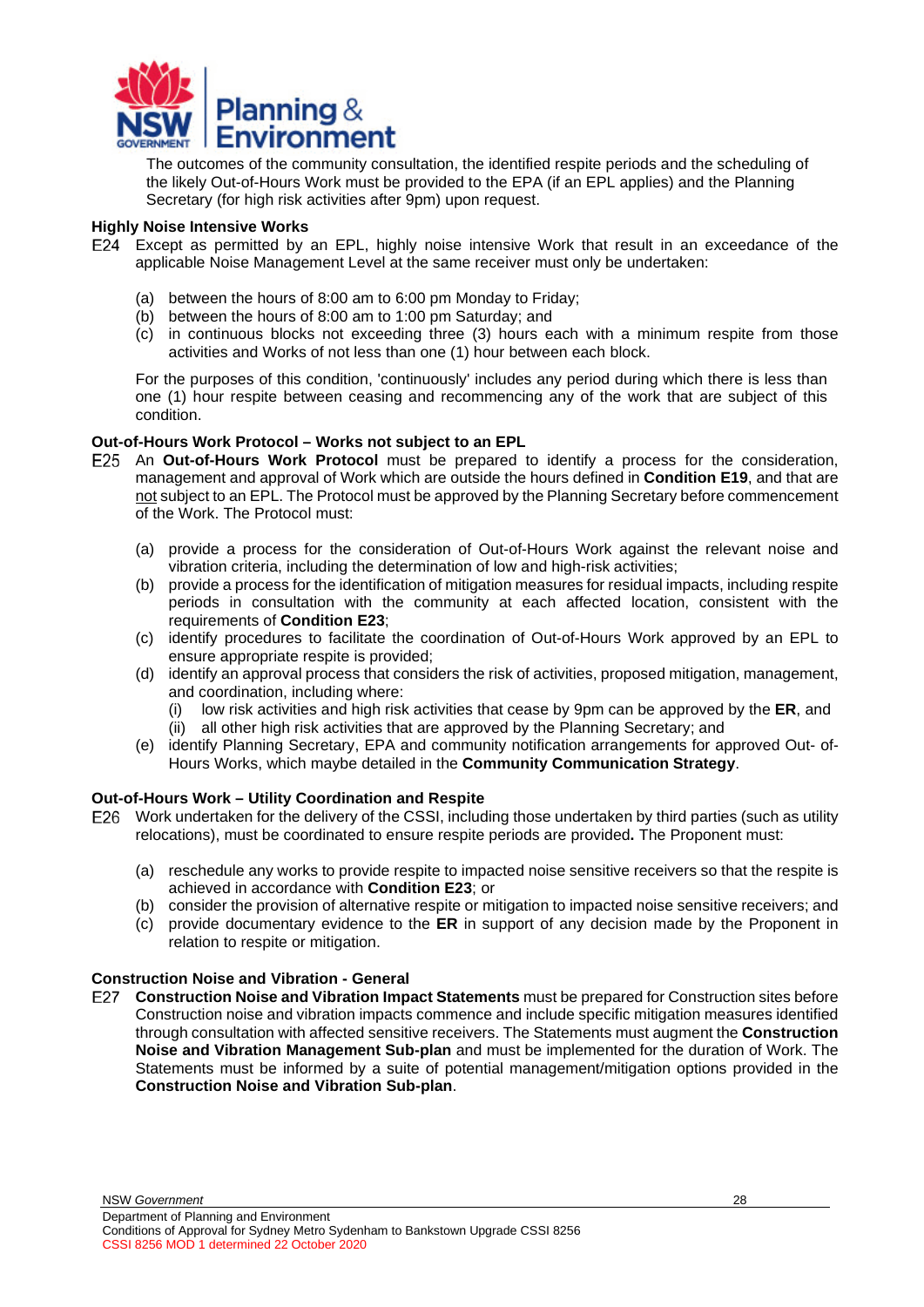

- E28 Noise generating Work in the vicinity of potentially-affected community, religious, or educational institutions resulting in noise levels above the noise management levels must not be timetabled within sensitive periods, unless other reasonable arrangements with the affected institutions are made at no cost to the affected institution or as otherwise approved by the Planning Secretary.
- Mitigation measures must be implemented with the aim of achieving the following Construction noise management levels and vibration criteria:
	- (a) Construction 'Noise affected' noise management levels established using the *Interim Construction Noise Guideline* (DECC, 2009);
	- (b) vibration criteria established using the *Assessing vibration: a technical guideline* (DEC, 2006) (for human exposure);
	- (c) BS 7385 Part 2-1993 "*Evaluation and measurement for vibration in buildings Part 2*" as they are "applicable to Australian conditions"; and
	- (d) the vibration limits set out in the *German Standard DIN 4150-3: Structural Vibration- effects of vibration on structures* (for structural damage).

*Note: The Interim Construction Noise Guideline identifies 'particularly annoying' activities that require the addition of 5 dB(A) to the predicted level before comparing to the construction Noise Management Level.*

The Proponent must seek the advice of a heritage specialist on methods and locations for installing equipment used for vibration, movement and noise monitoring at heritage-listed structures.

### **Noise Mitigation - Operational Noise Mitigation Measures**

- <span id="page-28-0"></span>The Proponent must prepare an **Operational Noise and Vibration Review (ONVR**) to confirm noise and vibration control measures that would be implemented for the Operation of the CSSI. The **ONVR**  must be prepared as part of the iterative design development and in consultation with the Planning Secretary, relevant council(s), other relevant stakeholders and must:
	- (a) identify appropriate Operational noise and vibration objectives and levels for surrounding development, including existing sensitive receivers;
	- (b) confirm the Operational noise predictions based on the expected final design. Confirmation must be based on an appropriately calibrated noise model (which has incorporated data obtained from noise monitoring).
	- (c) examine all noise and vibration mitigation measures, with a focus on source control and design;
	- (d) identify specific physical and other mitigation measures for controlling noise and vibration at the source and at the receiver (if relevant) including location, type and timing of mitigation measures;
	- (e) where noise and vibration objectives cannot be achieved, the ONVR must present an analysis of all noise and vibration mitigation measures and the 'best practice' achievable noise and vibration outcome for each activity;
	- (f) fully describe the design, assumptions, calculation process, mitigation strategy, and other relevant factors; and
	- (g) include a consultation strategy to seek feedback from directly affected landowners on the noise and vibration mitigation measures being offered.

The **ONVR** must be verified by a suitably qualified and experienced noise and vibration expert.

The **ONVR** must be undertaken at the Proponent's expense and submitted to the Planning Secretary for approval before the implementation of mitigation measures.

The Proponent must implement the identified noise and vibration control measures and make the **ONVR** publicly available.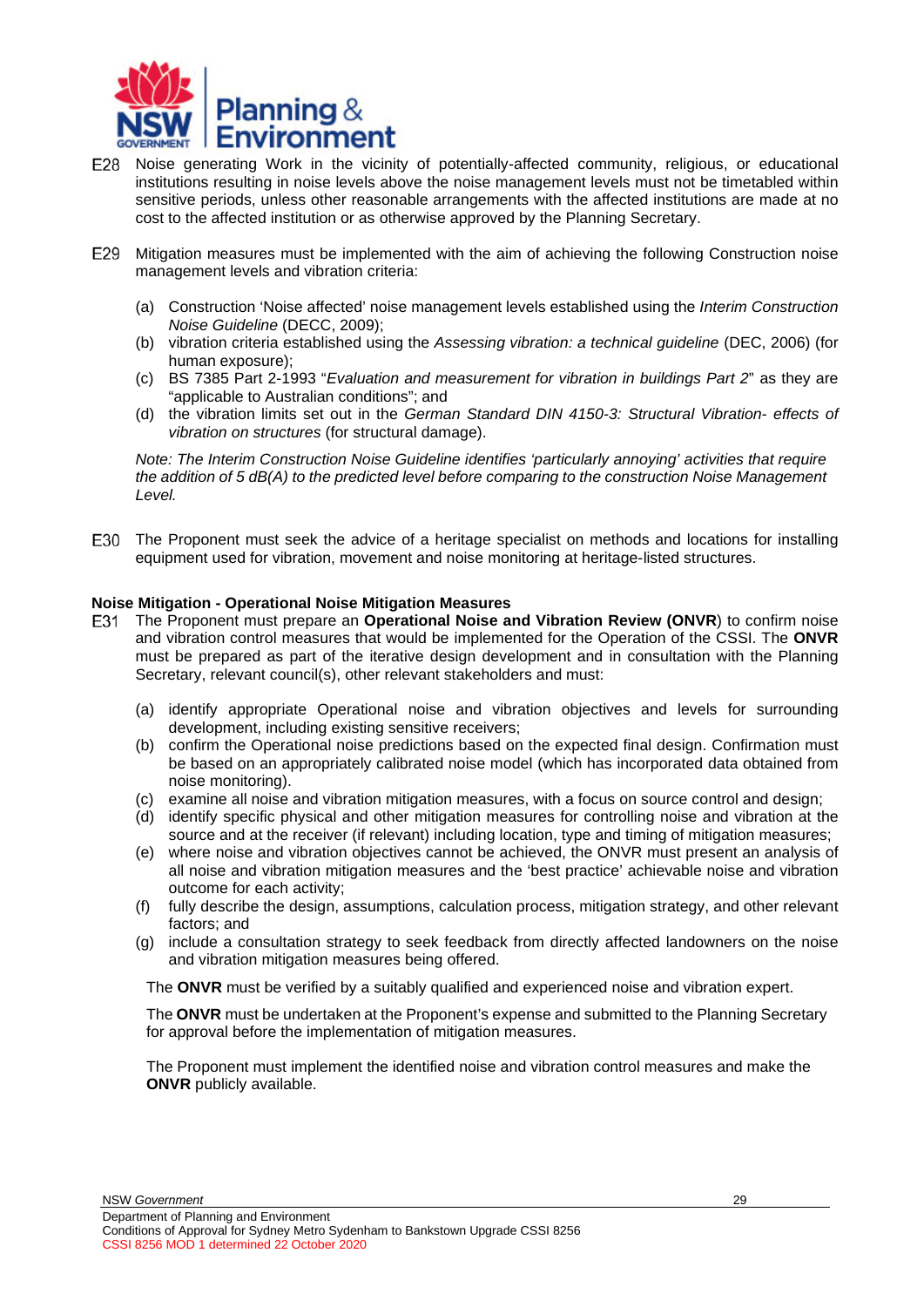

<span id="page-29-3"></span>Operational noise mitigation measures as identified in **Condition [E31](#page-28-0)** that will not be physically affected by Construction, must commence implementation within six (6) months of the commencement of Construction in the vicinity of the impacted receiver(s) to minimise Construction noise impacts, and detailed in an updated **Noise and Vibration CEMP Sub-plan** for the CSSI.

*Note: For the purpose of Conditions E32 and E33, operational noise mitigation measures refer to at property or other identified non-source controls, the detail of which would broadly be included in the Noise and Vibration CEMP Sub-plan. When detail on the specific mitigation measures is known and before the implementation of the mitigation measures, the CEMP sub-plan must be updated.*

- <span id="page-29-1"></span>Where implementation of Operational noise mitigation measures will be physically affected by Construction such that they cannot commence implementation within six (6) months of the commencement of Construction in accordance with **Condition [E32](#page-29-3)**, the Proponent must submit to the Secretary a report providing justification as to why, along with details of temporary measures that would be implemented to reduce construction noise impacts, until such time that the Operational noise mitigation measures identified in **Condition [E31](#page-28-0)** are implemented. The report must be submitted to the **ER** for review. When the ER is satisfied that the justification and alternative measures are appropriate to address construction noise impacts, and within six (6) months of the commencement of Construction which would affect the identified sensitive receivers, the report must be submitted to the Planning Secretary for information.
- Within 12 months of the commencement of Operation of the CSSI, the Proponent must undertake monitoring of Operational noise to compare actual noise performance of the CSSI against the noise performance predicted in the review of noise mitigation measures required by **Condition [E31.](#page-28-0)**

<span id="page-29-2"></span>The Proponent must prepare an **Operational Noise Compliance Report** to document this monitoring. The Report must include, but not necessarily be limited to:

- (a) noise monitoring to assess compliance with the Operational noise levels predicted in the review of Operational noise mitigation measures required under **Condition [E31](#page-28-0)**;
- (b) a review of the Operational noise levels in terms of criteria and noise goals established in the *NSW Rail Infrastructure Noise Guideline 2013*;
- (c) methodology, location and frequency of noise monitoring undertaken, including monitoring sites at which CSSI noise levels are ascertained, with specific reference to locations indicative of impacts on receivers;
- (d) details of any complaints and enquiries received in relation to Operational noise generated by the CSSI between the date of commencement of Operation and the date the report was prepared;
- (e) any required recalibrations of the noise model taking into consideration factors such as noise monitoring;
- (f) an assessment of the performance and effectiveness of applied noise mitigation measures together with a review and if necessary, reassessment of mitigation measures; and
- (g) identification of additional measures to those identified in the review of noise mitigation measures required by **Condition [E31](#page-28-0)**, that are to be implemented with the objective of meeting the criteria outlined in the *NSW Rail Infrastructure Noise Guideline 201*3 and *Noise Policy for Industry* (EPA, 2017), when these measures are to be implemented and how their effectiveness is to be measured and reported to the Planning Secretary and the EPA.

The **Operational Noise Compliance Report** must be submitted to the Planning Secretary and the EPA within 60 days of completing the Operational noise monitoring and made publicly available.

### <span id="page-29-0"></span>**SOCIO-ECONOMIC, LAND USE AND PROPERTY**

The Proponent must establish an **Independent Property Assessment Panel** before Construction commences. The Panel will be responsible for the resolution of property damage disputes. Either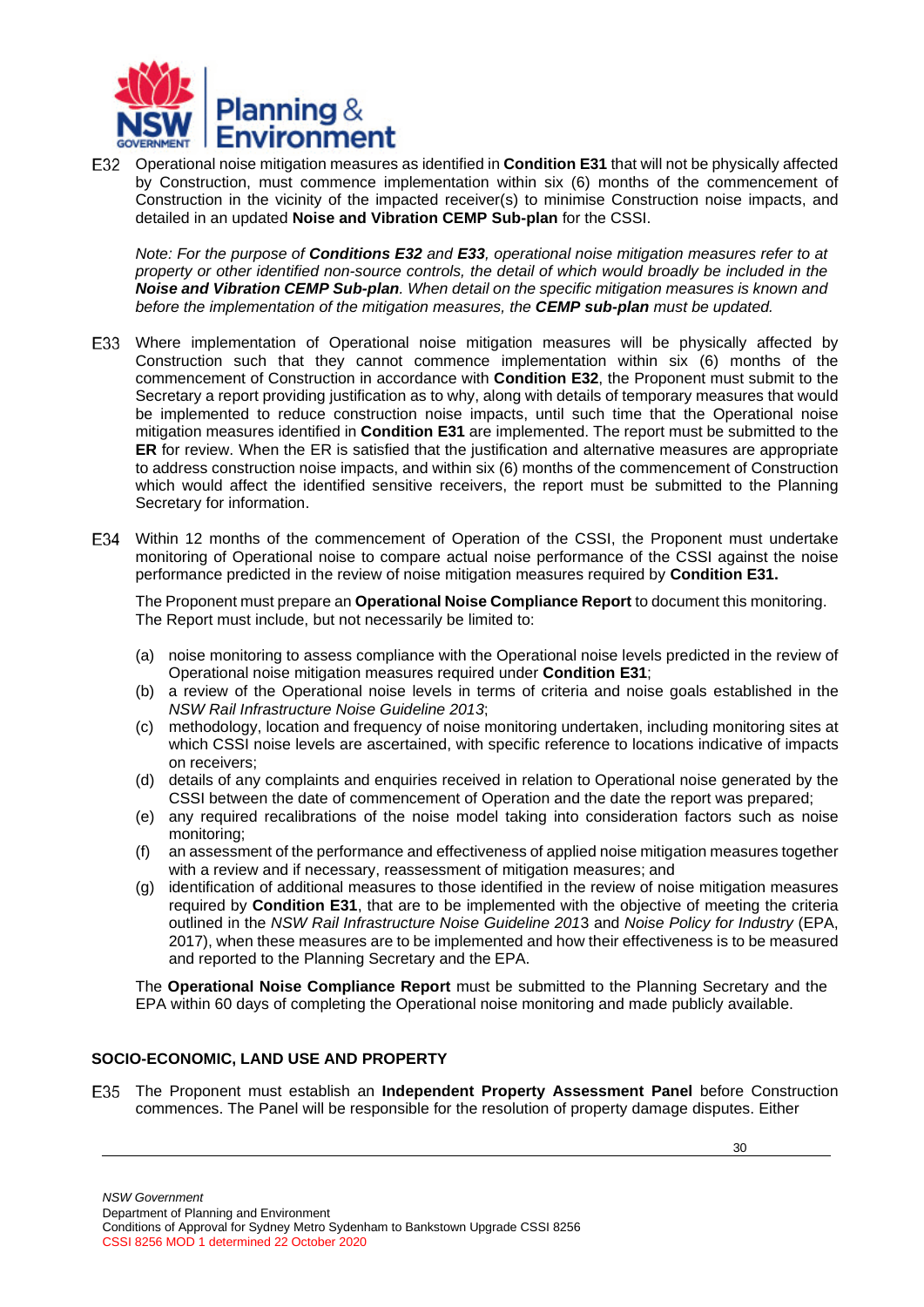

the affected property owner of or the Proponent may refer unresolved disputes arising from potential and/or actual property impacts to the Panel for resolution. All costs incurred in establishing and implementing the Panel must be borne by the Proponent.

The Proponent must determine viable alternative accommodation options for community facilities/groups (including the Canterbury Theatre Guild) where facilities used by group(s) are not available to them during Construction in consultation with the relevant council(s), community groups and key stakeholders.

### **Business Management Plan**

- The Proponent must prepare and implement a **Business Management Plan** to minimise impact on businesses around stations during Construction. The Plan must be prepared before Construction and must include but not necessarily be limited to:
	- (a) measures to address amenity, vehicular and pedestrian access during business hours and visibility of the business appropriate to its reliance on such, and other reasonable matters raised in consultation with affected businesses;
	- (b) establishing a Business Consultation forum linked to the **Community Communication Strategy**  required by **Condition B1**;
	- (c) preparation of Business Management Strategies for each station precinct or Construction site (and/or activity), identifying affected businesses and associated management strategies, including the employment of place managers, cultural liaison specialists and specific measures to be put in place to assist small business owners adversely impacted by the construction of the CSSI;
	- (d) implementing the established Small Business Owners' Support Program to assist small business owners adversely impacted by construction of the CSSI. The Program must be administered by an Advisory/Support Panel established by the Proponent. The Program must have appropriate specialist representatives, including CALD representatives and must report to the Proponent;
	- (e) a monitoring program to assess the effectiveness of the measures including the nomination of performance parameters and criteria against which effectiveness of the measures will be measured; and
	- (f) provision for reporting of monitoring results to the Planning Secretary, in accordance with the **Compliance Tracking Program** required in **Condition A29**.

### <span id="page-30-0"></span>**SOILS**

All reasonably practicable erosion and sediment controls must be installed and appropriately maintained to minimise water pollution. When implementing such controls, any relevant guidance in the *Managing Urban Stormwater* series must be considered.

### **Contaminated sites**

- An **Unexpected Contaminated Land and Asbestos Finds Procedure** must be prepared and must be followed should unexpected contaminated land or asbestos be excavated or otherwise discovered during Construction.
- The **Unexpected Contaminated Land and Asbestos Finds Procedure** must be implemented throughout Construction.

### <span id="page-30-1"></span>**MATERIALS STORAGE**

- Dangerous goods, as defined by the *Australian Dangerous Goods Code*, must be stored and handled strictly in accordance with:
	- (a) All relevant Australian Standards;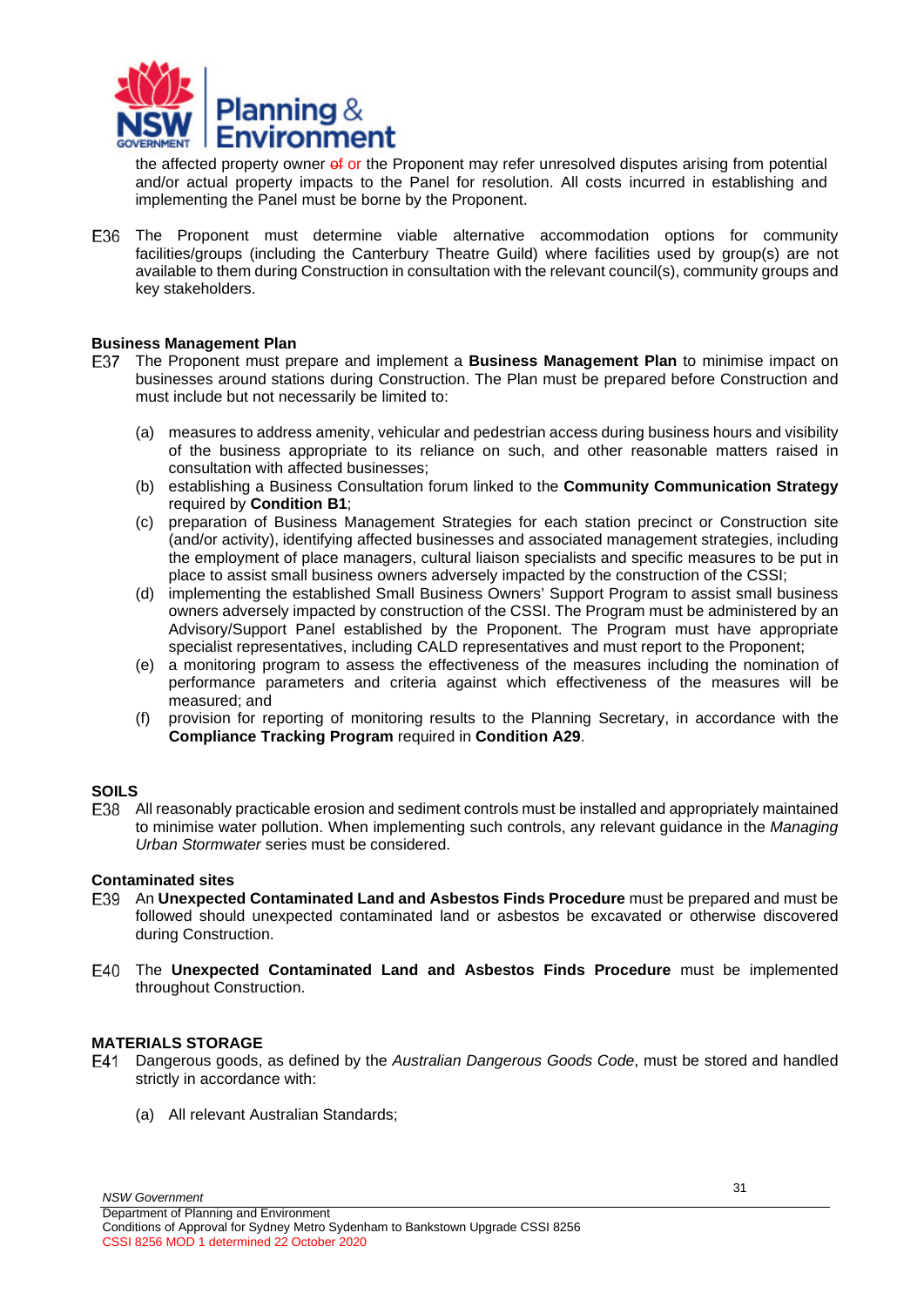

- (b) For liquids, a minimum bund volume requirement of 110% of the volume of the largestsingle stored volume within the bund; and
- (c) The *Environment Protection Manual for Authorised Officers: Bunding and Spill Management* technical bulletin (EPA, 1997).

In the event of an inconsistency between the requirements listed from (a) to (c) above, the most stringent requirement shall prevail to the extent of the inconsistency.

### <span id="page-31-0"></span>**SUSTAINABILITY**

- The Proponent must seek to achieve a best practice level of performance for the CSSI using market leading sustainability rating tools (including a minimum 'Design' and 'As built' rating score of 65 using the Infrastructure Sustainability Council of Australia infrastructure rating tool [version 1.2], or an equivalent level of performance using a demonstrated equivalent rating tool).
- The Proponent must prepare a **Sustainability Strategy** to be submitted to the Planning Secretary within six (6) months of the date of this approval and must be implemented throughout Construction and Operation.
- Opportunities to reduce Operational greenhouse gas emissions must be investigated during detailed design. The sustainability initiatives identified must be regularly reviewed, updated and implemented throughout the design development and construction, and annually duringOperation.
- The Proponent must fully offset the greenhouse gas emissions associated with consumption of electricity during Operation of the CSSI.

### <span id="page-31-1"></span>**TRAFFIC AND TRANSPORT**

*NSW Government*

### **Traffic and Transport Liaison Group**

The Proponent must establish a **Traffic and Transport Liaison Group(s)** (**TTLGs**) to inform traffic and transport management measures during Construction and Operation of the CSSI. Management measures must be coordinated with the RMS following consultation with the Sydney Coordination Office the Relevant Roads Authority.

The **TTLG** must comprise representatives from the Relevant Road Authority(ies), transport operators (including bus and taxi operators) and emergency services as required. The **TTLG** must be consulted to inform preparation of the **Construction Traffic Management Plan(s)**.

- **Construction Traffic Management Plans (CTMPs)** must be prepared for each Construction site or stage (or Low Impact Activity where required) in accordance with the **CEMF** and relevant Austroads, Australian Standards and RMS requirements. The **CTMPs** must be submitted to the RMS following engagement with the Sydney Coordination Office and before Construction commences at the relevant Construction site or stage. A copy of the **Construction Traffic Management Plans** must be submitted to the Planning Secretary for information.
- The Proponent must prepare a **Temporary Transport Management Plan** in accordance with the **Temporary Transport Strategy** included in documents listed in **Condition A1** one (1) month before the implementation of the Plan.
- Before any local road is used by a heavy vehicle for the purposes of Construction of the CSSI, a **Road Dilapidation Report** must be prepared for the road. A copy of the **Road Dilapidation Report** must be provided to the relevant council(s) within four (4) weeks of completion of the survey and at least two (2) weeks before the road is used by heavy vehicles associated with the Construction of the CSSI.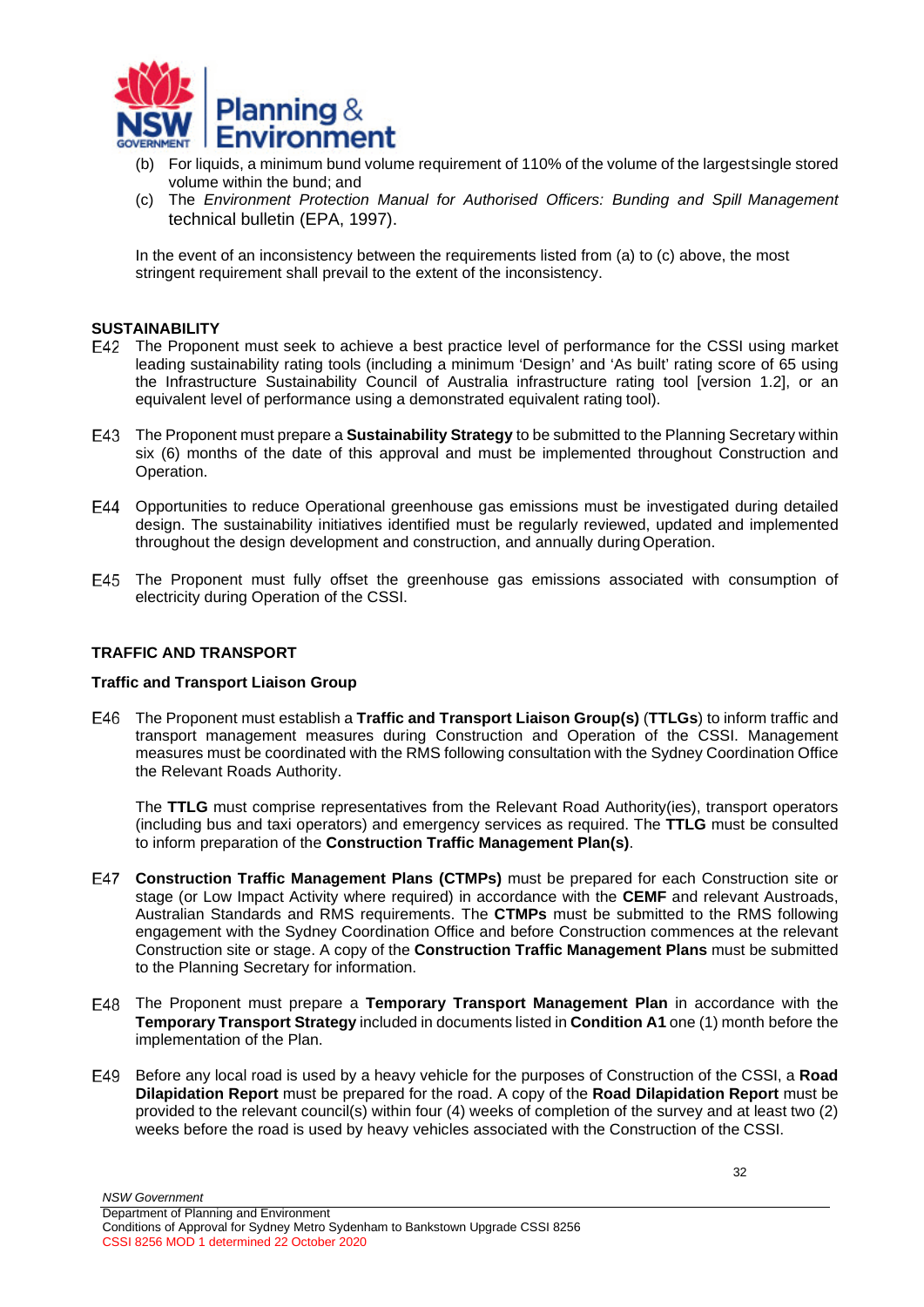

- If damage to roads occurs as a result of the Construction of the CSSI, the Proponent must either:
	- (a) compensate the relevant road authority for the damage so caused. The amount of compensation may be agreed with the relevant road authority; or
	- (b) rectify the damage to restore the road to at least the condition it was in pre-Construction as identified in the **Road Dilapidation Report(s)**.
- During Construction, all reasonably practicable measures must be implemented to maintain pedestrian and vehicular access to, and parking in the vicinity of, businesses and affected properties. Disruptions are to be avoided, and where avoidance is not possible, minimised. Where disruption cannot be minimised, alternative pedestrian and vehicular access must be provided, and opportunities for parking arrangements must be investigated in consultation with affected businesses/properties and implemented before the disruption. Adequate signage and directions to businesses/properties must be provided before, and for the duration of, any disruption.

### **Pedestrian and Cyclist Access**

- E52 Safe pedestrian and cyclist access must be maintained around Work sites during Construction. In circumstances where pedestrian and cyclist access is restricted or removed due to Construction activities, an alternate route which complies with the relevant standards must be provided and signposted.
- The Proponent must prepare a **Walking and Cycling Strategy** to identify opportunities and works to connect stations with the surrounding communities, by connecting to or enhancing existing pedestrian and cyclist paths.

The **Walking and Cycling Strategy** must also identify opportunities and works to improve eastwest pedestrian and cyclist facilities between Sydenham and Bankstown.

The **Walking and Cycling Strategy** must be prepared in consultation with relevant council(s), local bike user groups and relevant stakeholder(s). Identified opportunities and works, where relevant, must be integrated with the relevant Station Design and Precinct Plan(s). Works that are identified as being the responsibility of the Proponent, including those associated with east- west pedestrian and cyclist facilities must be delivered within twelve (12) months following commencement of Operation.

### <span id="page-32-0"></span>**URBAN DESIGN AND VISUAL AMENITY**

### **Lighting and Security**

The Proponent must construct and operate the CSSI with the objective of minimising light spillage to surrounding properties. All lighting associated with the Construction and Operation of the CSSI must be consistent with the requirements of *Australian Standard 4282-1997 Control of the obtrusive effects of outdoor lighting* and relevant Australian Standards in the series *AS/NZ 1158 – Lighting for Roads and Public Spaces.*

### **Design Review Panel**

- The Proponent must appoint the **Sydney Metro City & Southwest Design Review Panel** for the CSSI before Construction commences.
- **Station Design and Precinct Plans** must be prepared to inform the final design of the CSSI and to give effect to the commitments made in the documents listed in **Conditions A1** and **A2**. The Station Design and Precinct Plans do not apply to those elements, which for technical, engineering, or ecological requirements, or requirements as agreed by the Planning Secretary, do not allow for alternate design outcomes.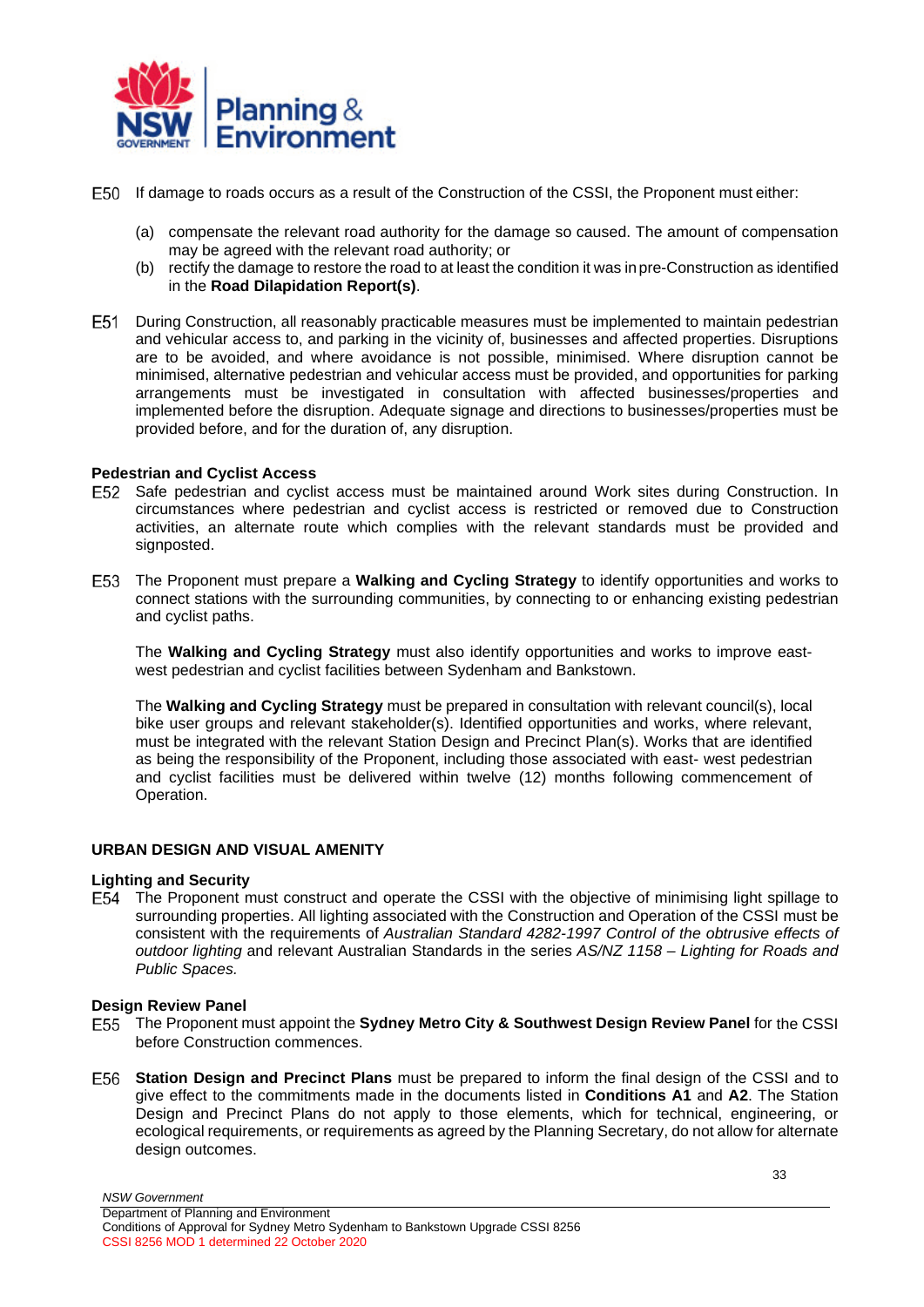

- **Station Design and Precinct Plans** must be prepared by a suitably qualified and experienced person(s) in consultation with the relevant council(s), the community and affected landowners and businesses or a representative of the businesses. A station precinct is defined as an area within 200 metres radius of a station, or beyond for the purposes of connecting pedestrian and cycle paths from stations to existing or planned future pedestrian and cycle paths. The Station Design and Precinct Plans must include:
	- (a) Context and form
		- (i) an analysis of the built, natural and community context and the urban design objectives, principles and standards for the CSSI,
		- (ii) the location of existing heritage items,
		- (iii) the location and type of existing vegetation,

(iv) detailed consideration of integration and continuity with urban design and landscape outcomes for SSI 7400, taking into account the approved station design and precinct plans for that project;

- (b) Design
	- (i) the design of the CSSI elements including their form, materials and detail,
	- (ii) the design of the CSSI landform and earthworks,
	- (iii) visual screening requirements for the CSSI,
	- (iv) developed visuals, cross sections and plans showing the proposed design outcome of the CSSI,
	- (v) consideration of opportunities for provision of public art within each station precinct,
	- (vi) consideration of the principles of Crime Prevention Through Environmental Design (CPTED);
- (c) Landscaping
	- (i) areas of vegetation to be retained and proposed planting and seeding details, including the use of local indigenous species for revegetation activities,
	- (ii) details of strategies to rehabilitate, regenerate or revegetate disturbed areas and successfully establish and maintain the resulting new landscape;
- (d) Transport and access
	- (i) design measures to maximise the amenity of public spaces, permeability around entrances to stations and integration with other transport modes,
	- (ii) measures to safeguard a new pedestrian crossing of the rail corridor to the west of Foord Avenue and east of Melford Street in Hurlstone Park,
	- (iii) integrate with relevant initiatives identified in the Sydney Metro Sydenham to Bankstown Walking and Cycling Strategy,
	- (iv) detailed consideration of measures to allow for the removal and/or relocation of existing ancillary infrastructure (such as fencing, substations and signaling boxes) and any structures that may be made redundant by the CSSI that may inhibit or detrimentally impact the provision of open space, pedestrian and cyclist pathways along the rail corridor or new access points into the stations in the future,
	- (v) detailed consideration of design measures to ensure the location of infrastructure does not preclude future enhancements and upgrades to existing parks and public open spaces adjoining the rail corridor; and
- (e) Consultation
	- (i) evidence of consultation with the community, the relevant council(s) in the preparation of the Station Design and Precinct Plans and how feedback has been addressed before seeking review by the Design Review Panel, where required.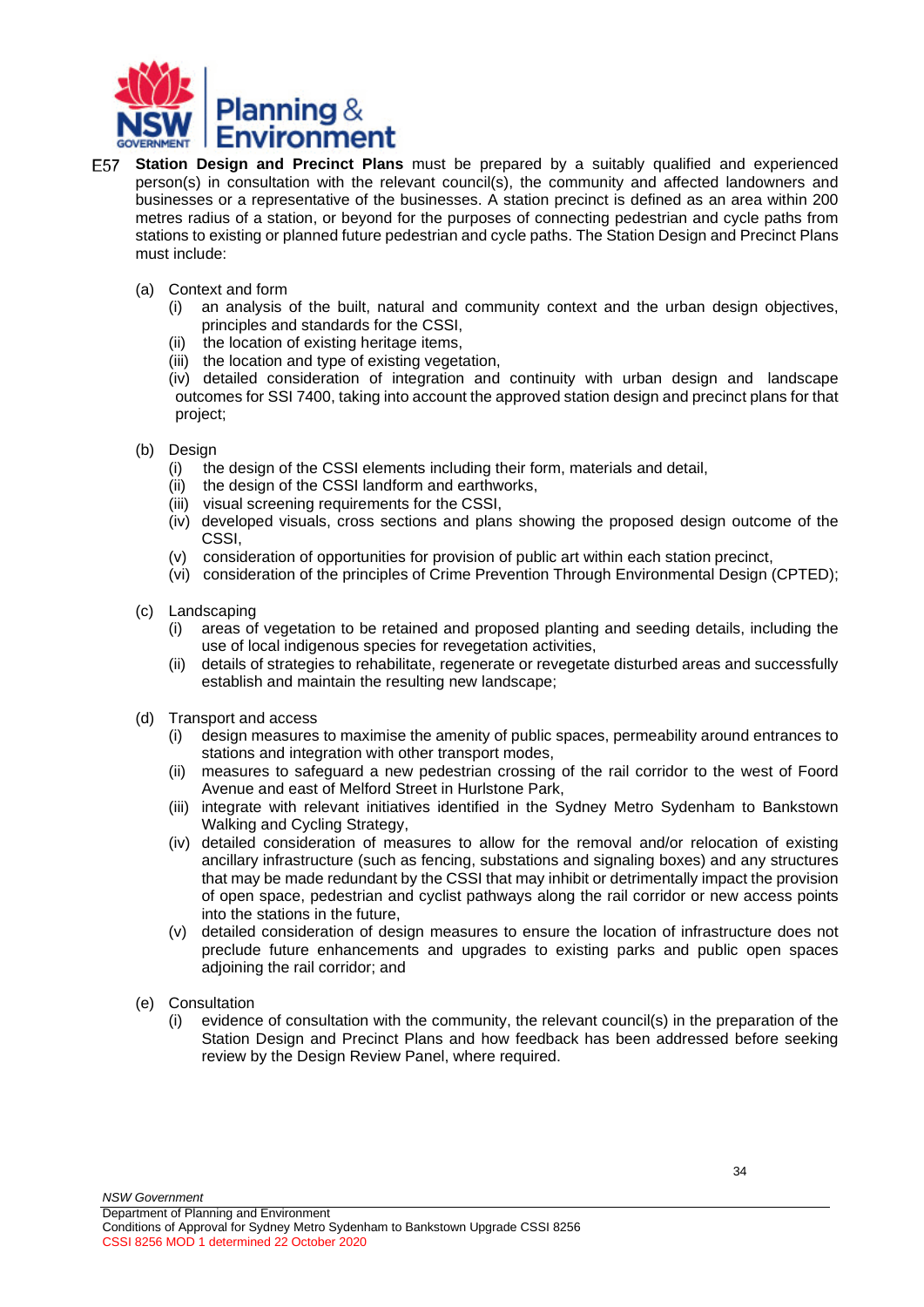

- In addition to the requirements of **Condition E57**, the **Station Design and Precinct Plan** for **Bankstown Station** must:
	- (a) remove the existing at grade car park immediately opposite the intersection of North Terrace and The Appian Way to improve the public domain;
	- (b) consider opportunities to improve legibility and access to the existing station entrances from North Terrace and Bankstown City Plaza, including rationalisation of retail outlets;
	- (c) investigate opportunities to relocate the bus layover on South Terrace and off-street parking from the station interface;
	- (d) consider opportunities to consolidate amenities such as toilets and other infrastructure into new integrated station facilities that are not isolated or dominant in the public domain;and
	- (e) investigate and document opportunities for the relocation of the heritage listed parcel office or retention of its interpretive elements, and provide justification to explain why the opportunities have progressed or not; and
	- (f) include a master plan for the transport interchange at Bankstown Station and consider the relationship to and outcomes of any broader master planning of the Bankstown commercial district.
- In addition to the requirements of **Condition E57,** the **Station Design and Precinct Plan** for **Punchbowl Station** must:
	- (a) include measures to improve safety and security to the pedestrian access under Punchbowl Road connecting to Highclere Avenue/Breust Place; and
	- (b) include a concept design for and identify measures to safeguard a future pedestrian overpass to the west of Punchbowl Station, connecting South Terrace to Stansfield Avenue within the rail corridor and as close to Punchbowl Boys High School as practicable.
- In addition to the requirements of **Condition E57**, the **Station Design and Precinct Plan** for **Wiley Park Station** must include a concept design for and identify measures to safeguard a future station access to/from Shadforth Street.
- In addition to the requirements of **Condition E57**, the **Station Design and Precinct Plan** for **Campsie Station** must:
	- (a) have regard to the outcomes of any master planning of the Campsie commercialdistrict;
	- (b) identify opportunities to improve pedestrian and cycle access to the station (such as footpath widening) to better integrate station buildings into the public domain;
	- (c) include a concept design for and identify measures to safeguard an unpaid pedestrian overpass and station access connecting near the intersection of Assets Street and Wilfred Avenue and the intersection of Lillian Street and Dewar Street to the south of the station; and
	- (d) provide an improved amenity to and larger public plaza at the station entrance on the western side of Beamish Street, including where required, rationalisation of retail outlets. new pavements, bicycle parking infrastructure, landscaping, lighting and furniture.
- In addition to the requirements of **Condition E57**, the **Station Design and Precinct Plan** for **Canterbury Station** must include a concept design for and safeguard a future station entrance in the vicinity of Charles Street to the west of the station.
- In addition to the requirements of **Condition E57**, the **Station Design and Precinct Plan** for **Dulwich Hill Station** must include a new concourse connecting the Dulwich Hill Light Rail Stop to the island rail platform and across to a new access point at Ewart Lane.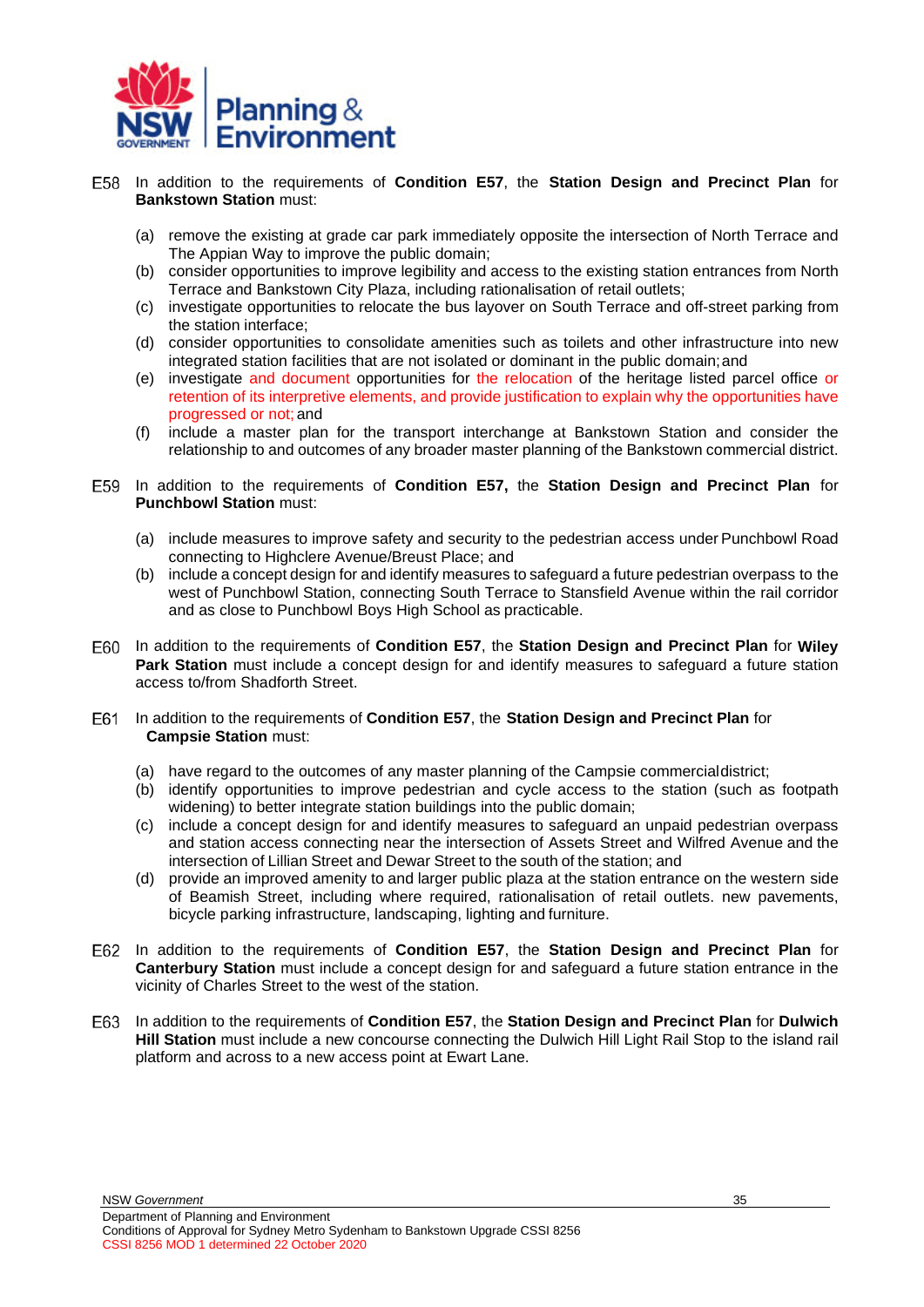

- **Station Design and Precinct Plans** for **Bankstown Station** and **Campsie Station** must include an **Interchange Access Plan** to inform the final design of transport and access facilities and services. The **Interchange Access Plan(s)** must consider mode transfer, from both active transport or road- based transport and take into account:
	- (a) station access hierarchy consistent with the transport planning principles identified in the EIS;
	- (b) current transport initiatives and plans; and
	- (c) patronage changes resulting from land use, population, employment, transport infrastructure and service changes.
- The **Station Design and Precinct Plans** for **Bankstown Station**, **Campsie Station** and **Dulwich Hill Station**, must be reviewed by the **Design Review Panel**. The Proponent must provide a response to the outcomes of the **Design Review Panel's** review indicating how the relevant precinct plans will be amended to accommodate the review outcomes. Where the review outcomes are not addressed, the Proponent must provide the **Design Review Panel** with reasons.
- With respect to the **Bankstown Station**, **Campsie Station** and **Dulwich Hill Station** precincts, the Proponent must submit the relevant **Station Design and Precinct Plans** to the Planning Secretary for approval no later than one (1) month before commencement of Construction of permanent built works that are the subject of these **Station Design and Precinct Plans** (in the area to which the relevant **Station Design and Precinct Plan applies).**
- With respect to the **Bankstown Station**, **Campsie Station** and **Dulwich Hill Station** precincts, Construction of permanent built works or landscaping that are the subject of the **Station Design and Precinct Plans** must not be commenced (in the area to which the relevant **Station Design and Precinct Plan** applies) until the relevant **Station Design and Precinct Plans** have been approved by the Planning Secretary, after responding to the outcomes of the **Design Review Panel** review. Evidence of response to the Design Review Panel's review must be provided to the Planning Secretary. The **Station Design and Precinct Plans**, as approved by the Planning Secretary**,** must be implemented as required during Construction and Operation.

### **Operational Maintenance**

The ongoing maintenance and Operation costs of urban design, open space, landscaping and recreational items and works implemented as part of this approval remain the responsibility of the Proponent until satisfactory arrangements have been put in place for the transfer of the asset to the relevant authority. Before the transfer of assets, the Proponent must maintain items and works to at least the design standards, noting normal wear and tear, established in the **Station Design and Precinct Plans**, required by **Condition E57**.

### <span id="page-35-0"></span>**UTILITITES MANAGEMENT**

- The Proponent must co-ordinate utility providers and relevant council(s) to identify opportunities for maintenance, replacement or augmentation of utilities that cross the rail corridor and facilitate and coordinate requests by the utility providers and relevant council(s) to undertake the Work during rail shutdowns, with particular reference to the final three (3) to six (6) month shutdown before metro services commence.
- E70 Nothing in this approval allows for the undertaking of any third-party utility Work identified through the implementation of **Condition E69** and not required for the purposes of the CSSI.

*Note: Third-party utility Work, including but not limited to drainage, water or energy supply etc. identified not required for the project is not the responsibility of the Proponent and is subject to separate approvals process.*

NSW *Government* A **Utilities Management Strategy** must be prepared and implemented in line with the Utilities Management Framework, provided as Appendix H of the SPIR for all utility Work. The Strategy must identify how utility Work will be defined and managed**.**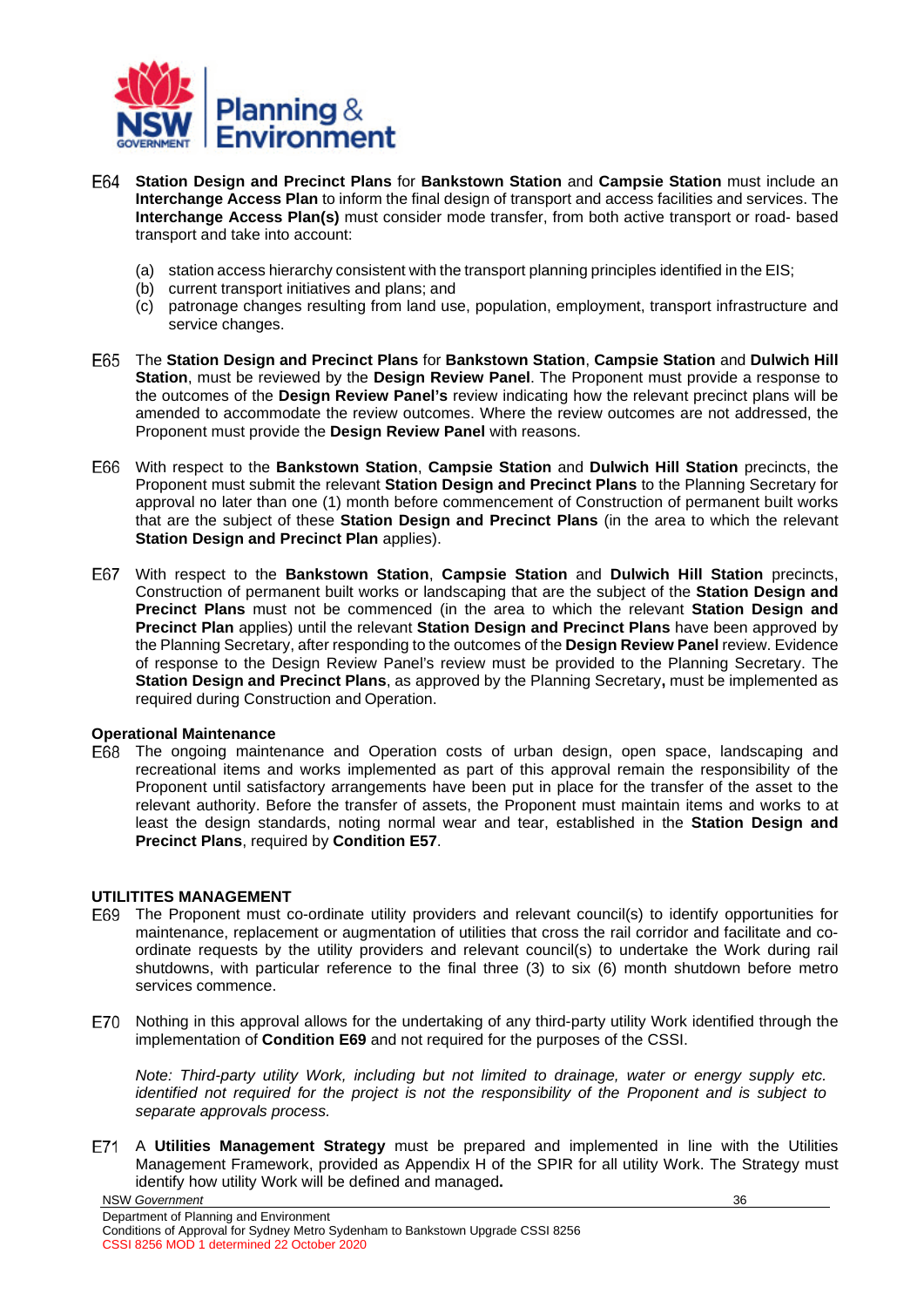

The **Utilities Management Strategy** must include:

- (a) the functions of the **Utility Coordination Manager** as required by **Condition E72**;
- (b) a description of all utility Work to be undertaken; and
- (c) management measures to be implemented to manage dust, noise, traffic, access and lighting impacts associated with utility Work.

The **Utilities Management Strategy** must be submitted to the Planning Secretary for approval at least one (1) month before the commencement of utility Work.

### **Utility Coordination Manager**

A **Utility Coordination Manager** must be appointed for the duration of the CSSI Work. The role of the **Utility Coordination Manager** must include, but not be limited to:

- (a) the management and coordination of all utility Work associated with the delivery of the CSSI, to ensure respite is provided to the community, as required under **ConditionE22**;
- (b) investigating complaints received from the **Community Complaints Mediator** relating to utility Work and providing a response to the **Community Complaints Mediator.**

### <span id="page-36-0"></span>**WASTE**

Any items or infrastructure that are salvageable must be identified in the relevant **CEMP Sub- plan** (**Condition C3**).

*Note: reuse of items may include signal boxes, indicators, ballast or other rail infrastructure. These items should be offered to Sydney Trains or reuse.*

- The importation of waste and the storage, treatment, processing, reprocessing or disposal of such waste must comply with the *Protection of the Environment Operations Act 1997*, under the *Protection of the Environment Operations (Waste) Regulation 2014*, and orders or exemptions made under the regulation.
- E75 Waste must only be exported to a site licensed by the EPA for the storage, treatment, processing, reprocessing or disposal of the subject waste, or in accordance with a Resource Recovery Exemption or Order issued under the *Protection of the Environment Operations (Waste) Regulation 2014*, or to any other place that can lawfully accept such waste.
- All waste must be classified in accordance with the EPA's *Waste Classification Guidelines*, with appropriate records and disposal dockets retained for audit purposes.